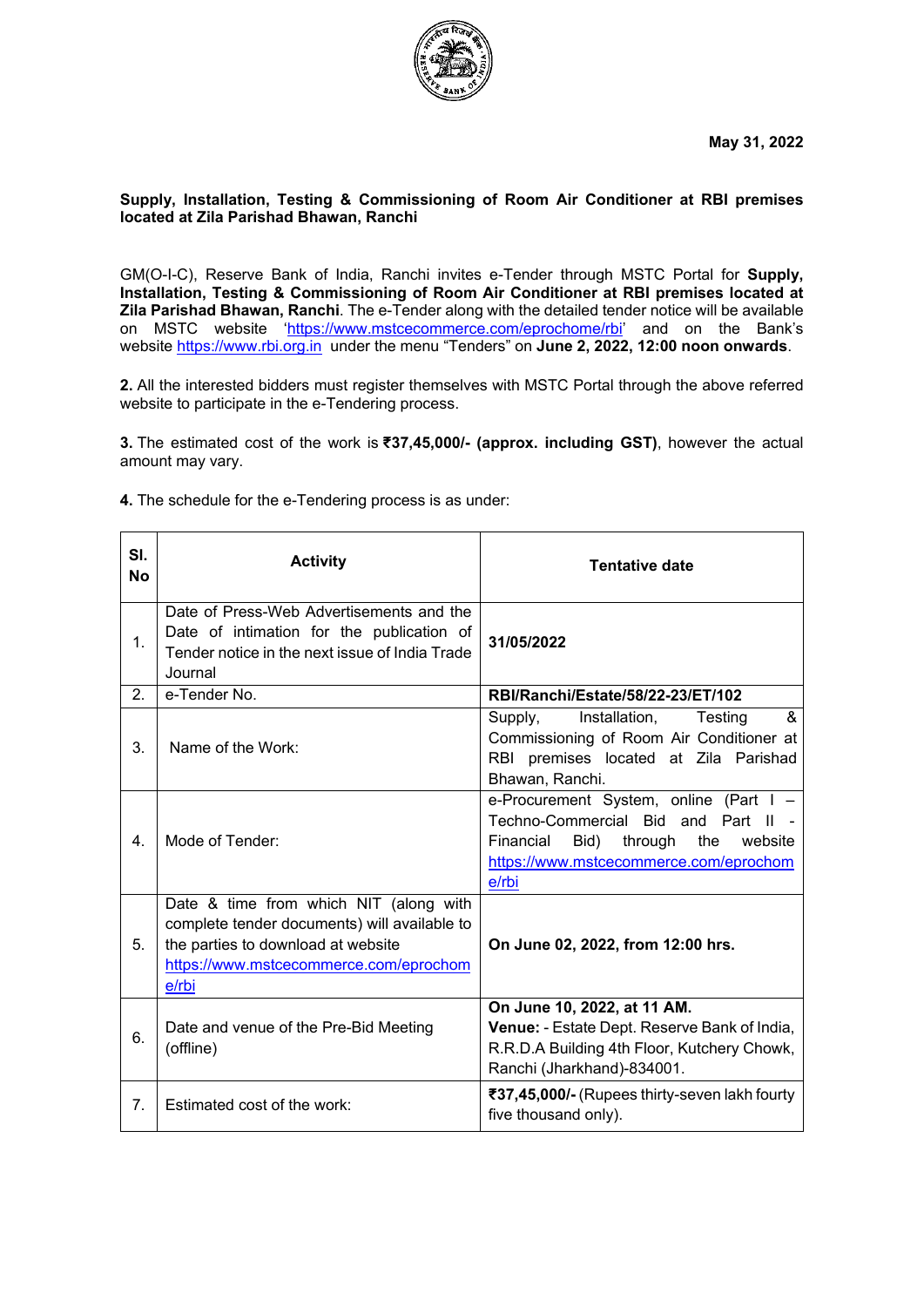

| 8.  | Earnest Money Deposit (EMD)                                                                                                     | ₹74,900/- (Rupees seventy four thousand<br>nine hundred) only shall be paid through<br>NEFT, details of NEFT: Beneficiary name:<br>Reserve Bank of India, Ranchi; IFSC:<br>RBIS0RNPA01 (Numeric Zero at 5th and<br>10th place from left); A/c no.- 186003001.<br>Proof of remittance with transaction number<br>(scanned copy) shall be attached / uploaded.<br>The bidders are also advised to send the<br>proof of remittance with transaction number<br>(scanned copy) to estateranchi@rbi.org.in<br>before 14:00 hrs. on June 24, 2022. Please<br>mention your company name in NEFT<br>transaction remarks.<br>or<br>EMD shall be deposited in the form of an<br>irrevocable Bank Guarantee issued by a<br>scheduled Bank in the Bank's standard<br>proforma which is available in the e-Tender<br>form, needs to be submitted in person to<br>Estate Dept. Reserve Bank of India, R.R.D.A<br>Building, 4th Floor, Kutchery Chowk, Ranchi<br>(Jharkhand)- 834001 before 14:00 hrs. on<br>June 24, 2022. |
|-----|---------------------------------------------------------------------------------------------------------------------------------|-------------------------------------------------------------------------------------------------------------------------------------------------------------------------------------------------------------------------------------------------------------------------------------------------------------------------------------------------------------------------------------------------------------------------------------------------------------------------------------------------------------------------------------------------------------------------------------------------------------------------------------------------------------------------------------------------------------------------------------------------------------------------------------------------------------------------------------------------------------------------------------------------------------------------------------------------------------------------------------------------------------|
| 9.  | Last date of submission of DD/ Bank<br><b>Guarantee for EMD</b>                                                                 | Before 14:00 hrs, on June 24, 2022.                                                                                                                                                                                                                                                                                                                                                                                                                                                                                                                                                                                                                                                                                                                                                                                                                                                                                                                                                                         |
| 10. | Performance Bank Guarantee (PBG)                                                                                                | 10 % of Contract amount.                                                                                                                                                                                                                                                                                                                                                                                                                                                                                                                                                                                                                                                                                                                                                                                                                                                                                                                                                                                    |
| 11. | Time allowed for completion of the works<br>from 14 <sup>th</sup> day after the date of written order to<br>commence work       | 90 Days.                                                                                                                                                                                                                                                                                                                                                                                                                                                                                                                                                                                                                                                                                                                                                                                                                                                                                                                                                                                                    |
| 12. | Bidding start date of Techno-commercial Bid<br>Financial<br>Bid<br>and<br>at<br>https://www.mstcecommerce.com/eprochom<br>e/rbi | On June 10, 2022, from 12:00 hrs.                                                                                                                                                                                                                                                                                                                                                                                                                                                                                                                                                                                                                                                                                                                                                                                                                                                                                                                                                                           |
| 13. | Date of closing of online e-Tender for<br>submission of Techno-commercial Bid and<br><b>Financial Bid</b>                       | On June 24, 2022, upto 14:00 hrs.                                                                                                                                                                                                                                                                                                                                                                                                                                                                                                                                                                                                                                                                                                                                                                                                                                                                                                                                                                           |
| 14. | Date & Time of opening of Part-I (i.e.                                                                                          |                                                                                                                                                                                                                                                                                                                                                                                                                                                                                                                                                                                                                                                                                                                                                                                                                                                                                                                                                                                                             |
|     | Techno-Commercial Bid)                                                                                                          | On June 24, 2022, at 15:00 hrs.                                                                                                                                                                                                                                                                                                                                                                                                                                                                                                                                                                                                                                                                                                                                                                                                                                                                                                                                                                             |
| 15. | Date & Time of opening of Part- II (i.e.<br>Financial Bid)                                                                      | Will be intimated to the eligible bidders.                                                                                                                                                                                                                                                                                                                                                                                                                                                                                                                                                                                                                                                                                                                                                                                                                                                                                                                                                                  |
| 16. | <b>Transaction fees</b>                                                                                                         | Charges for participation in e-procurement<br>will be made to M/s MSTC Ltd. through<br>MSTC Gateway/NEFT/RTGS in favour of<br>MSTC Limited or as advised by M/s MSTC<br>Ltd.                                                                                                                                                                                                                                                                                                                                                                                                                                                                                                                                                                                                                                                                                                                                                                                                                                |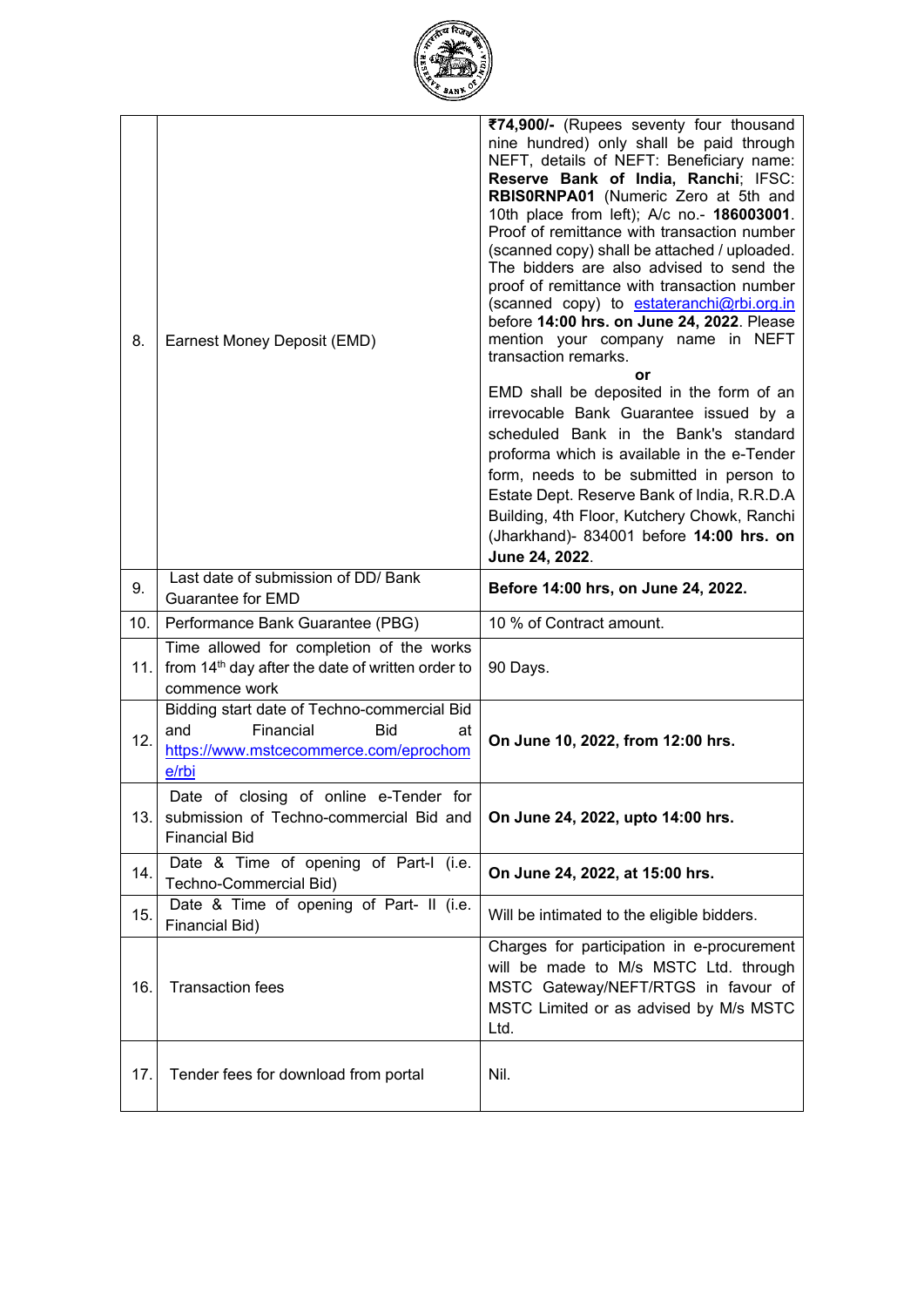

**5.** The part II (price bid) of such bidders/contractors who are found eligible after scrutiny of their Part I of the tenders, will be opened on a subsequent working day which will be intimated to all the eligible bidders/contractors. The Bank reserves the right to accept or reject any or all e-tenders without assigning any reasons therefor.

**Note:** All the tenderers may please note that any addendum / corrigendum to the e-tender, if issued in future, will only be notified on the Bank's website and MSTC Website as given above and will not be published in the newspaper.

> GM(O-I-C) Ranchi

**May 31, 2022**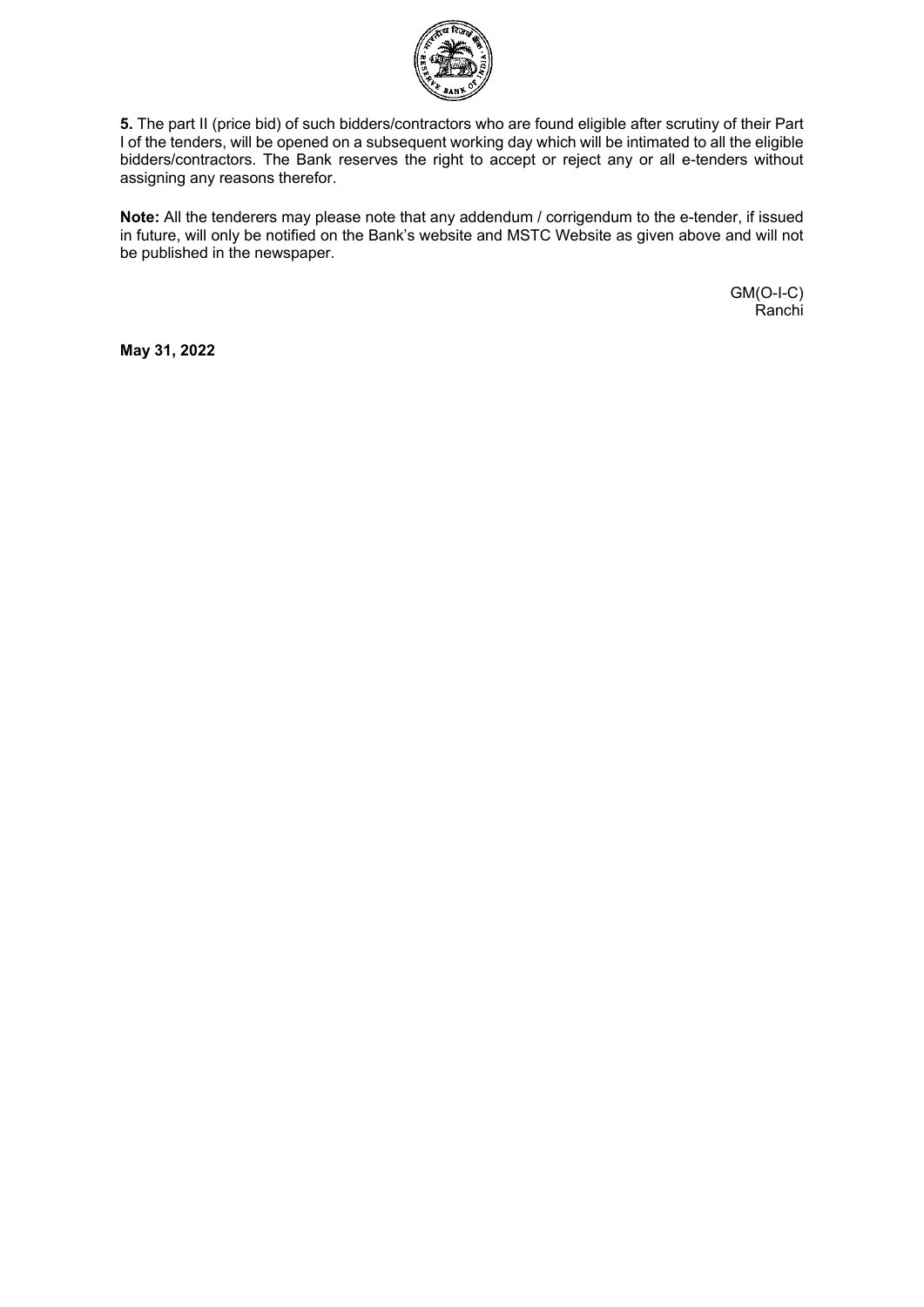

### **Estate Department Reserve Bank of India Ranchi**

#### **Notice inviting e-Tender (NIT)**

**Supply, Installation, Testing & Commissioning of Room Air Conditioner at RBI premises located at Zila Parishad Bhawan, Ranchi.**

- 1. e-tenders in two parts (Part-I and II) are invited for **"** Supply, Installation, Testing & Commissioning of Room Air Conditioner at RBI premises located at Zila Parishad Bhawan, Ranchi. The work is estimated to cost **Rs. 37,45,000/-** and is to be completed within 90 days from 14<sup>th</sup> day after the date of written order to commence work.
- 2. Only those firm who have minimum 5 years of experience (i.e. during last 5 years ending last day of month previous to the one on which tender applications are invited) in the field of undertaking similar work i.e. " Room Air Conditioner " for large office buildings / commercial premises / industrial houses / Data or Network Centers and experience of having successfully completed similar works i.e. Supply, Installation, testing and Commissioning (SITC) of Room Air Conditioner during last 5 years ending last day of month previous to the one of which applications are invited should be either of the following: (a) Three similar completed works each costing not less than the amount equal to 40% of the estimated cost or (b) Two similar completed works each costing not less than the amount equal to 50% of the estimated cost or (c) One similar completed works each costing not less than the amount equal to 80% of the estimated cost.
- 3. The firm should have a minimum annual turnover of **Rs. 37,45,000/-** during the last 3 financial years and should furnish a Banker's certificate issued by the applicant's banker for an amount not less than Rs.37,45,000/- as per the proforma given in [Annexure-III.](#page-69-0) Firms having a full-fledged service set up at Ranchi or nearby major cities like Jamshedpur, Bokaro, Kolkata, etc. for rendering after sales service will only be eligible to participate in e-tender for the above cited work.
- 4. The e-tender forms will be applicable only to the firms having the following qualification for participating in the e-tendering process. The firm shall submit/upload the following relevant documents to satisfy the Bank about their eligibility for participating in the e-tendering process.

| Composition of the firm | Full particulars (whether an individual, or a partnership<br>firm, or a company, etc.) of the composition of the firm<br>in detail should be uploaded along with name(s) and<br>address(es) of the partners, copy of the Articles of<br>Association/ Power of Attorney/any other relevant<br>documents. |
|-------------------------|---------------------------------------------------------------------------------------------------------------------------------------------------------------------------------------------------------------------------------------------------------------------------------------------------------|
| Work experience &       | Copies of the detailed work orders for the qualifying<br>works indicating date of award, value of awarded                                                                                                                                                                                               |
|                         | Completion of similar                                                                                                                                                                                                                                                                                   |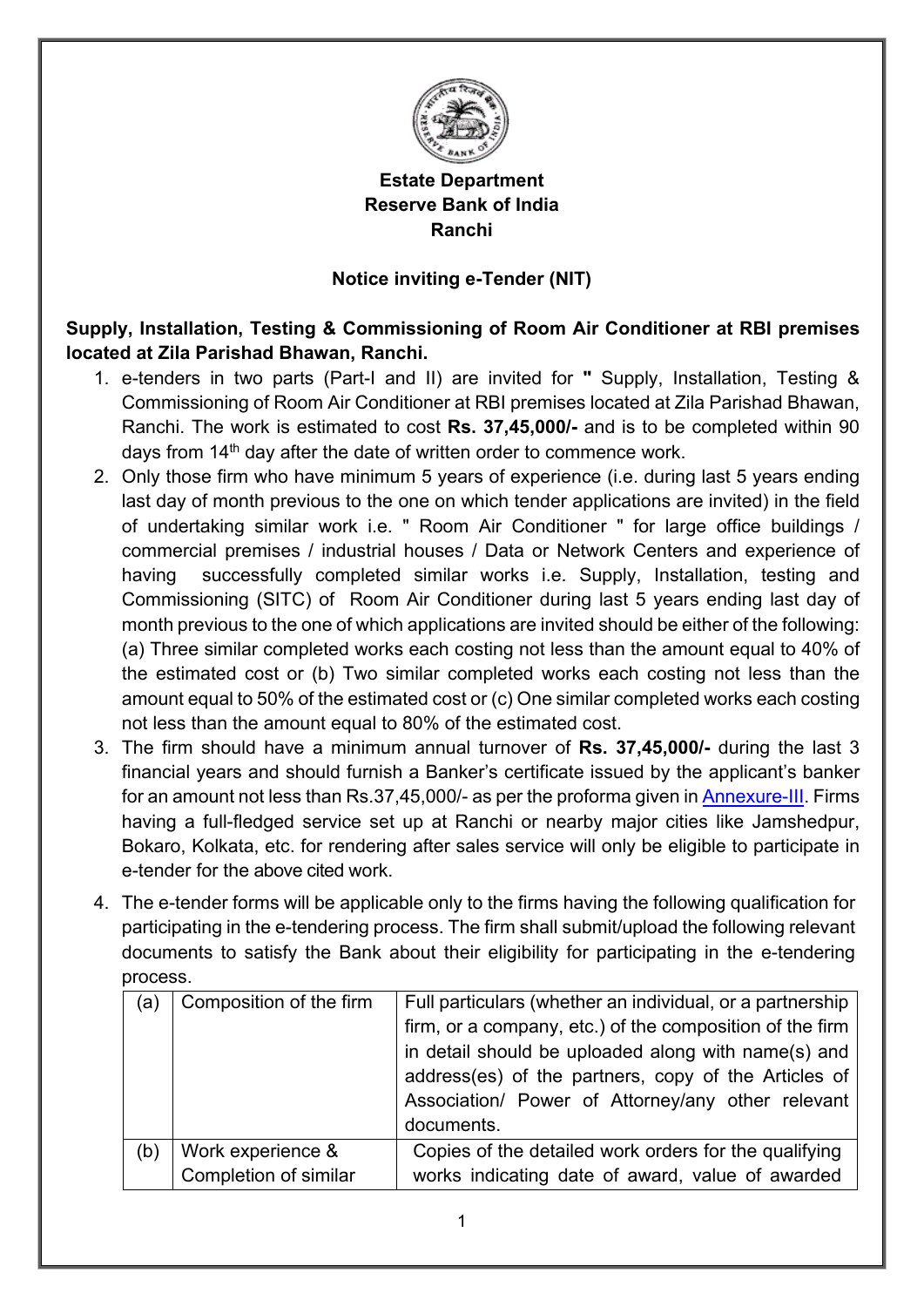|     | works of specified value<br>during the specified<br>period                              | work, time given for completing the work, etc. and<br>the corresponding completion certificates indicating<br>actual date of completion and actual value of<br>executed similar works i.e., "SITC of Room Air<br>Conditioner" should be enclosed in proof of the work<br>experience. The details along with documentary<br>evidence of previous experience, if any, of carrying<br>out works for the Reserve Bank of India at any<br>center, irrespective of cost, should also be given. |
|-----|-----------------------------------------------------------------------------------------|------------------------------------------------------------------------------------------------------------------------------------------------------------------------------------------------------------------------------------------------------------------------------------------------------------------------------------------------------------------------------------------------------------------------------------------------------------------------------------------|
| (c) | Credit worthiness of the<br>firm and turnover during<br>the specified period            | of<br>Copies<br>the<br>Income<br>Tax<br>Clearance<br>Certificates/Income Tax Assessment Orders along<br>with the latest final accounts of the firm duly certified<br>by a Chartered Accountant should be uploaded in<br>proof of their creditworthiness and turnover for last<br>three years.                                                                                                                                                                                            |
| (d) | Name(s) and<br>address(es) of the<br>Bankers and their<br>present contact<br>executives | Written Information about the names and addresses of<br>their bankers along with full details, like names, postal<br>addresses, e-mail IDs, telephone (landline and mobile)<br>nos., fax nos., etc. of the contact executives (i.e., the<br>persons who can be contacted at the office of their<br>bankers) should be uploaded.                                                                                                                                                          |
| (e) | Details of bank accounts                                                                | Full particulars of their bank accounts, like account<br>no. type, loan accounts, when opened etc., should be<br>uploaded.                                                                                                                                                                                                                                                                                                                                                               |
| (f) | Name(s) and<br>address(es) of the<br>Clients and their present<br>contact executives    | Written information about the names and addresses of<br>their clients along with full details, like names, postal<br>addresses, e-mail IDs, telephone (landline and mobile)<br>nos., fax nos. etc., of the contact executives (i.e., the<br>persons who can be contacted at the office of their<br>clients) should be uploaded.                                                                                                                                                          |
| (g) | Details of completed<br>works                                                           | The client-wise names of work(s), year(s) of execution<br>of work (s), awarded and actual cost (s) of executed<br>work (s), completion time stipulated in the contract (s)<br>and actual time taken to complete the work (s),<br>contact-details<br>the<br>Name(s)<br>full<br>οf<br>and<br>officers/authorities/departments under whom<br>the<br>work(s) was/were executed should be uploaded.                                                                                           |

- 4. In the event of intending Tenderer's failure to satisfy the Bank; the Bank reserves the right to refuse their e-tender forms / documents.
- 5. e-Tender documents will be available at MSTC website i.e., <https://www.mstcecommerce.com/eprochome/rbi> on June 02, 2022 at 12:00 Hrs. This e-Tender needs to be mandatorily filled up / submitted online through MSTC website i.e., [https://www.mstcecommerce.com/eprochome/rbi.](https://www.mstcecommerce.com/eprochome/rbi) Deadline for filing up and submitting the e-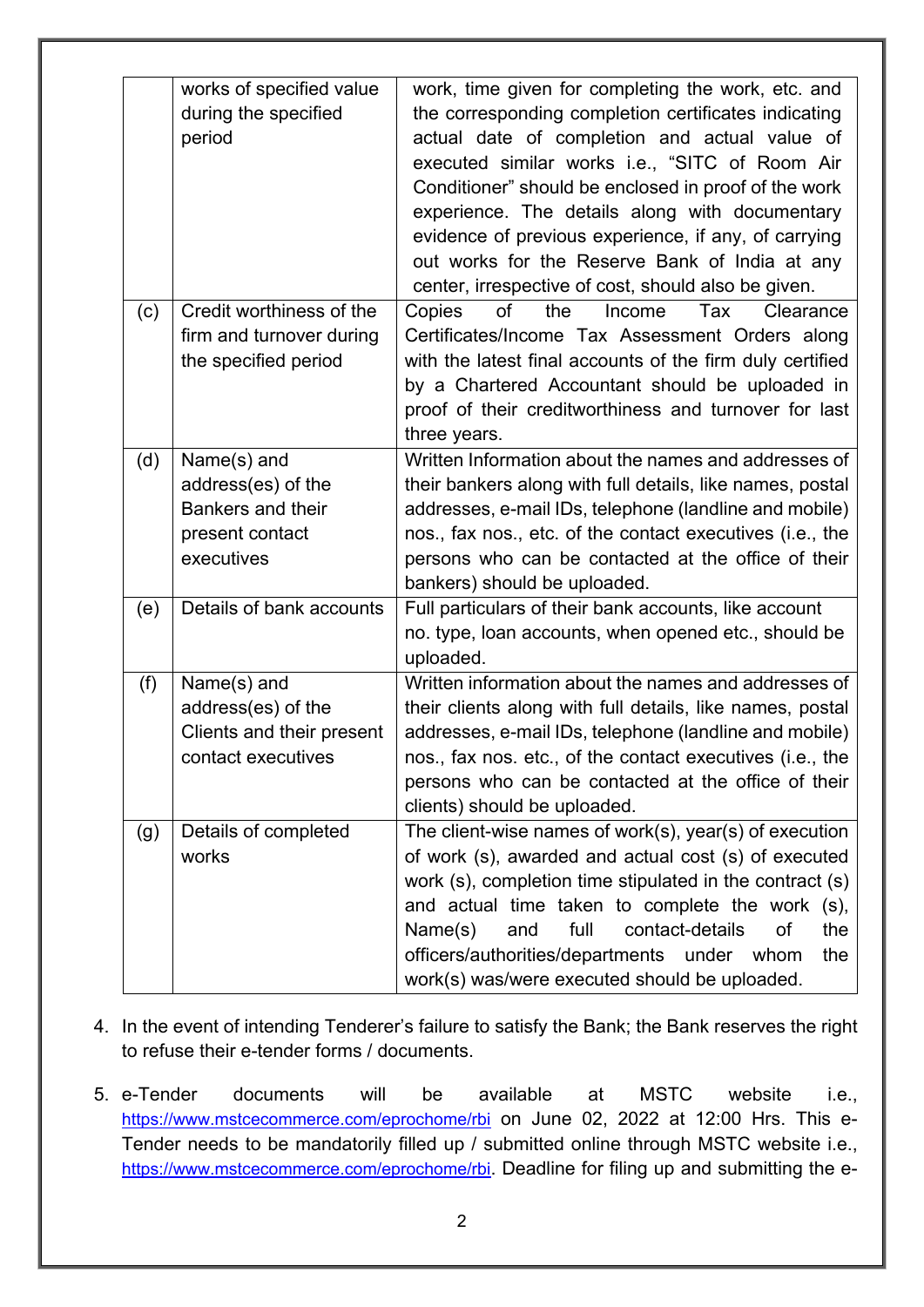Tender is upto 14:00 Hrs. on June 24, 2022. Part-I of the e-Tender will be opened on June 24, 2022 at 15:00 Hrs. Detailed guidelines on the process to submit e-Tender by the vendors have been mentioned in **Annexure** following the **Schedule of Tender (SOT).** On scrutiny of Part-I of the e-Tender, along with supporting documents, if any of the bidders is not found to possess the required eligibility, their e-Tenders will not be accepted by the Bank for further processing.

- 6. Duly filled and signed Tender documents (i.e., Part-I only) in prescribed form shall be uploaded on MSTC website. Part-I of the e-Tender will contain the Bank's standard technical and commercial conditions for the proposed work and Tenderers' covering letter. However, an EMD of **₹ 74,900/-** shall be paid through NEFT. Details of NEFT: Beneficiary name: **Reserve Bank of India, Ranchi**; IFSC: **RBIS0RNPA01** (Numeric Zero at 5th and 10th place from left); A/c no.- **186003001**. Proof of remittance with transaction number (scanned copy) shall be attached / uploaded. The bidders are also advised to send the proof of remittance with transaction number (scanned copy) by email to **[estateranchi@rbi.org.in](mailto:estateranchi@rbi.org.in)** before 14:00 Hrs. on **June 24, 2022** or EMD can be deposited in the form of an irrevocable Bank Guarantee issued by a scheduled Bank in the Bank's standard proforma which is available in Annexure  $-$  V of the Tender Document, to Estate Dept. Reserve Bank of India, R.R.D.A Building, 4th Floor, Kutchery Chowk, Ranchi (Jharkhand)- 834001 before 14:00 hrs. on **June 24, 2022**.
- 7. Part-II (Price bid) of the eligible Tenderers shall be opened on a subsequent date which will be intimated to the Tenderers in advance.
- 8. The applicants / Tenderers have to upload the following online through above cited website.
	- a. All the annexures and other documents as mentioned in the Tender Document;
	- b. All the documents mentioned at para-3 above.
- 9. The Bank shall obtain reports on past performance of the tenderer from his clients and bankers. The Bank shall evaluate the said reports before opening of the Part – II of the tenders. If any tenderer is not found to possess the required eligibility for participating in the tendering process at any point of time and/or his performance reports received from his clients and/or his bankers are found unsatisfactory, the Bank reserves the right to reject his offer even after opening of Part - I of the tender and his EMD shall be returned back to him as it is without any interest. The Bank is not bound to assign any reason for doing so.
- 10. The Bank is not bound to accept the lowest e-tender and reserves the right to accept either in full or in part any e-Tender. The Bank also reserves the right to reject all the e-Tenders without assigning any reason, thereof.

Place: Ranchi.

Date: June 02, 2022. 2008 Contract Contract Contract Contract Contract Contract Contract Contract Contract Contract Contract Contract Contract Contract Contract Contract Contract Contract Contract Contract Contract Contrac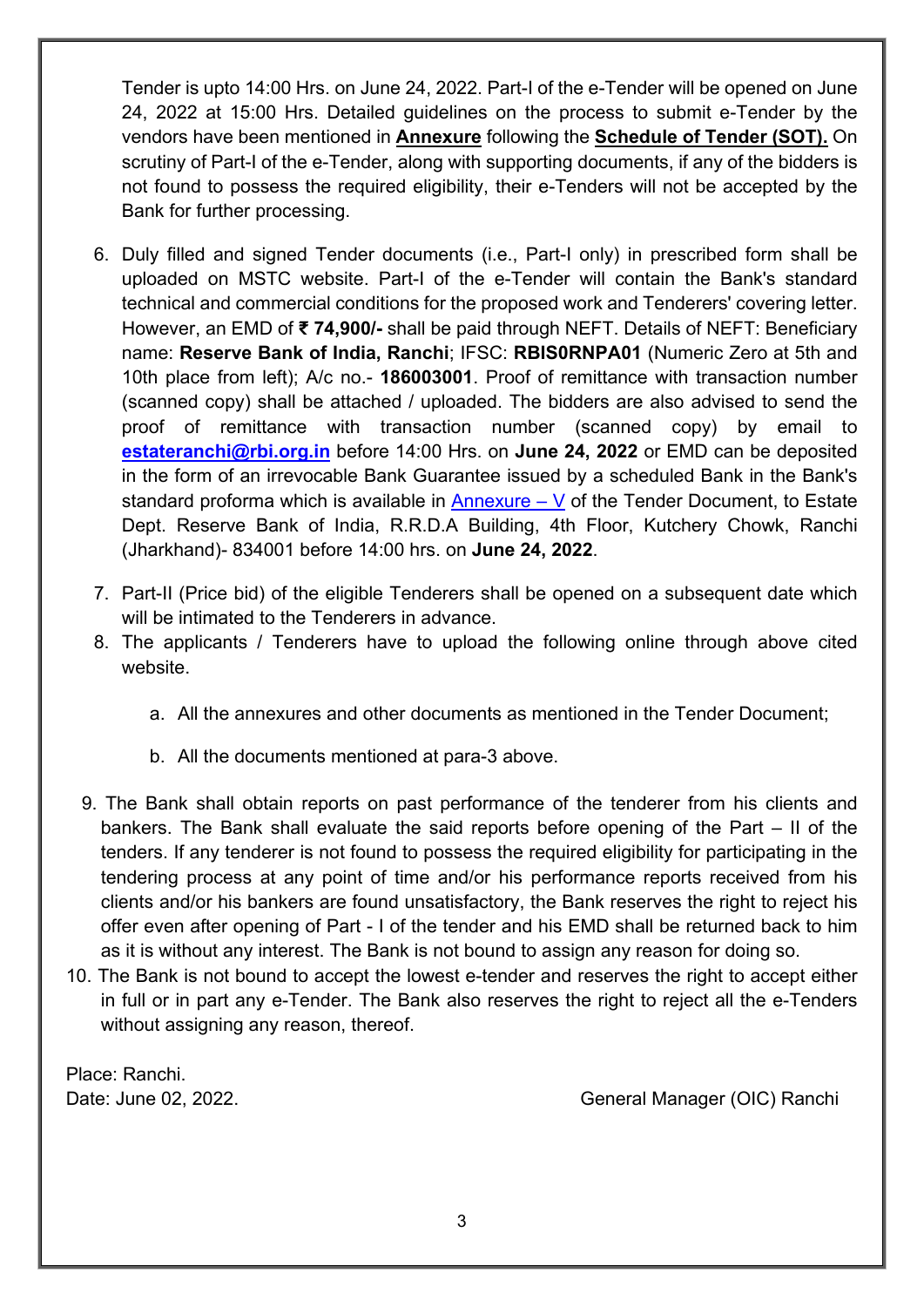# **SCHEDULE OF TENDER (SOT)**

| SI.<br>No. | <b>Activity</b>                                                                                                                                                               | <b>Tentative date/Details</b>                                                                                                                                                                                                                                                                                                                                                                                                                                                                                                                                                                                                                                                                                                                                                                                                                                     |
|------------|-------------------------------------------------------------------------------------------------------------------------------------------------------------------------------|-------------------------------------------------------------------------------------------------------------------------------------------------------------------------------------------------------------------------------------------------------------------------------------------------------------------------------------------------------------------------------------------------------------------------------------------------------------------------------------------------------------------------------------------------------------------------------------------------------------------------------------------------------------------------------------------------------------------------------------------------------------------------------------------------------------------------------------------------------------------|
| 1.         | Date of Press-Web Advertisements                                                                                                                                              | 31/05/2022                                                                                                                                                                                                                                                                                                                                                                                                                                                                                                                                                                                                                                                                                                                                                                                                                                                        |
| 2.         | e-Tender No.                                                                                                                                                                  | RBI/Ranchi/Estate/58/22-23/ET/102                                                                                                                                                                                                                                                                                                                                                                                                                                                                                                                                                                                                                                                                                                                                                                                                                                 |
| 3.         | Name of the Work:                                                                                                                                                             | &<br>Supply,<br>Installation,<br>Testing<br>Commissioning of Room Air Conditioner at<br>RBI premises located at Zila Parishad<br>Bhawan, Ranchi.                                                                                                                                                                                                                                                                                                                                                                                                                                                                                                                                                                                                                                                                                                                  |
| 4.         | Mode of Tender:                                                                                                                                                               | e-Procurement System, online (Part I -<br>Techno-Commercial Bid and Part II -<br>Financial<br>Bid)<br>through<br>the<br>website<br>https://www.mstcecommerce.com/eprocho<br>me/rbi                                                                                                                                                                                                                                                                                                                                                                                                                                                                                                                                                                                                                                                                                |
| 5.         | Date & time from which NIT along with<br>complete Tender Documents will available<br>to the parties to download at website<br>https://www.mstcecommerce.com/eprocho<br>me/rbi | On June 02, 2022 from 12:00 hrs.                                                                                                                                                                                                                                                                                                                                                                                                                                                                                                                                                                                                                                                                                                                                                                                                                                  |
| 6.         | Date and venue of the Pre-Bid Meeting<br>(offline)                                                                                                                            | On June 10, 2022 at 11 AM.<br>Venue: - Estate Dept. Reserve Bank of<br>India, R.R.D.A Building 4th Floor, Kutchery<br>Chowk, Ranchi (Jharkhand)-834001.                                                                                                                                                                                                                                                                                                                                                                                                                                                                                                                                                                                                                                                                                                           |
| 7.         | Estimated cost of the work:                                                                                                                                                   | ₹37,45,000/- (Rupees thirty-seven<br>lakh<br>fourty five thousand only).                                                                                                                                                                                                                                                                                                                                                                                                                                                                                                                                                                                                                                                                                                                                                                                          |
| 8.         | Earnest Money Deposit (EMD)                                                                                                                                                   | ₹74,900/- (Rupees seventy-four thousand<br>nine hundred) only shall be paid through<br>NEFT, details of NEFT: Beneficiary name:<br>Reserve Bank of India, Ranchi; IFSC:<br>RBIS0RNPA01 (Numeric Zero at 5th and<br>10th place from left); A/c no.- 186003001.<br>Proof of remittance with transaction number<br>(scanned copy) shall be attached /<br>uploaded. The bidders are also advised to<br>send the proof of remittance with transaction<br>number (scanned copy) by email to<br>estateranchi@rbi.org.in before 14:00 hrs.<br>on June 24, 2022. Please mention your<br>name in NEFT transaction<br>company<br>remarks.<br>or<br>EMD can be deposited in the form of an<br>irrevocable Bank Guarantee issued by a<br>scheduled Bank in the Bank's standard<br>proforma which is available in <b>Annexure-V</b><br>of the e-Tender form in person to Estate |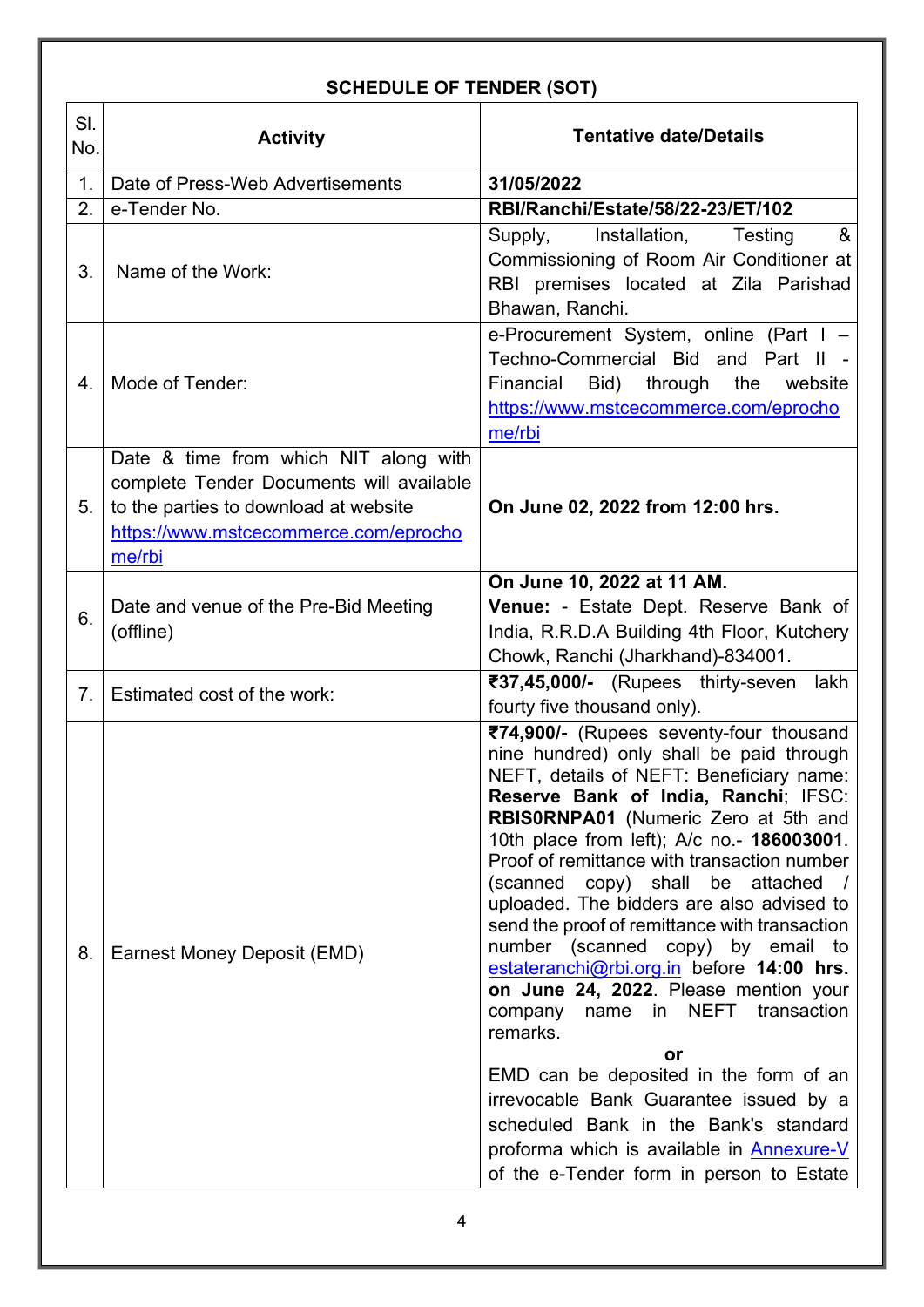|      |                                                                                                                                     | Dept. Reserve Bank of India, R.R.D.A<br>Building, 4th Floor, Kutchery Chowk, Ranchi<br>(Jharkhand)- 834001 before 14:00 hrs. on<br>June 24, 2022.                            |
|------|-------------------------------------------------------------------------------------------------------------------------------------|------------------------------------------------------------------------------------------------------------------------------------------------------------------------------|
| 9.   | Last date of submission of Bank Guarantee<br>for EMD                                                                                | Before 14:00 hrs. on June 24, 2022.                                                                                                                                          |
| 10.1 | Performance Bank Guarantee (PBG)                                                                                                    | 10% of Contract amount.                                                                                                                                                      |
| 11.1 | Time allowed for completion of the works<br>from 14 <sup>th</sup> day after the date of written order<br>to commence work           | 90 Days.                                                                                                                                                                     |
| 12.  | Bidding start date and Time of Techno-<br>commercial Bid and Financial<br>Bid at<br>https://www.mstcecommerce.com/eprocho<br>me/rbi | On June 10, 2022 from 12:00 hrs.                                                                                                                                             |
| 13.  | Date and time of closing of online e-Tender<br>for submission of Techno-commercial Bid<br>and Financial Bid                         | On June 24, 2022 upto 14:00 hrs.                                                                                                                                             |
| 14.  | Date & Time of opening of Part-I (i.e.,<br>Techno-Commercial Bid)                                                                   | On June 24, 2022, at 15:00 hrs.                                                                                                                                              |
| 15.  | Date & Time of opening of Part- II (i.e.,<br><b>Financial Bid)</b>                                                                  | Will be intimated to the eligible bidders.                                                                                                                                   |
| 16.  | <b>Transaction fees</b>                                                                                                             | Charges for participation in e-procurement<br>will be made to M/s MSTC Ltd. through<br>MSTC Gateway/NEFT/RTGS in favour of<br>MSTC Limited or as advised by M/s MSTC<br>Ltd. |
| 17.  | Tender fees for download from portal                                                                                                | Nil.                                                                                                                                                                         |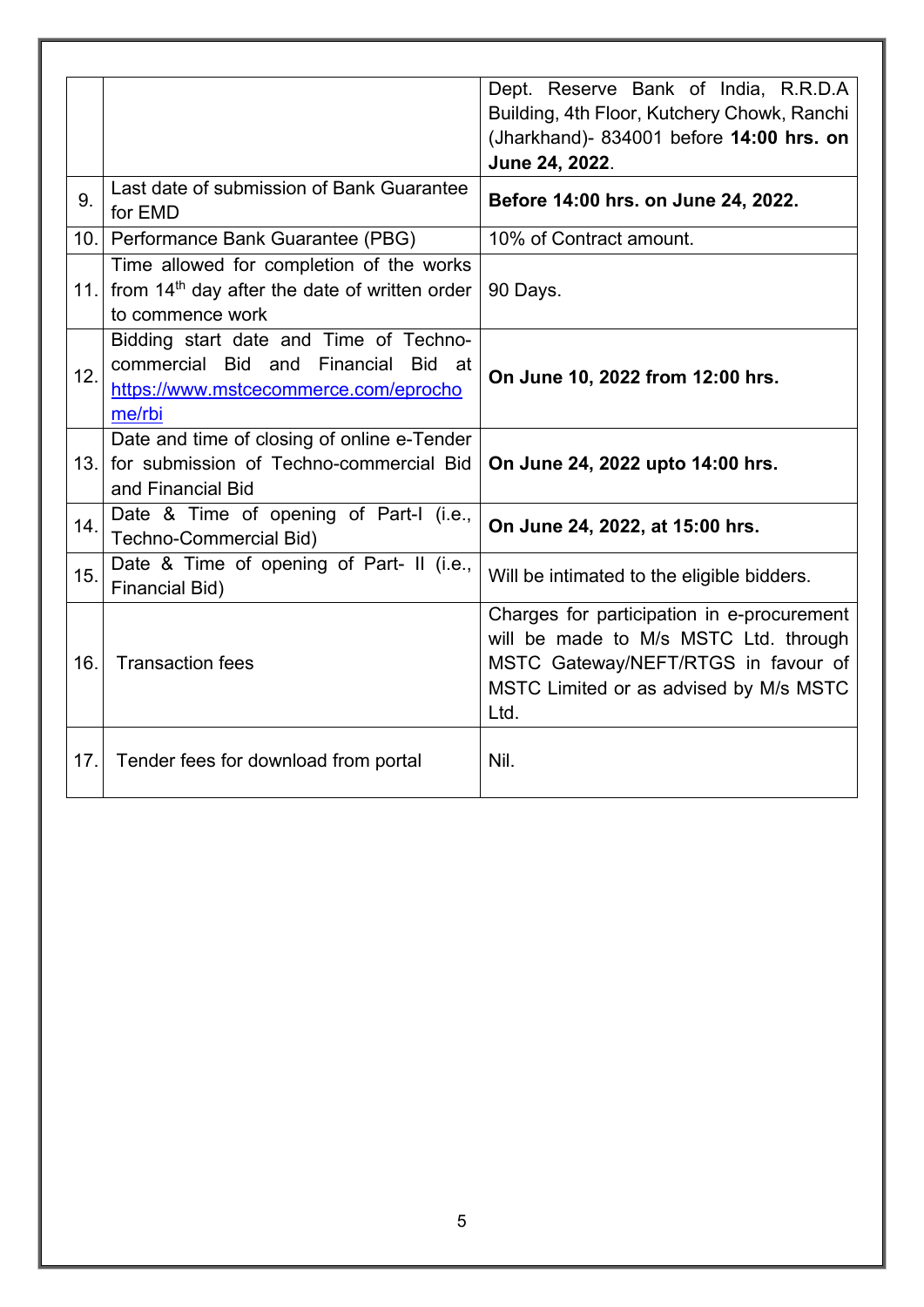#### **Annexure**

#### **Important instructions for e-procurement**

This is an e-procurement event of MSTC LTD. You are requested to read the terms & conditions of this tender before submitting your online tender. Bidders who do not comply with the conditions with documentary proof (wherever required) will not qualify in the Tender for opening of price bid.

### **1. Process of e-tendering**

#### **(A) Registration: -**

The process involves vendor's registration with MSTC e-procurement portal which is free of cost. Only after registration, the vendor(s) can submit his/their bids electronically. Electronic Bidding for submission of Techno-Commercial Bid as well as Price Bid over the internet will be done. The Vendor should possess Class III signing type digital certificate. Vendors are to make their own arrangement for bidding from a P.C. connected with Internet. MSTC is not responsible for making such arrangement. (Bids will not be recorded without Digital Signature).

**SPECIAL NOTE:** The price bid and the commercial bid has to be submitted on-line at <https://www.mstcecommerce.com/eprochome/rbi>

**(1)** Vendors are required to register themselves online with [www.mstcecommerce.com](https://www.mstcecommerce.com/)→ e-Procurement →Psu / Govt. depts. →Click On RBI →Register as Vendor Filling up details and creating own user id and password $\rightarrow$  Submit.

**(2)** Vendors will receive a system generated mail confirming their registration in their email which has been provided during filling the registration form. Bidders are advised to refer to the VENDOR GUIDE and VIDEO GUIDE available under "VIEW VIDEO" link at [http://www.mstcecommerce.com/eprochome/rbi](https://www.mstcecommerce.com/eprochome/rbi) for detailed guidance. In case of further clarification, please contact MSTC, (before the scheduled time of the e-tender).

#### **Contact person (MSTC):**

a) Mr. Pritam Biswas - [pbiswas@mstcindia.co.in:](mailto:pbiswas@mstcindia.co.in) Mobile-9903248755 b) Ms. Shruti Sachan - [ssachan@mstcindia.co.in:](mailto:ssachan@mstcindia.co.in) Mobile-9532310097

#### **(B) System Requirement: -**

- **i)** Windows 7 and above Operating System
- **ii)** IE-9 and above Internet browser.
- **iii)** Signing type digital signature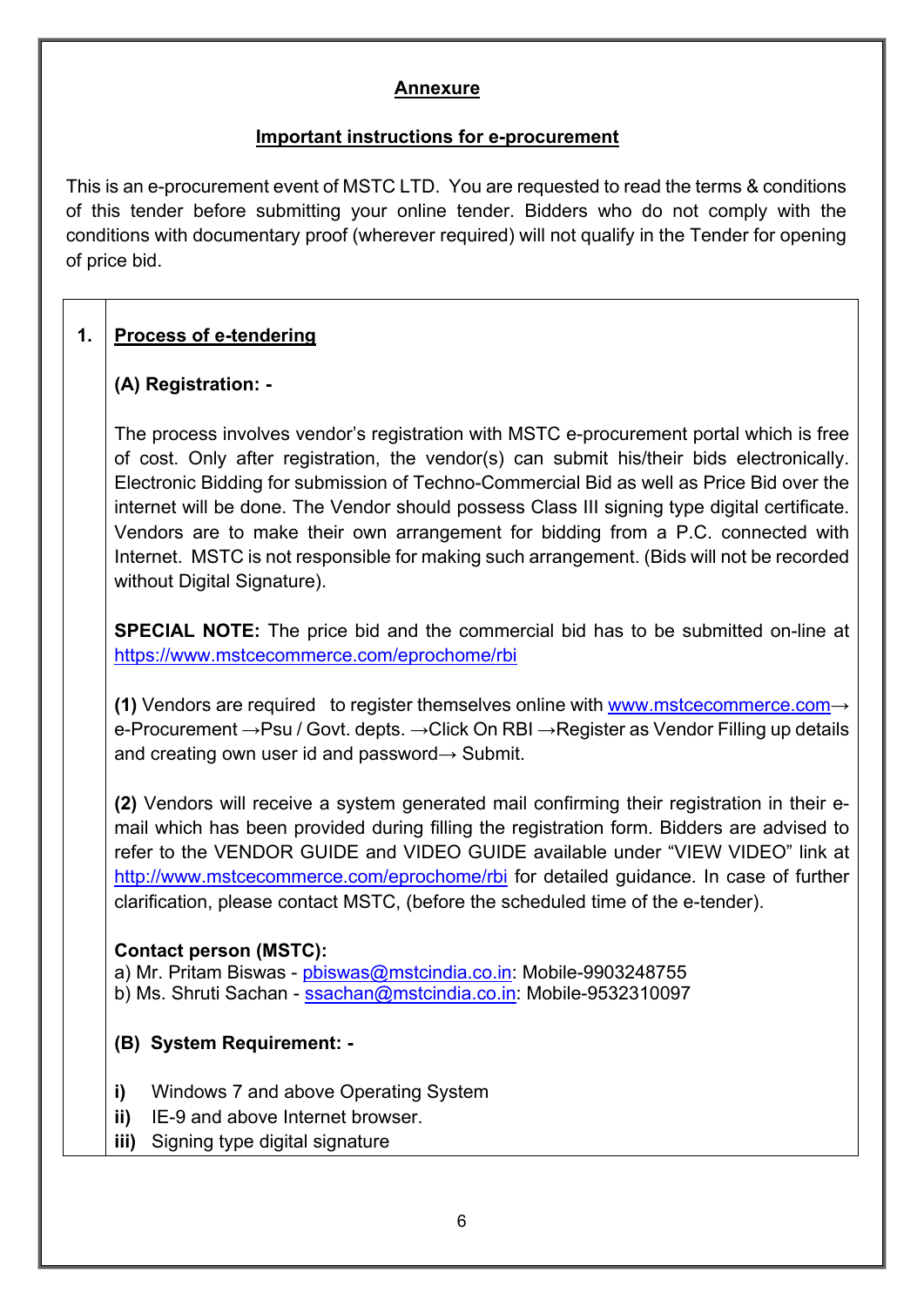|    | iv) JRE 8 update 161 and above software to be downloaded and installed in the system<br>(File Name- Windows X86 Offline)<br>To enable ALL active X controls and disable 'use pop up blocker' under Tools $\rightarrow$ Internet<br>Options→ custom level<br>Bidders are advised to refer to the "Vendor Guide" and a "Video Guide" before proceeding<br>with the tendering process.                                                                                                                                                                                                                                                                                                                                                                                                                                                                                                                                                                                                                                                                                                                                                                                                                                                                                                                                         |
|----|-----------------------------------------------------------------------------------------------------------------------------------------------------------------------------------------------------------------------------------------------------------------------------------------------------------------------------------------------------------------------------------------------------------------------------------------------------------------------------------------------------------------------------------------------------------------------------------------------------------------------------------------------------------------------------------------------------------------------------------------------------------------------------------------------------------------------------------------------------------------------------------------------------------------------------------------------------------------------------------------------------------------------------------------------------------------------------------------------------------------------------------------------------------------------------------------------------------------------------------------------------------------------------------------------------------------------------|
| 2. | (A) Part I Techno-Commercial bid will be opened electronically on specified date and time<br>as given in the NIT. Bidder(s) can witness electronic opening of bid.                                                                                                                                                                                                                                                                                                                                                                                                                                                                                                                                                                                                                                                                                                                                                                                                                                                                                                                                                                                                                                                                                                                                                          |
|    | (B) Part II Price bid will be opened electronically of only those bidder(s) whose Part I<br>Techno Commercial Bid is found to be Techno-Commercially acceptable by RBI. Such<br>bidder(s) will be intimated date of opening of Part II Price bid through valid e-mail confirmed<br>by them.                                                                                                                                                                                                                                                                                                                                                                                                                                                                                                                                                                                                                                                                                                                                                                                                                                                                                                                                                                                                                                 |
|    | Note: The tenderers are advised to offer their best possible rates. There would generally<br>be no negotiations hence please submit your most competitive prices while submitting the<br>price bid. However, in case the lowest rate appears to be reasonable taking into account<br>the prevailing market conditions, the order may be awarded to the lowest bidder and if the<br>rate is still considered high, action as per prevailing instruction/guideline shall be taken.                                                                                                                                                                                                                                                                                                                                                                                                                                                                                                                                                                                                                                                                                                                                                                                                                                            |
| 3. | All entries in the tender should be entered in online Technical & Commercial Formats<br>without any ambiguity.                                                                                                                                                                                                                                                                                                                                                                                                                                                                                                                                                                                                                                                                                                                                                                                                                                                                                                                                                                                                                                                                                                                                                                                                              |
| 4. | Vendors are instructed to use Attach Documents link in bidding floor to upload documents<br>in document library. Multiple documents can be uploaded. Maximum size of single<br>document for upload is 4 MB. For further assistance please follow instructions of vendor<br>guide. Special Note towards Transaction fee: The vendors shall pay the transaction fee<br>using "Transaction Fee Payment" Link under "My Menu" in the vendor login. The vendors<br>have to select the particular tender from the event dropdown box. The vendor shall have<br>the facility of making the payment either through NEFT or Online Payment. On selecting<br>NEFT, the vendor shall generate a challan by filling up a form. The vendor shall remit the<br>transaction fee amount as per the details printed on the challan without making change in<br>the same. On selecting Online Payment, the vendor shall have the provision of making<br>payment using its Credit/ Debit Card/ Net Banking. Once the payment gets credited to<br>MSTC's designated bank account, the transaction fee shall be auto authorized, and the<br>vendor shall be receiving a system generated mail. Transaction fee is non-refundable. A<br>vendor will not have the access to online e-tender without making the payment towards<br>transaction fee. |
|    | NOTE - Bidders are advised to remit the transaction fee well in advance before the closing<br>time of the event so as to give themselves sufficient time to submit the bid.                                                                                                                                                                                                                                                                                                                                                                                                                                                                                                                                                                                                                                                                                                                                                                                                                                                                                                                                                                                                                                                                                                                                                 |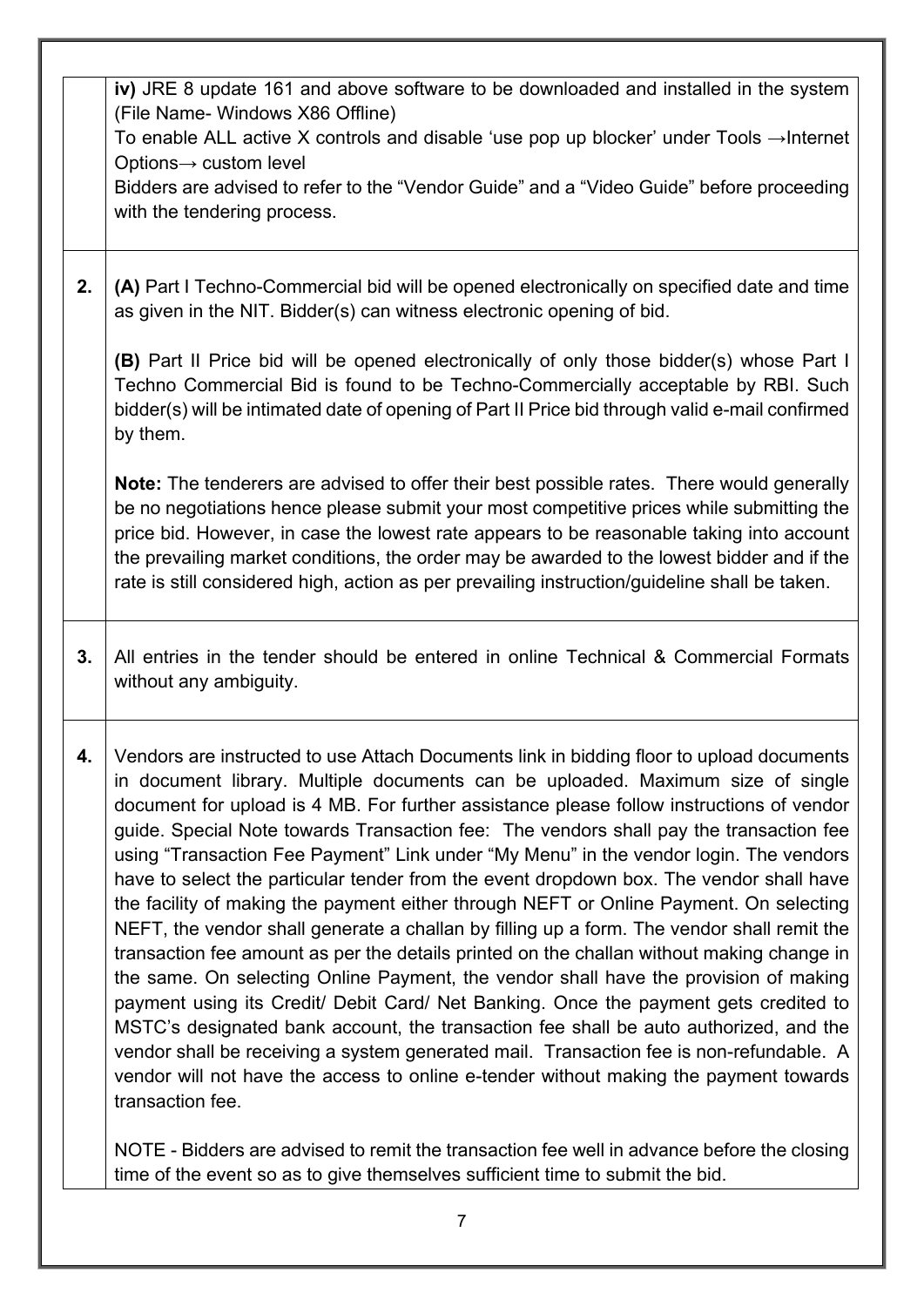| All notices and correspondence to the bidder(s) shall be sent by e-mail only during the<br>process till finalization of tender by RBI. Hence the bidders are required to ensure that their<br>corporate e-mail I.D. provided is valid and updated at the stage of registration of vendor<br>with MSTC (i.e., Service Provider). Bidders are also requested to ensure validity of their<br>DSC (Digital Signature Certificate)<br>(i) Please note that there is no provision to take out the list of parties downloading the<br>tender document from the web site mentioned in NIT. As such, bidders are requested to<br>see the web site once again before the due date of tender opening to ensure that they<br>have not missed any corrigendum uploaded against the said tender after downloading the<br>tender document. The responsibility of downloading the related corrigenda, if any, will be<br>that of the downloading parties.<br>(ii) No separate intimation in respect of corrigendum to this NIT (if any) will be sent to<br>tenderer (s) who have downloaded the documents from web site. Please see Website<br>www.mstcecommerce.com/eprochome/rbi of MSTC Ltd.<br>E-tender cannot be accessed after the due date and time mentioned in NIT.<br><b>Bidding in e-tender:</b> |
|---------------------------------------------------------------------------------------------------------------------------------------------------------------------------------------------------------------------------------------------------------------------------------------------------------------------------------------------------------------------------------------------------------------------------------------------------------------------------------------------------------------------------------------------------------------------------------------------------------------------------------------------------------------------------------------------------------------------------------------------------------------------------------------------------------------------------------------------------------------------------------------------------------------------------------------------------------------------------------------------------------------------------------------------------------------------------------------------------------------------------------------------------------------------------------------------------------------------------------------------------------------------------------------------|
|                                                                                                                                                                                                                                                                                                                                                                                                                                                                                                                                                                                                                                                                                                                                                                                                                                                                                                                                                                                                                                                                                                                                                                                                                                                                                             |
|                                                                                                                                                                                                                                                                                                                                                                                                                                                                                                                                                                                                                                                                                                                                                                                                                                                                                                                                                                                                                                                                                                                                                                                                                                                                                             |
|                                                                                                                                                                                                                                                                                                                                                                                                                                                                                                                                                                                                                                                                                                                                                                                                                                                                                                                                                                                                                                                                                                                                                                                                                                                                                             |
|                                                                                                                                                                                                                                                                                                                                                                                                                                                                                                                                                                                                                                                                                                                                                                                                                                                                                                                                                                                                                                                                                                                                                                                                                                                                                             |
|                                                                                                                                                                                                                                                                                                                                                                                                                                                                                                                                                                                                                                                                                                                                                                                                                                                                                                                                                                                                                                                                                                                                                                                                                                                                                             |
| (a) Bidder(s) need to submit necessary EMD to be eligible to bid online in the e-tender. No<br>interest will be paid on EMD.                                                                                                                                                                                                                                                                                                                                                                                                                                                                                                                                                                                                                                                                                                                                                                                                                                                                                                                                                                                                                                                                                                                                                                |
| (b) The process involves Electronic Bidding for submission of Techno Commercial Bid as<br>well as Price Bid.                                                                                                                                                                                                                                                                                                                                                                                                                                                                                                                                                                                                                                                                                                                                                                                                                                                                                                                                                                                                                                                                                                                                                                                |
| (c) The bidder(s) who have submitted the above fees can only submit their Techno<br><b>Bid</b><br>internet<br>Commercial<br><b>Bids</b><br>and<br>Price<br>through<br><b>MSTC</b><br>website<br>in<br>www.mstcecommerce.com → e-procurement → Psu /Govt. depts. → RBI Vendor Login<br>→My menu→ Auction Floor Manager→ live event →Selection of the live event→ Techno<br>Commercial Bid.                                                                                                                                                                                                                                                                                                                                                                                                                                                                                                                                                                                                                                                                                                                                                                                                                                                                                                   |
| (d) The bidder should allow to run an application namely en Apple by accepting the risk<br>and clicking on run. This exercise has to be done twice immediately after clicking on the<br>Techno-Commercial bid. If this application is not run then the bidder will not be able to<br>save/submit his bid.                                                                                                                                                                                                                                                                                                                                                                                                                                                                                                                                                                                                                                                                                                                                                                                                                                                                                                                                                                                   |
|                                                                                                                                                                                                                                                                                                                                                                                                                                                                                                                                                                                                                                                                                                                                                                                                                                                                                                                                                                                                                                                                                                                                                                                                                                                                                             |
|                                                                                                                                                                                                                                                                                                                                                                                                                                                                                                                                                                                                                                                                                                                                                                                                                                                                                                                                                                                                                                                                                                                                                                                                                                                                                             |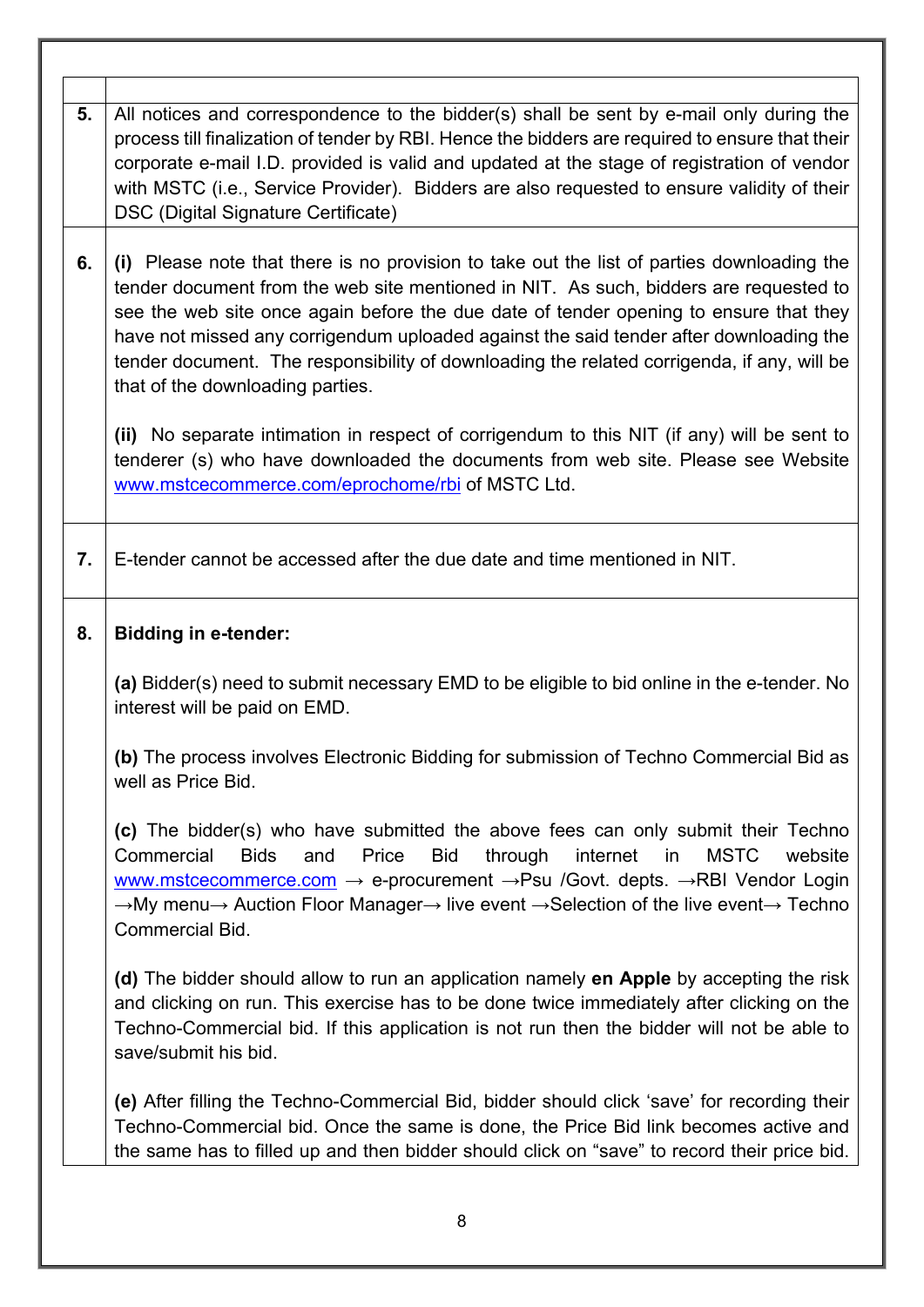|     | Then once both the Techno-Commercial bid & price bid has been saved, the bidder can<br>click on the "Submit" button to register their bid.                                                                                                                                                                                                                                |
|-----|---------------------------------------------------------------------------------------------------------------------------------------------------------------------------------------------------------------------------------------------------------------------------------------------------------------------------------------------------------------------------|
|     | <b>NOTE:</b> - The Techno-Commercial Bid & price bid cannot be revised once the" Final<br>Submission" button has been clicked by the bidder.                                                                                                                                                                                                                              |
|     | (f) In all cases, bidder should use their own ID and Password along with Digital Signature<br>at the time of submission of their bid.                                                                                                                                                                                                                                     |
|     | (g) During the entire e-tender process, the bidders will remain completely anonymous to<br>one another and also to everybody else.                                                                                                                                                                                                                                        |
|     | (h) The e-tender floor shall remain open from the pre-announced date & time and for as<br>much duration as mentioned above.                                                                                                                                                                                                                                               |
|     | (i) All electronic bids submitted during the e-tender process shall be legally binding on the<br>bidder. Any bid will be considered as the valid bid offered by that bidder and acceptance<br>of the same by the Buyer will form a binding contract between Buyer and the Bidder for<br>execution of supply. Such successful tenderer shall be called hereafter supplier. |
|     | (j) It is mandatory that all the bids are submitted with digital signature certificate otherwise<br>the same will not be accepted by the system.                                                                                                                                                                                                                          |
|     | (k) Buyer reserves the right to cancel or reject or accept or withdraw or extend the tender<br>in full or part as the case may be without assigning any reason thereof.                                                                                                                                                                                                   |
|     | (I) No deviation of the terms and conditions of the tender document is acceptable.<br>Submission of bid in the e-tender floor by any bidder confirms his acceptance of terms &<br>conditions for the tender.                                                                                                                                                              |
|     | (m) Unit of Measure (UOM) is indicated in the e-tender Floor. Rate to be quoted should be<br>in Indian Rupee (both in figure and word) as per UOM indicated in the e-tender floor/tender<br>document.                                                                                                                                                                     |
| 9.  | Any order resulting from this open e-tender shall be governed by the terms and conditions<br>mentioned therein.                                                                                                                                                                                                                                                           |
| 10. | No deviation to the technical and commercial terms & conditions are allowed.                                                                                                                                                                                                                                                                                              |
| 11. | After submitting online bid, the bidder cannot access the tender, once it has been<br>submitted with digital signature.                                                                                                                                                                                                                                                   |
|     | 9                                                                                                                                                                                                                                                                                                                                                                         |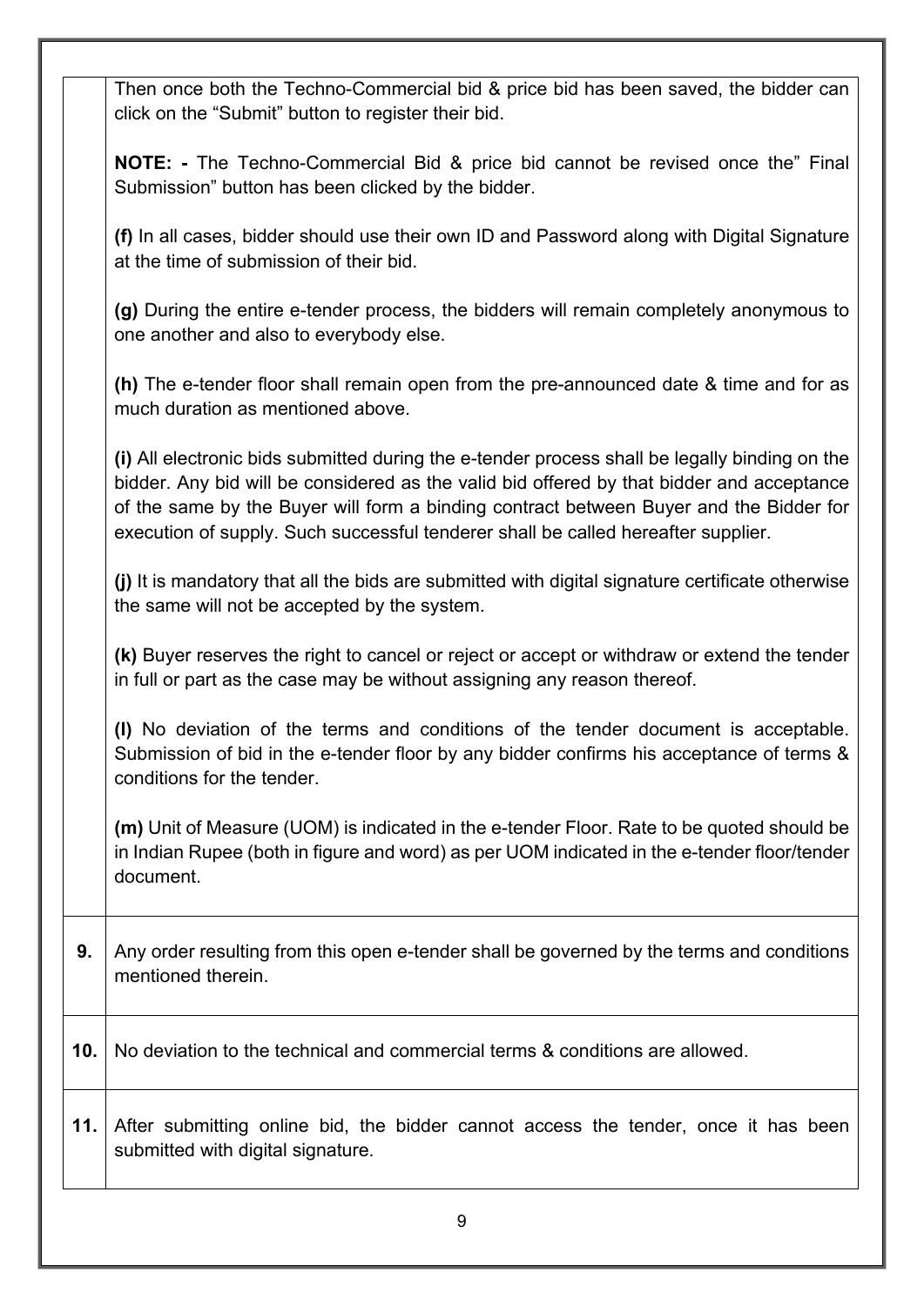| 12. | RBI has the right to cancel this e-tender or extend the due date of receipt of bid(s) without<br>assigning any reason thereof.                                                                                                                                                                                           |
|-----|--------------------------------------------------------------------------------------------------------------------------------------------------------------------------------------------------------------------------------------------------------------------------------------------------------------------------|
| 13. | The online tender should be submitted strictly as per the terms and conditions and<br>procedures laid down in the website www.mstcecommerce.com/eprochome/rbi of MSTC<br>Ltd.                                                                                                                                            |
| 14. | The bidders must upload all the documents required as per terms of NIT. Any other<br>document uploaded which is not required as per the terms of the NIT shall not be<br>considered.                                                                                                                                     |
| 15. | The bid will be evaluated based on the filled-in technical & commercial formats                                                                                                                                                                                                                                          |
| 16. | The documents uploaded by bidder(s) will be scrutinized. In case any of the information<br>furnished by the bidder is found to be false during scrutiny, EMD of defaulting bidder(s) will<br>be forfeited. Punitive action including suspension and banning of business can also be<br>taken against defaulting bidders. |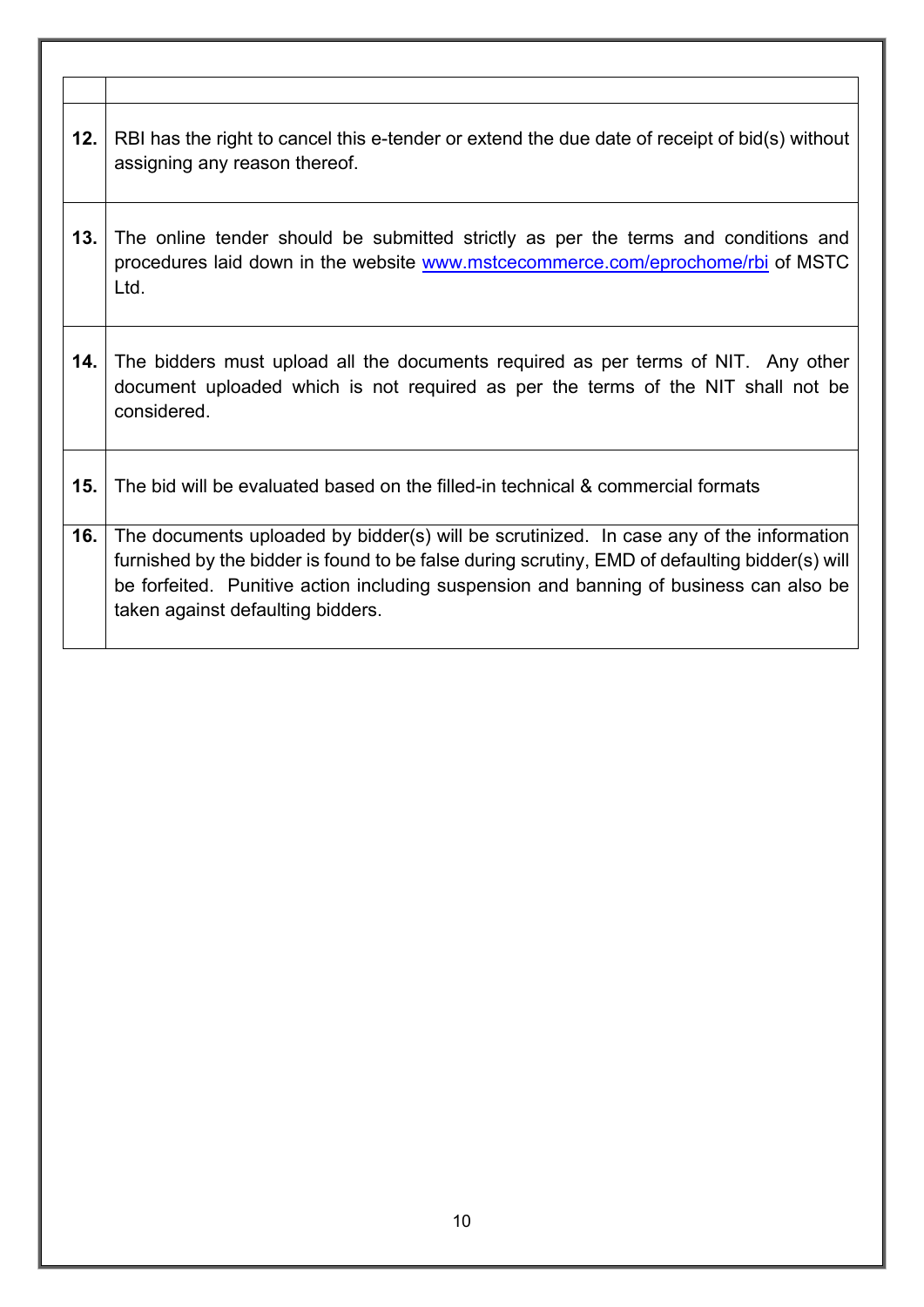

This document is the property of Reserve Bank of India (RBI). It may not be copied, distributed or recorded on any medium, electronic or otherwise, without the RBI's written permission thereof, except for the purpose of responding to RBI for the said purpose. The use of the contents of this documents, even by the authorized personnel / agencies for any purpose other than the purpose specified herein, is strictly prohibited and shall amount to copyright violation and thus, shall be punishable under the Indian Law.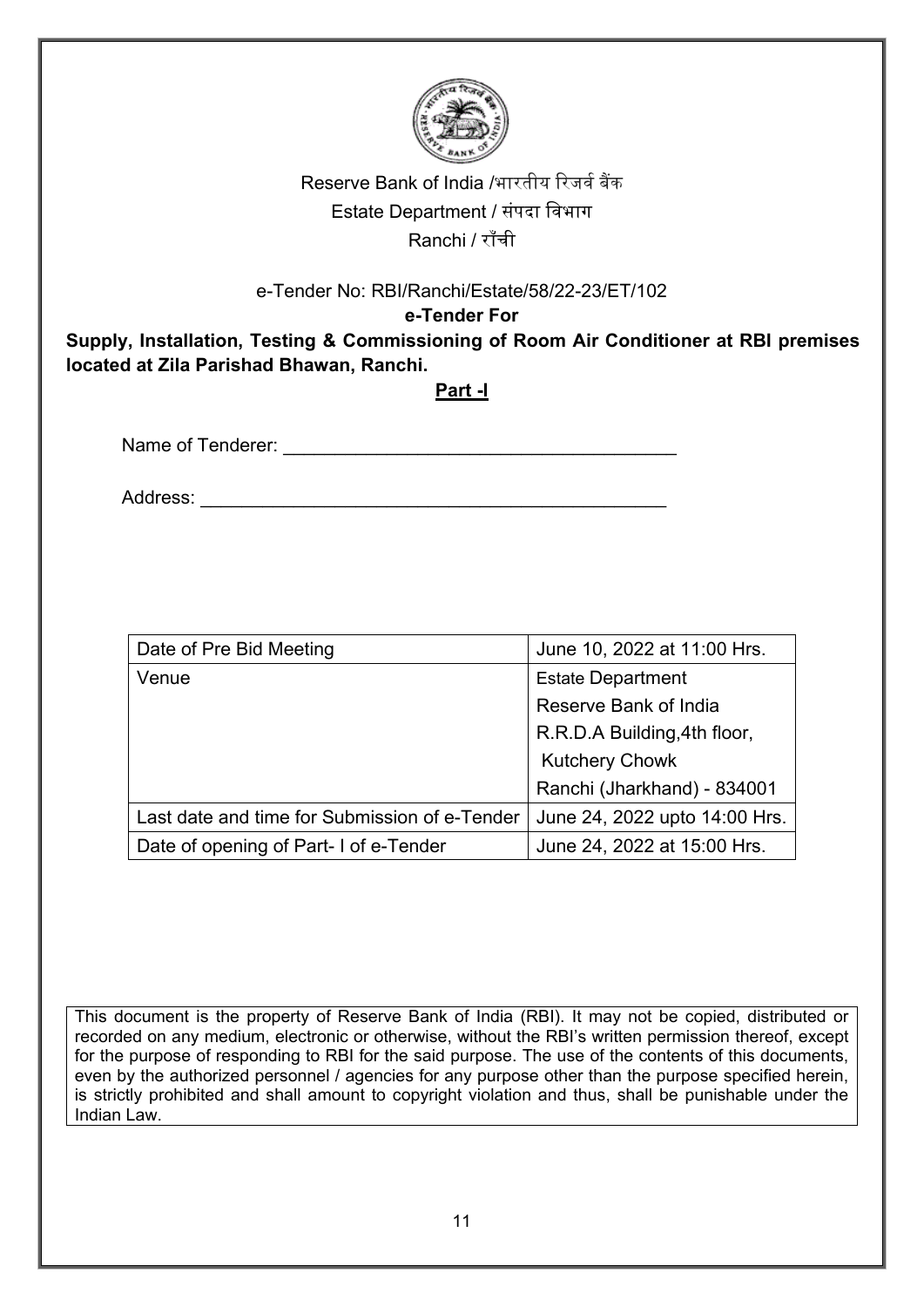# **INDEX**

| Sr. No.        | <b>Description</b>                                         | Page No. |
|----------------|------------------------------------------------------------|----------|
| 1 <sub>1</sub> | Section-I. Form of e-Tender                                | 13       |
| 2.             | Section-II. Articles of Agreement                          | 15       |
| 3.             | Section-III. General instructions to e-Tenderer & special  | 19       |
|                | conditions                                                 |          |
| 4.             | Safety code & fire safety code                             | 31       |
| 5.             | Section-IV. The condition hereinafter referred to          | 33       |
| 6.             | Section-V. The condition hereinbefore referred to          | 53       |
| 7.             | Section-VI. System Requirement & Special Condition         | 54       |
| 8.             | Section-VII. Scope of work                                 | 56       |
| 9.             | Section - VIII. Check list (commercial condition)          | 59       |
| 10.            | Annexure-I, Proforma of Performance Bank guarantee (PBG)   | 62       |
| 11.            | Annexure-II, Proforma of undertaking for maintenance       | 66       |
|                | confirmation by the tenderer.                              |          |
| 12.            | Annexure - III, FORMAT OF BANKERS' CERTIFICATE.            | 67       |
| 13.            | Annexure-IV, Detail of Clients.                            | 68       |
| 14.            | Annexure-V, Proforma for Bank guarantee in lieu of earnest | 69       |
|                | money deposit.                                             |          |
| 15.            | Annexure-VI, Client's Certificate.                         | 71       |
| 16.            | Part-II ---unpriced bid / Bill of quantity (BOQ)           | 72       |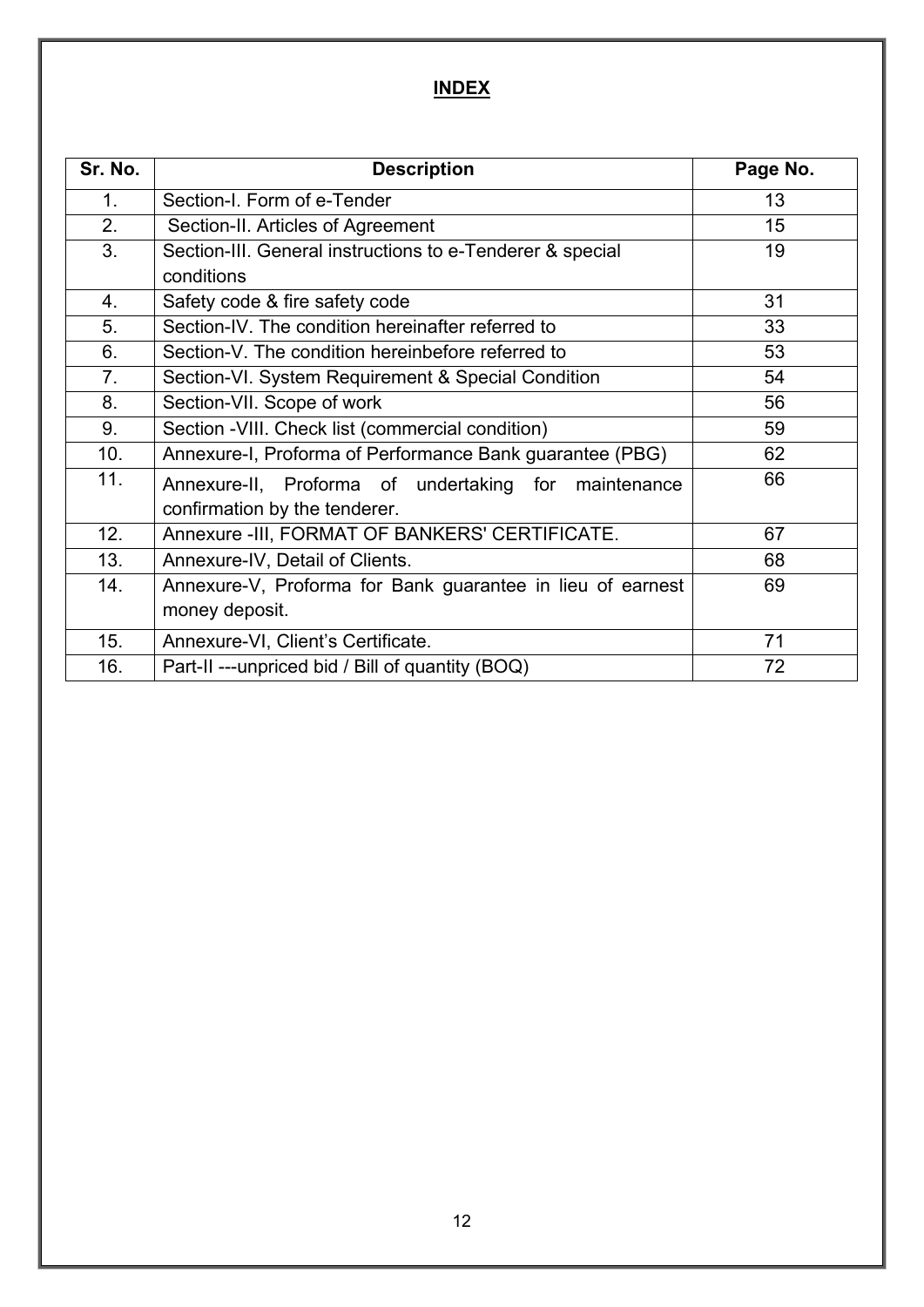# **Section-I Form of e-Tender**

To, The General Manager (OIC) Reserve Bank of India Estate Department, Ranchi

Dear Sir/Madam,

We have carefully examined the specifications, designs and schedule of quantities relating to the works specified in the memorandum hereinafter set out and having visited and examined the installation site of the works specified in the said memorandum and having acquired the requisite information relating thereto as affecting the e-Tender. We hereby offer to execute the works specified in the said memorandum within the time specified in the said memorandum at the rates mentioned in the attached Schedule of Quantities and in accordance in all respects with specifications, designs and instructions in writing referred to in articles of agreement, general instructions to the Tenderers and special conditions, conditions hereinbefore referred to, specifications, data sheet and schedule of quantities and with such materials as are provided for, by and in all other respects, in accordance with such conditions so far as they may be applicable.

## MEMORANDUM

| (a) | Description of works                                                                                         | Supply, Installation, Testing & Commissioning of<br>Room Air Conditioner at RBI premises located at<br>Zila Parishad Bhawan, Ranchi. |
|-----|--------------------------------------------------------------------------------------------------------------|--------------------------------------------------------------------------------------------------------------------------------------|
| (b) | <b>Estimated cost</b>                                                                                        | Rs. 37,45,000/-                                                                                                                      |
| (c) | Mode of payment                                                                                              | clause 3.12 General Instructions<br>As<br>to<br>per<br><b>Tenderers and Special Conditions.</b>                                      |
| (d) | <b>Earnest Money</b>                                                                                         | Rs. 74,900/-                                                                                                                         |
| (e) | Time allowed for<br>completion of work from<br>14 <sup>th</sup> day after the date of<br>written work order. | 90 days                                                                                                                              |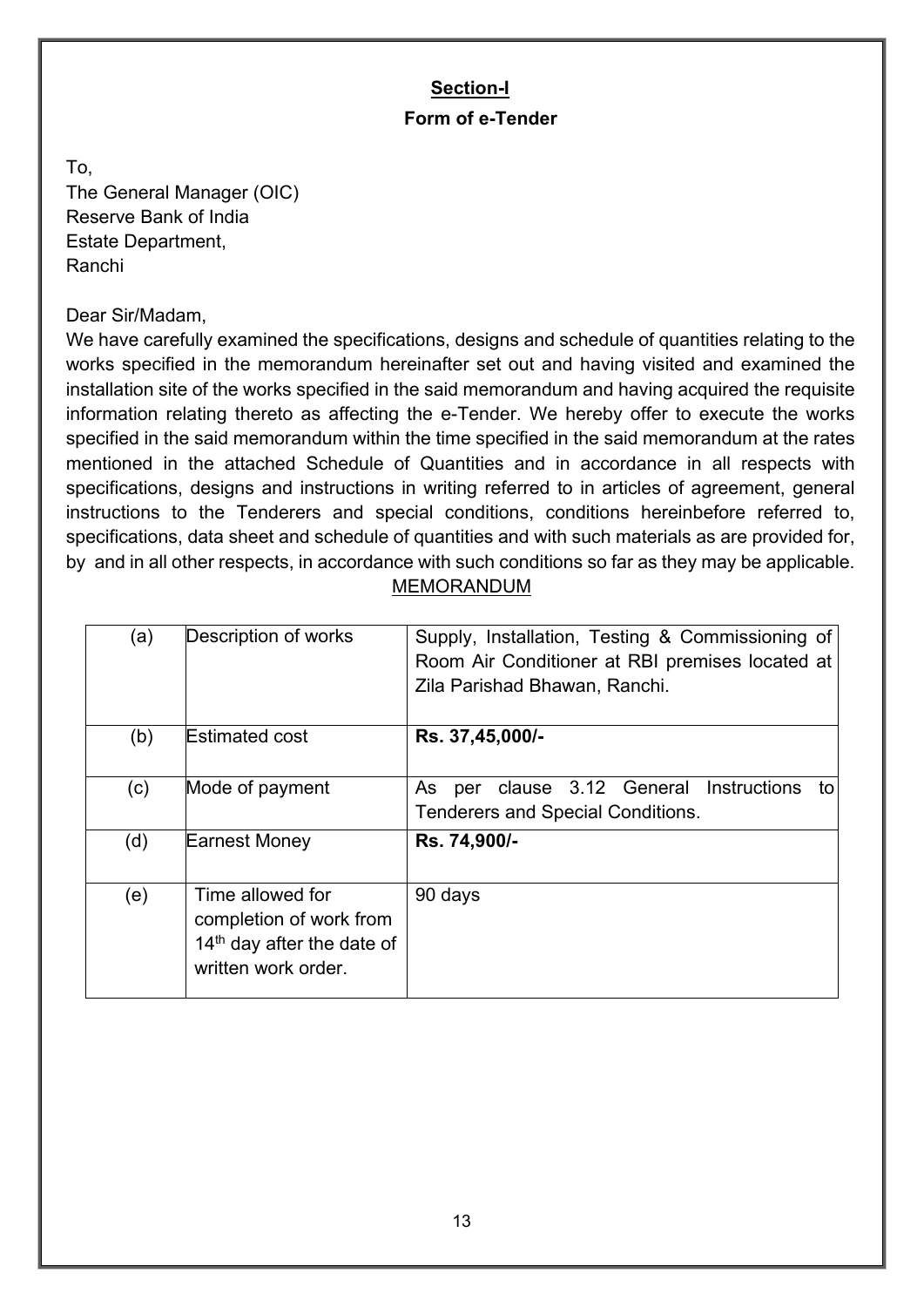2. We also agree that our e-Tender will remain **valid for acceptance by the Bank for 90 days from the date of opening of Part I of the e-Tender** and this period of validity can be extended for such period as may be mutually agreed between the Bank and us in writing. We also agree to keep the Bank Guarantee towards earnest money valid during the entire period of validity of e-Tender, as per enclosed proforma [\(Annexure -V\)](#page-71-0).

3. Should this e-Tender be accepted, I/we hereby agree to abide by and fulfil all the Terms and Conditions of the e-Tender and in default thereof, to forfeit and pay to you or your successors, or assignees or nominees such sums of money as are stipulated in the conditions contained in the e-Tender together with the written acceptance of the Contract.

4. I/We understand that you reserve the right to accept or reject any or all the e-Tender either in full or in part without assigning any reason thereof. We have deposited a sum of **Rs. 74,900/-** as earnest money with the Reserve Bank of India, which amount is not to bear any interest. Should we fail to execute the Contract when called upon to do so, we do hereby agree that this sum shall be forfeited by us to the Reserve Bank of India.

5. The e-Tender documents are duly signed, filled and submitted / uploaded in two parts separately through online medium. Part I contains all commercial terms & conditions and technical particulars, and Part II contains only the price bid in the Bank's proforma.

| Dated this day of 2022.                                                                                                                                       |  |  |  |  |  |  |
|---------------------------------------------------------------------------------------------------------------------------------------------------------------|--|--|--|--|--|--|
|                                                                                                                                                               |  |  |  |  |  |  |
| (Signature with seal)                                                                                                                                         |  |  |  |  |  |  |
| Name<br>Designation<br><u> 1989 - Paris Paris II, martin amerikana amerikana di Indonesia dan mengangkan pada tahun 1980 - Paris Paris P</u><br>Place<br>Date |  |  |  |  |  |  |
| (Certified true copy of the Power of Attorney of the above signatory should be<br>enclosed).<br>Witnesses<br>(1) Signature with<br>name, address, and date    |  |  |  |  |  |  |
| (2) Signature with<br>name, address, and date                                                                                                                 |  |  |  |  |  |  |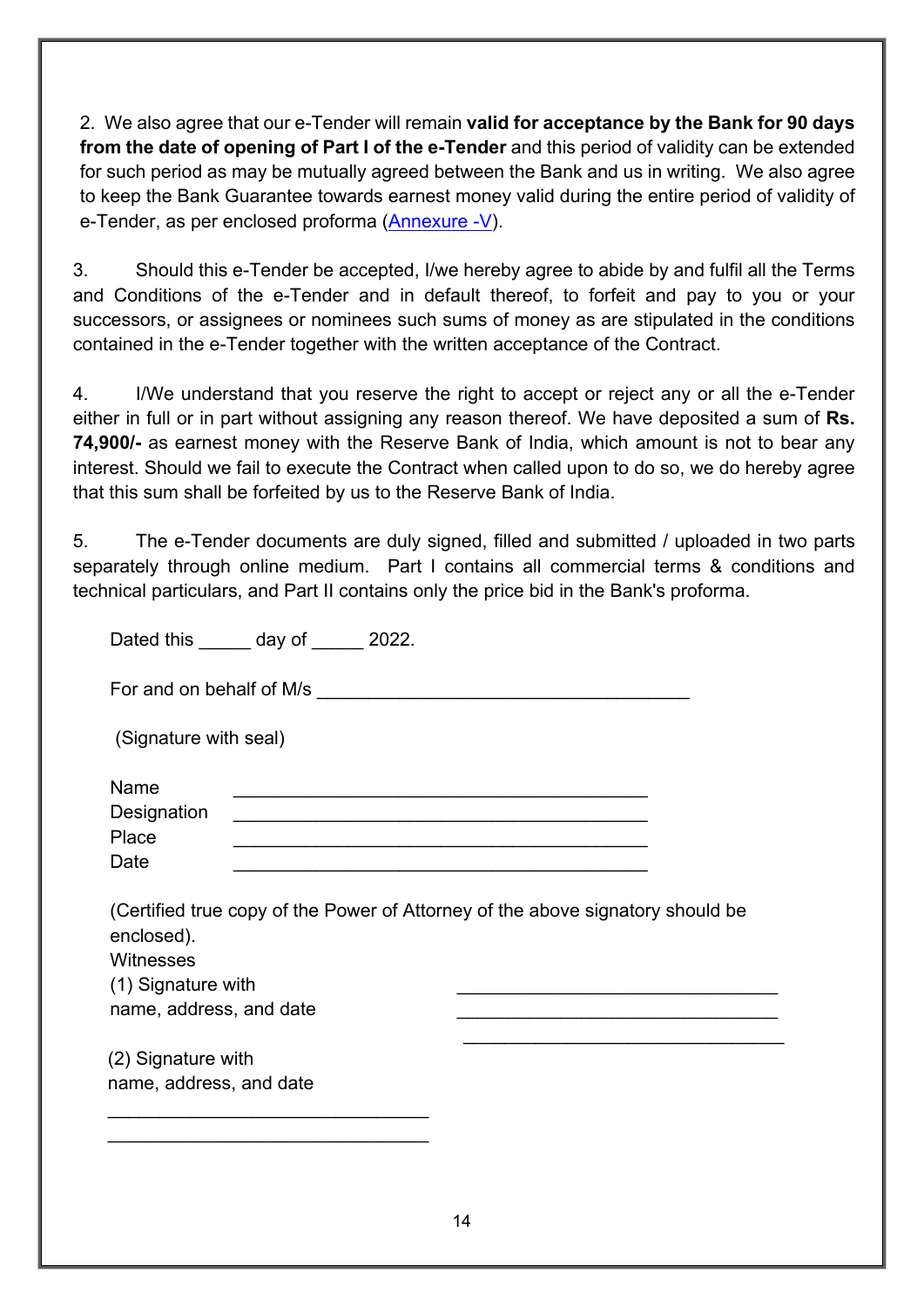# **Section-II**

### ARTICLES OF AGREEMENT

ARTICLES OF AGREEMENT made the day of the setween the Reserve Bank of India, having its Office at Ranchi (hereinafter called "THE EMPLOYER") of the one part and (hereinafter called "THE CONTRACTOR") of the other part.

Whereas the Employer is desirous of doing the work of Supply, Installation, Testing & Commissioning of Room Air Conditioner at RBI premises located at Zila Parishad Bhawan, Ranchi and has caused specifications and Schedule/Bill of Quantities describing the works to be done.

AND WHEREAS the said Specifications and the Schedule/Bill of Quantities have been signed by or on behalf of the parties hereto.

AND WHEREAS the Contractor has agreed to execute upon and subject to the conditions set forth herein and in the Schedule/Bill of Quantities and Conditions of Contract (all of which are collectively hereinafter referred to as "the said Conditions") the works described in the said Specifications and included in the said Schedule/Bill of Quantities at the respective rates therein set forth amounting to the payable thereunder (hereinafter referred to as "the said Contract Amount").

#### **NOW IT IS HEREBY AGREED AS FOLLOWS:**

**1.** In consideration hereinafter mentioned, the Contractor shall upon and subject to the said Conditions annexed, execute and complete the work shown upon the said Drawings and described by or referred to in the said Specifications and the Schedule/Bill of Quantities.

**2.** The Employer shall pay the Contractor the said Contract Amount, or such other sum as shall become payable, at the times and in the manner specified in the said conditions.

**3.** In the said Conditions herein before mentioned, the General Manager / Deputy General Manager, Reserve Bank of India, Ranchi shall act on behalf of the Employer.

**4.** The said Conditions and Appendix thereto shall be read and constructed as forming part of this Agreement, and the parties hereto shall respectively abide by, submit themselves to the said conditions and the correspondence and perform the agreements on their part respectively in the said Conditions contained.

**5.** The drawing, agreement and documents mentioned herein shall form the basis of this Contract.

**6.** The Contract is neither a fixed lump sum Contract nor a Piece Work Contract but is a Contract to carry out the complete work amounting to Rs. 4. (Rupees Conly) inclusive of GST amount to be paid for according to actual measured quantities at the rates contained in the Schedule/Bill of Quantities or as provided in the said Conditions.

**7.** The Contractor shall afford every reasonable facility for carrying out of all works or other contractors appointed by the Employer and shall make good any damages done to walls, floors, etc. after the completion of such works.

**8.** The Employer reserves to itself the right of altering the items to be executed by adding to or omitting any items of work or having portions of the same carried out without prejudice to this Contract. However, the Contractor shall not be entitled to any payment for the works done exceeding the tender quantities unless specifically approved in writing by the Bank's Engineer.

**9.** Time shall be considered as the essence of this Contract and the Contractor hereby agrees to commence the work/job soon after the site is handed over to him or from  $14<sup>th</sup>$  day after the date of issue of formal work order as provided for in the said Conditions whichever is later and to complete the entire work within 90 days subject nevertheless subject to the provisions for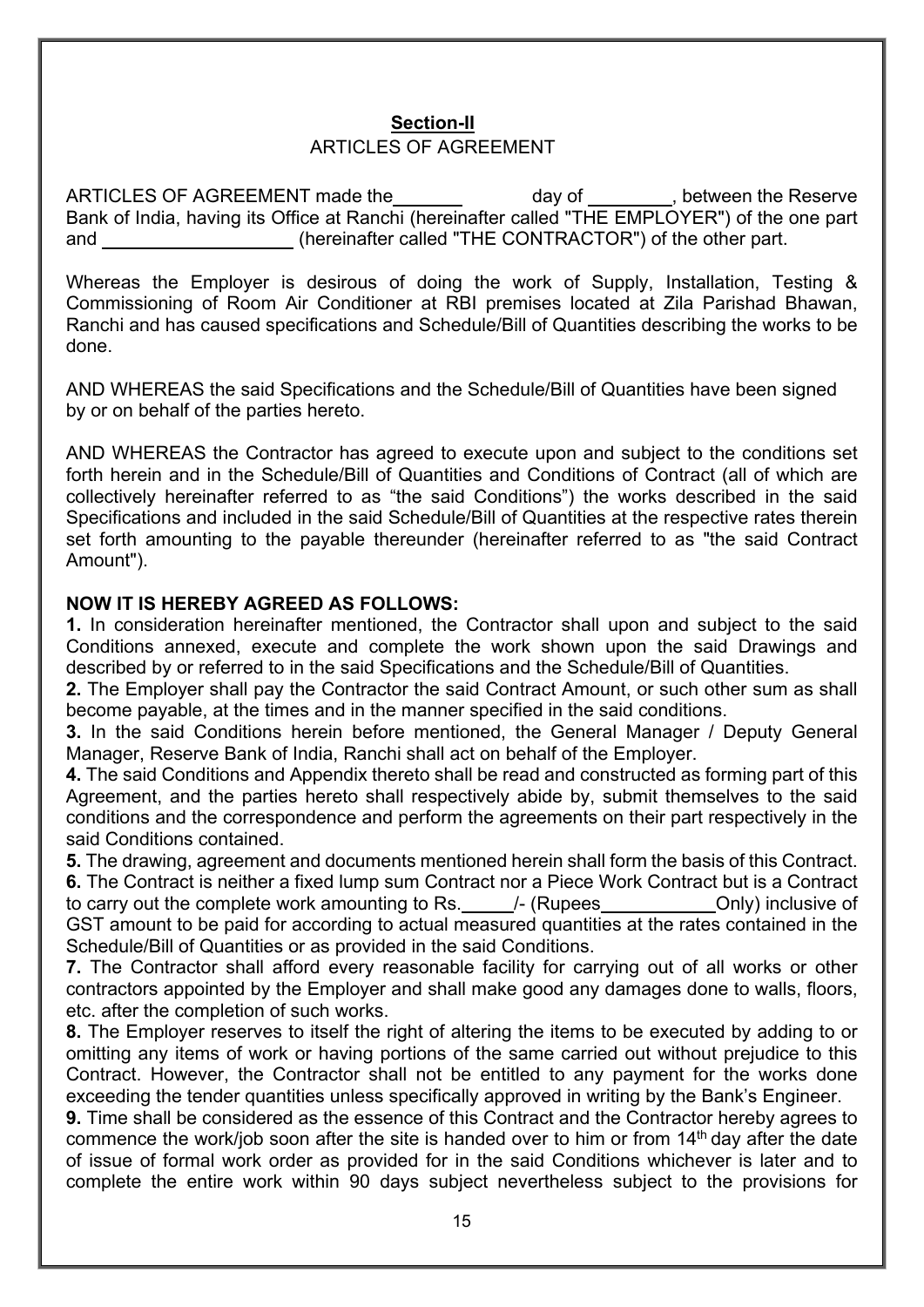extension of time.

#### **10. Comprehensive Annual Maintenance Contract (CAMC):**

The equipment's supplied & installed i.e., the entire work, shall be guaranteed against all types of defects for a period of one year or as offered by OEM, which ever will be maximum from the date of handing over of the Air Conditioners/equipments to the Bank. Any defects found in the equipments within the guarantee period shall be rectified / replaced by the tenderer free of cost. During this period, servicing at quarterly interval or earlier, as prescribed by the manufacturer and as mutually agreed to, shall be carried out free-of-cost. Tenderer shall also indicate the service facility available at the places of installation and technical set-up and the telephone number and address of their service Centre. The tenderers shall indicate details such as the service center from which the proposed systems will be serviced, the staff strength at that Centre and the availability of spares for the system at that center.

The tenderers shall also quote their charges for providing all-inclusive comprehensive maintenance service applicable after the expiry of the guarantee period. The scope of the contract will include at least FOUR servicing / preventive maintenance at quarterly intervals in a year and ANY NUMBER of breakdowns calls round the clock in a year. Preventive maintenance should include all the activities as recommended by the OEM including properly cleaning of equipment's etc. It may be noted by the tenderers that the Bank will not provide any kind of assistance in the form of man/material/transport etc. and the tenderers will have to make their own arrangements for deputing the required skilled manpower including all necessary spares for setting right the reported/observed defects. The quoted CAMC rate shall remain firm and valid for a period of one years from the date of expiry of guarantee / defect liability period without any escalation. The service contract shall be renewed for an additional period of at least 6 (six) years after the initial CAMC period of 1 (one) year. In other words, an assured life and service support will be provided for a total of 8 years period after commissioning and handing over of the system for use. At the time of renewal of contract after the expiry of the initial validity period of one years and for all subsequent years, the new contract amount will be arrived at based on following formula.

AC = AP {15+60 x (EPIC/EPIP) + 25 x (CPIC/CPIP)} x (1/100)

- AC The contract amount for the current year
- AP The contract amount for the previous year
- EPIC Wholesale Price Index for Electrical Products 6 months prior to the commencement date of contract for the current year
- EPIP Wholesale Price Index for Electrical Products 6 months prior to the commencement date of contract for the previous year
- CPIC Consumer Price Index for Industrial Workers (All India Average) 6 months prior to the commencement date of contract for the current year
- CPIP Consumer Price Index for Industrial Workers (All India Average) 6 months prior to the commencement date of contract for the previous year

During the period of contract, the system shall be serviced and maintained as per frequency described in the contract agreement for CAMC to ensure that all the system equipment's are functioning normally and satisfactorily. The routine maintenance shall also include cleaning of all equipment's. If the fault is not rectified within 24 hours of lodging a complaint with the firm either by an e-mail or over telephone, a penalty at the rate of Rs. 500/- per day or part thereof will be levied and shall be payable by the contractor on demand or shall be recovered from any dues payable by the Bank to the contractor.

**11.** All payments by the Employer under this Contract will be made only at Reserve Bank of India,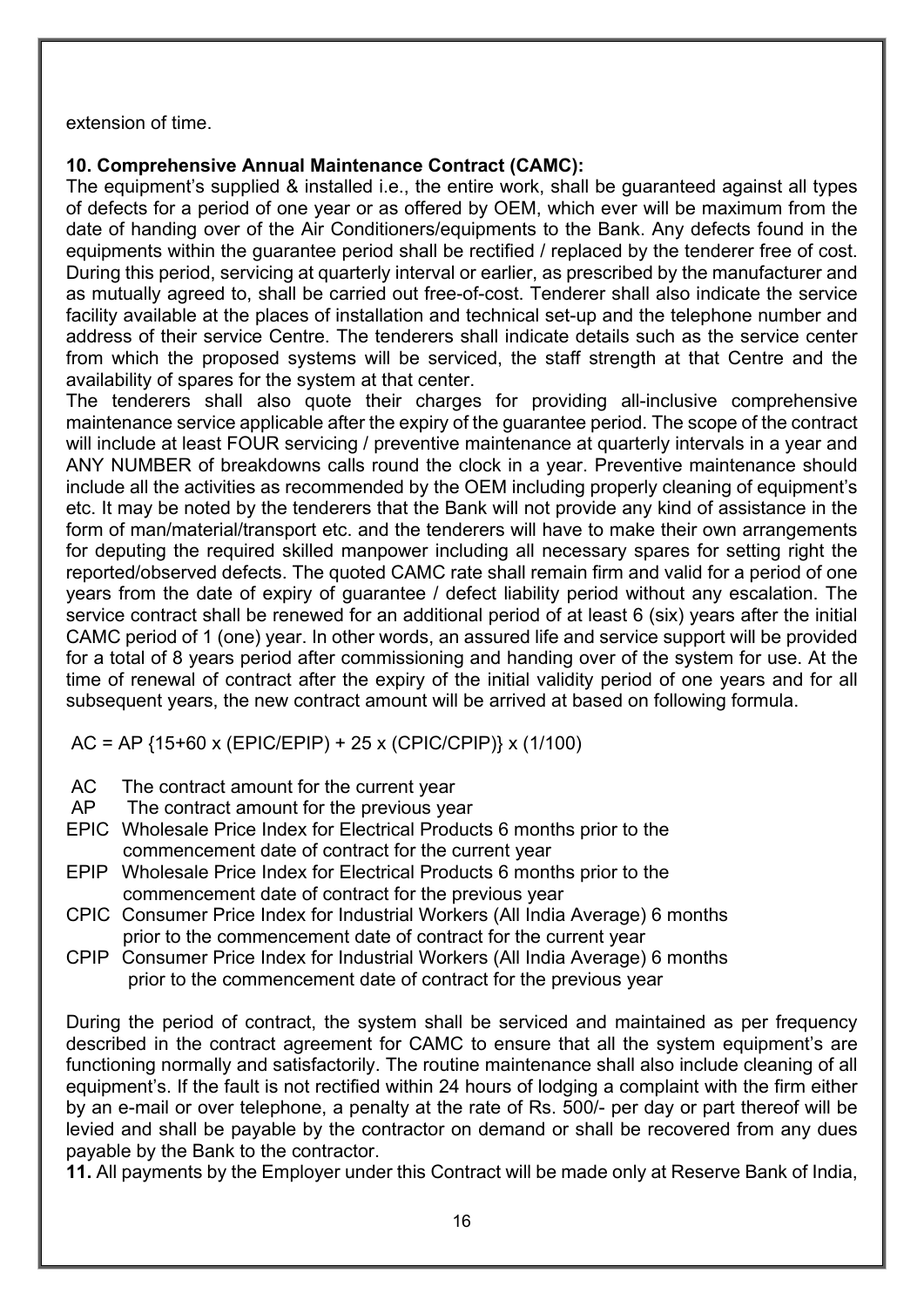Ranchi.

**12.** All disputes arising out of or in any way connected with this Agreement shall be deemed to have arisen at Ranchi and only courts in Ranchi shall have jurisdiction to determine the same. **13.** The Contractor / Agency shall be solely responsible for full compliance with the provision of "the Sexual Harassment of women at workplace (Prevention, Prohibition and Redressal) Act, 2013.

**a.** In case of any complaint of sexual harassment against its employee within the premises of the Bank, the complaint will be filed before the Internal Complaints Committee constituted by the Contractor / Agency and the Contractor / Agency shall ensure appropriate action under the-said Act in respect to the complaint.

 **b.** Any complaint of sexual harassment from any aggrieved employee of the

contractor against any employee of the Reserve Bank of India, Ranchi shall be taken cognizance of by the Regional Complaints Committee constituted by the Reserve Bank of India, Ranchi.

**c.** The contractor shall be responsible for any monetary compensation that may need to be paid in case the incident involves the employees of the contractor, for instance any monetary relief to employee of the Reserve Bank of India, Ranchi, if sexual violence by the employee of the contractor is proved.

**d.** The contractor shall be responsible for educating its employees about prevention of sexual harassment at workplace and related issues.

**14.** Minimum wages to the workmen: The contractor shall ensure that minimum wages as per statutory requirement i.e., as per Central Labour Commissioner's Rates (C.L.C. rates) is paid to all the workmen. A certificate to that effect by the Contractor, for every month, shall be submitted to the Employer during period of execution of work and subsequent warranty and AMC period. **15.** Non-disclosure and indemnity clause during the execution of work and DLP: -

The contractor shall not disclose directly or indirectly any information relating to materials and of the Employer's infrastructure/system/equipment's etc. which may come to the possession or knowledge of the Contractor during the course of discharging its contractual obligations in connection with the Agreement, to any third party and shall at all times hold the same in strictest confidence. The contractor shall treat the details of the Contract as private and confidential, except to the extent necessary to carry out the obligations under it or to comply with applicable laws. The Contractor shall not publish, permit to be publish, or disclose any particulars of the works in any trade or technical paper or elsewhere without the previous written consent of the Employer. The Contractor shall indemnify the Employer for any loss suffered by the Employer as a result of disclosure of any confidential information. Failure to observe the above shall be treated as breach of contract on the part of the contractor and the Employer shall be entitled to claim damages and pursue legal remedies.

The contractor shall take all appropriate actions with respect to its employees to

ensure that the obligations of non-disclosure of confidential information under this Agreement are fully satisfied. The contractor's obligations with respect to non-disclosure and confidentiality will survive the expiry or termination of this agreement for whatever reason.

**16.** The contractor shall forthwith comply with all the rules, terms and conditions mentioned in the attached Tender Document. The said conditions thereto shall be read and construed as forming part of this agreement and the parties hereto shall respectively abide by, submit themselves to the said conditions and perform the agreements on their part respectively in the said conditions contained.

**17.** That the several parts of this Contract have been read by the Contractor and fully understood by the Contractor.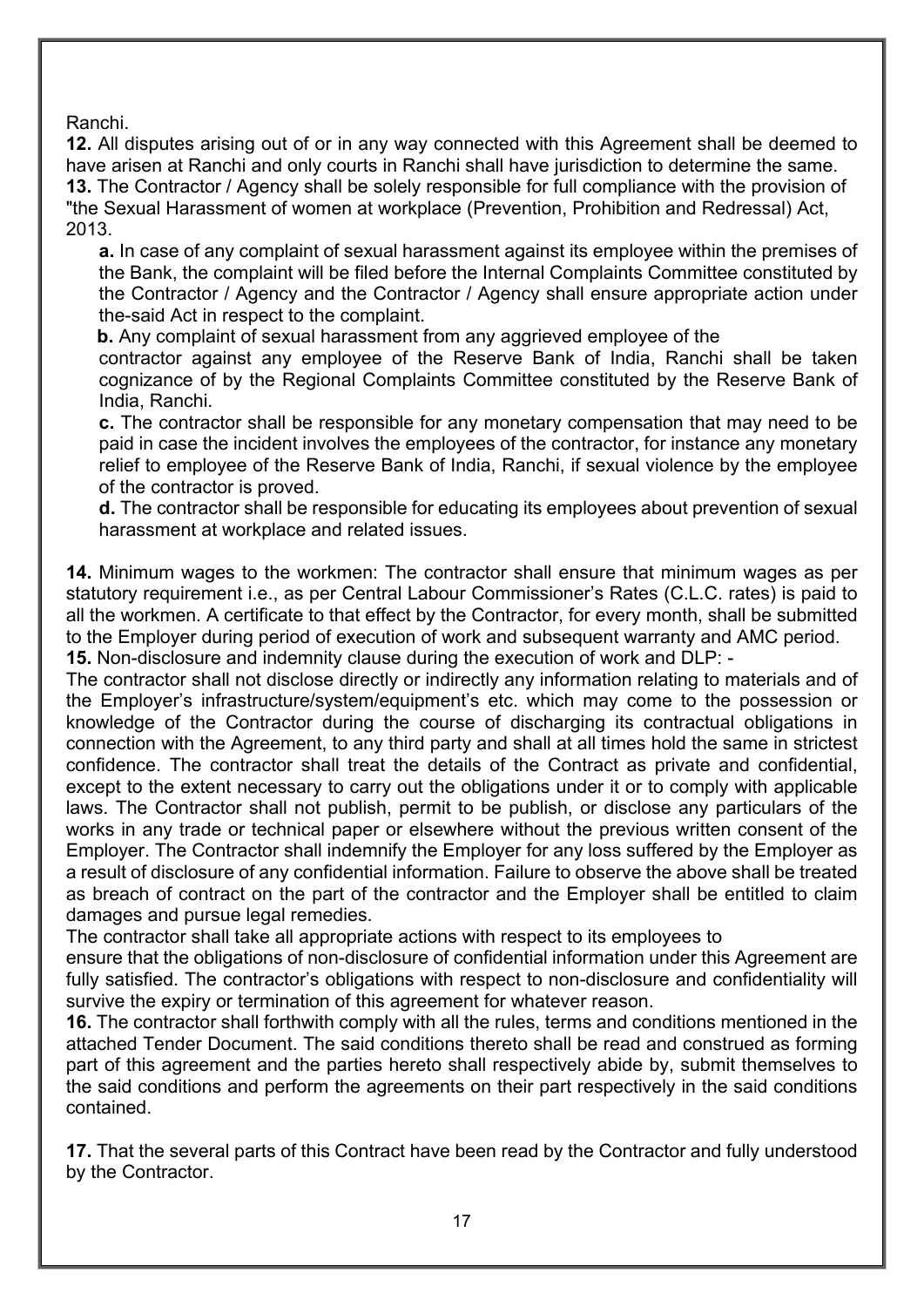IN WITNESS WHEREOF the Employer has set its hands to these presents through its duly authorized official and the Contractor has caused its common seal to be affixed hereunto and the said two duplicates hereof to be executed on its behalf, the day and year first herein above written.

Signature Clause SIGNED AND DELIVERED by the Reserve Bank of India by the hand of Shri ..........................

.............................. (Name and Designation) In the presence of

Witnesses...............

1)------------------------ Address: ..................... .............................. 2) ............................ Address: ....................

..............................

The COMMON SEAL OF …………………………..

was hereunto affixed pursuant to the resolutions passed by its Board of Directors at the meeting held on ............... in the presence of

Witnesses...............

1) ............................ Address: ..................... ..............................

2) ............................ Address: .....................

..............................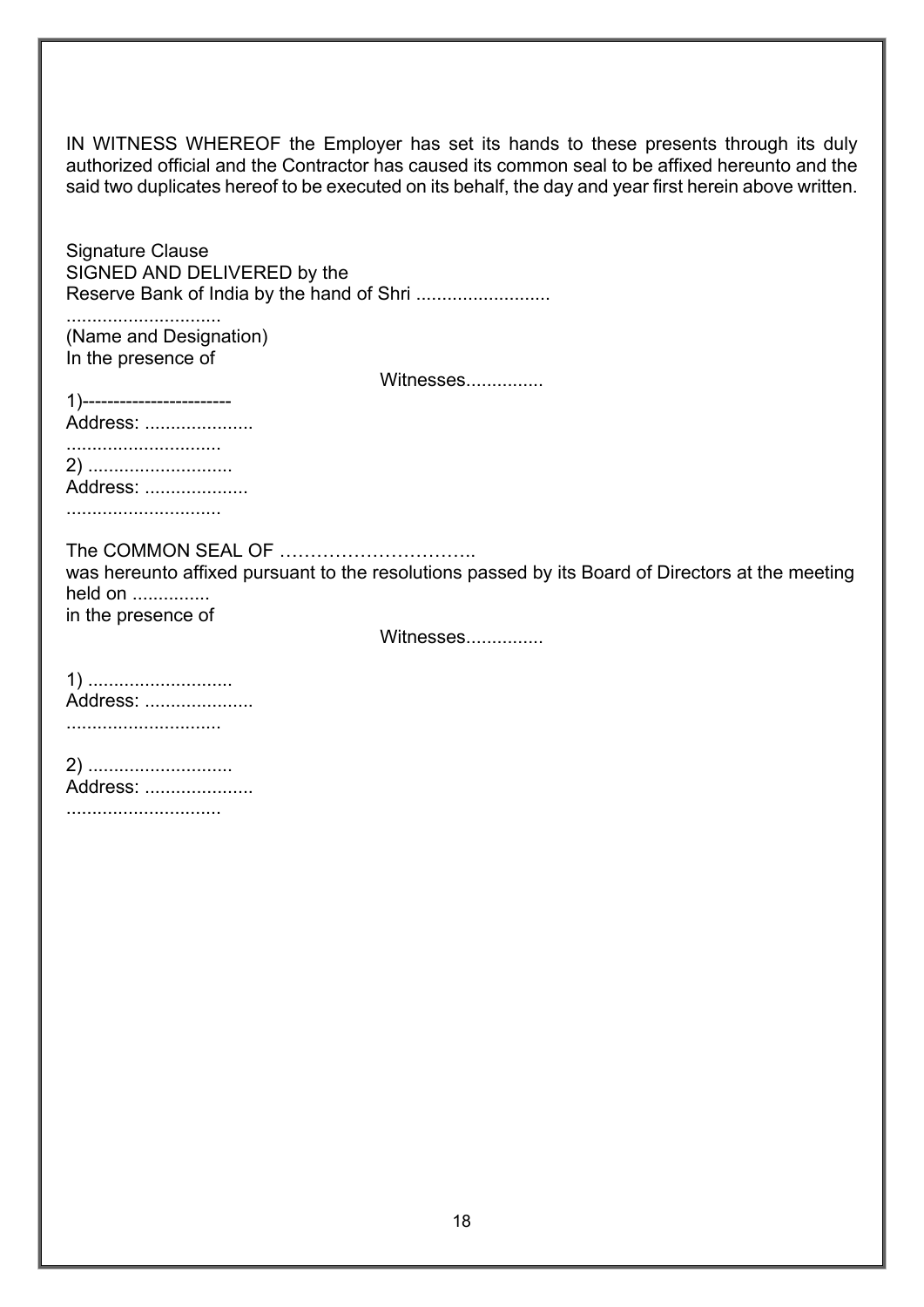### **Section-III**

#### **General Instructions To e- Tenderers and Special Conditions**

#### **3.0 Online Submission of Tender: -**

The Tender shall be submitted online. The tender will be in two parts i.e., Part I containing technical specifications of equipment's offered, and the terms and conditions (Rates & Amounts of items shall not appear anywhere in this part) and Part II containing only rates of items and amounts stated in figures and words. Part II does not contain any terms and conditions and shall also be submitted online. Part I of Tender will be opened at 15:00 hrs. on June 24, 2022. Part II of the tenders will be opened on a subsequent date under intimation to all the tenderers. Telegraphic, Fax and e-mail tenders will not be accepted. All copies of the tenders should be duly signed and complete in all respects with all attachments/ enclosures/ annexures. Insertions, postscripts, additions, and alterations shall not be valid unless confirmed by the tenderers signature.

3.1 Tenderers are advised to use only the forms (tender books) available on the website. Each page of the forms shall be signed and upload.

3.2 Tenderers are advised to submit tender on MSTC website [\(www.mstcecommerce.com\)](https://www.mstcecommerce.com/) within the stipulated time schedule.

3.3 If applicants desire to submit additional information, they may upload the same on MSTC website on their own letter head / paper. Each page of the forms shall be signed, filled, and submitted / uploaded through online. The tender should be uploaded and submitted online within the stipulated time / date i.e., upto 14:00 Hrs. on June 24, 2022.

#### 3.4 **Part I – Technical &Commercial**

3.4.1 Part I – Shall contain the unpriced tender consisting of complete technical specification including documents, commercial terms and conditions technical aspects of the tender such as equipment data sheets, makes of materials, technical description. The NEFT details of EMD shall be uploaded with the tender / mail to [estateranchi@rbi.org.in](mailto:estateranchi@rbi.org.in) or Bank Guarantee in lieu of EMD shall be submitted in person to Estate Dept. Reserve Bank of India, R.R.D.A Building,4th floor, Kutchery Chowk, Ranchi (Jharkhand)-834001 on or before 14:00 Hrs. on June 24, 2022.

Part I of the tender as submitted in online shall contain the following: -

i) Details of NEFT and Bank Guarantee in lieu of Earnest money shall be submitted in person to Estate Dept. Reserve Bank of India, R.R.D.A Building,4th floor, Kutchery Chowk, Ranchi (Jharkhand)-834001 within the above cited timeline.

ii) Power of Attorney/authorization with the seal of the company/firm in the name of the person signing the tender documents.

- iii) Any other technical information the tenderer wishes to furnish.
- iv) List of deviations, if any, in commercial terms and conditions.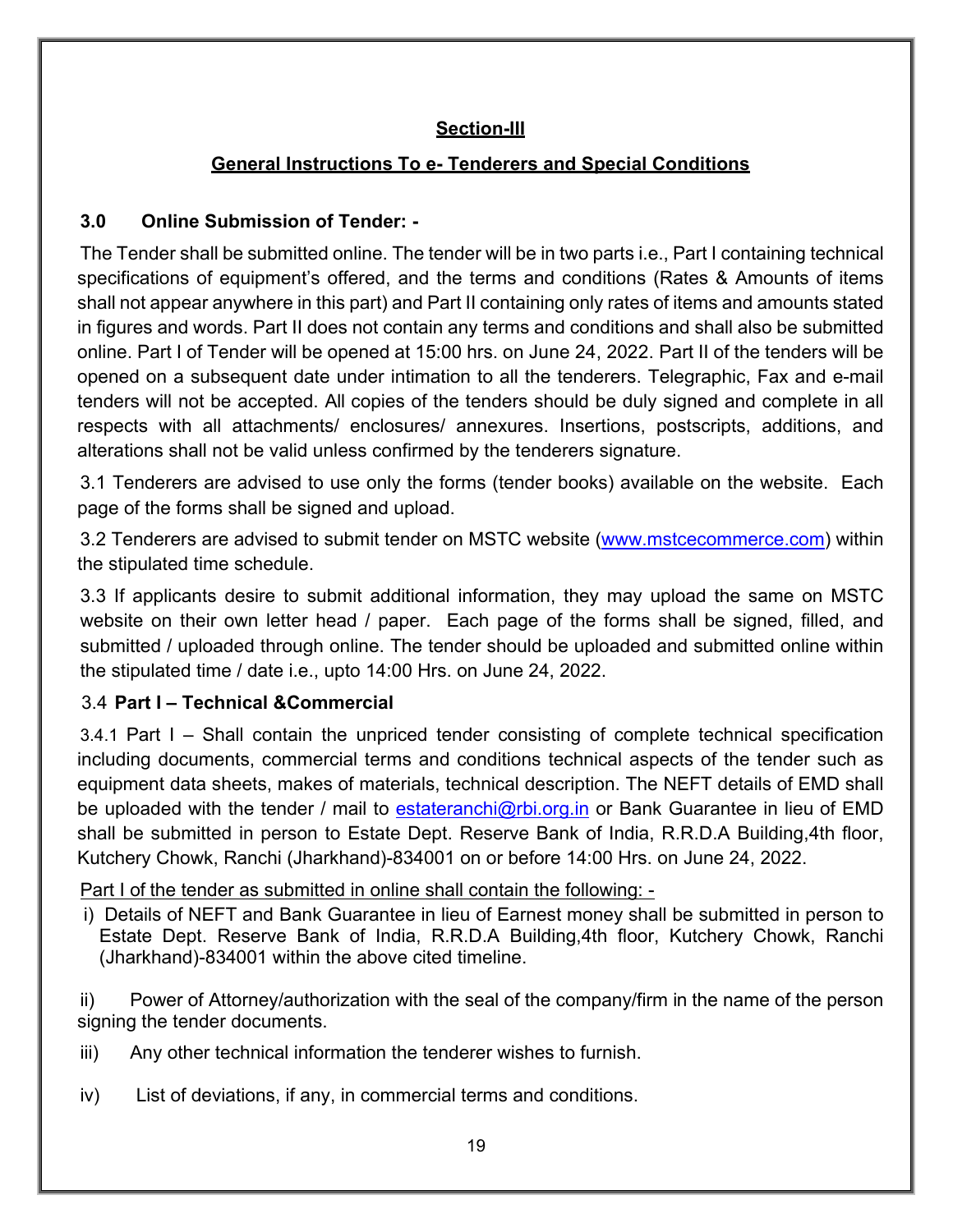- v) List of deviations, if any, in technical specification.
- vi) Detailed proposed **design**, **layout drawing** and full equipment details.
- vii) Details of maintenance set-up in Ranchi or nearby major cities like Jamshedpur, Bokaro, Kolkata, etc.for rendering after sales services.
- viii) Commercial conditions as given under Section-VIII shall be filled up giving full information.

ix) Product support for eight (08) years is desired from commissioning. Tenderer shall specifically indicate the product support offered against this tender & submit an undertaking from the original equipment manufacturer (OEM) in this regard.

x) Other Certificates / Declarations as per Annexures enclosed to be submitted.

3.4.2 **Pre-qualification Criteria: -**Only those firms having the following qualification will be eligible for participating in the e-tendering process.

| 1              | of<br><b>Duration</b><br>past | Those firm who have minimum 5 years (i.e., during        |
|----------------|-------------------------------|----------------------------------------------------------|
|                | experience                    | last 5 years ending last day of month previous to the    |
|                |                               | one on which applications are invited) of experience     |
|                |                               | of executing similar works i.e., supply, installation,   |
|                |                               | testing and commissioning of room air conditioner.       |
|                |                               | Applicant should furnish their client list showing the   |
|                |                               | details of work carried out by them during the last 5    |
|                |                               | years. The list shall include details such as Name of    |
|                |                               | the Client, Value of work executed, Date of Start and    |
|                |                               | Finish of the work, Reasons of delay, if any, etc. The   |
|                |                               | Applicant should submit documentary evidence in          |
|                |                               | support of minimum experience of 5 years.                |
| $\overline{2}$ | Minimum value of each         | Experience of having successfully completed similar      |
|                | completed<br>work             | i.e.<br>installation, testing<br>works<br>supply,<br>and |
|                | (qualifying)                  | commissioning of room Air Conditioner during last 5      |
|                |                               | years ending last day of month previous to the one       |
|                |                               | of which application are invited should be either of     |
|                |                               | the following: (a) Three similar completed works         |
|                |                               | each costing not less than the amount equal to 40 %      |
|                |                               | of the estimated cost or (b) Two similar completed       |
|                |                               | works each costing not less than the amount equal        |
|                |                               | to 50 % of the estimated cost or $(c)$ One similar       |
|                |                               | completed work costing not less than the amount          |
|                |                               |                                                          |
|                |                               | equal to 80% of the estimated cost                       |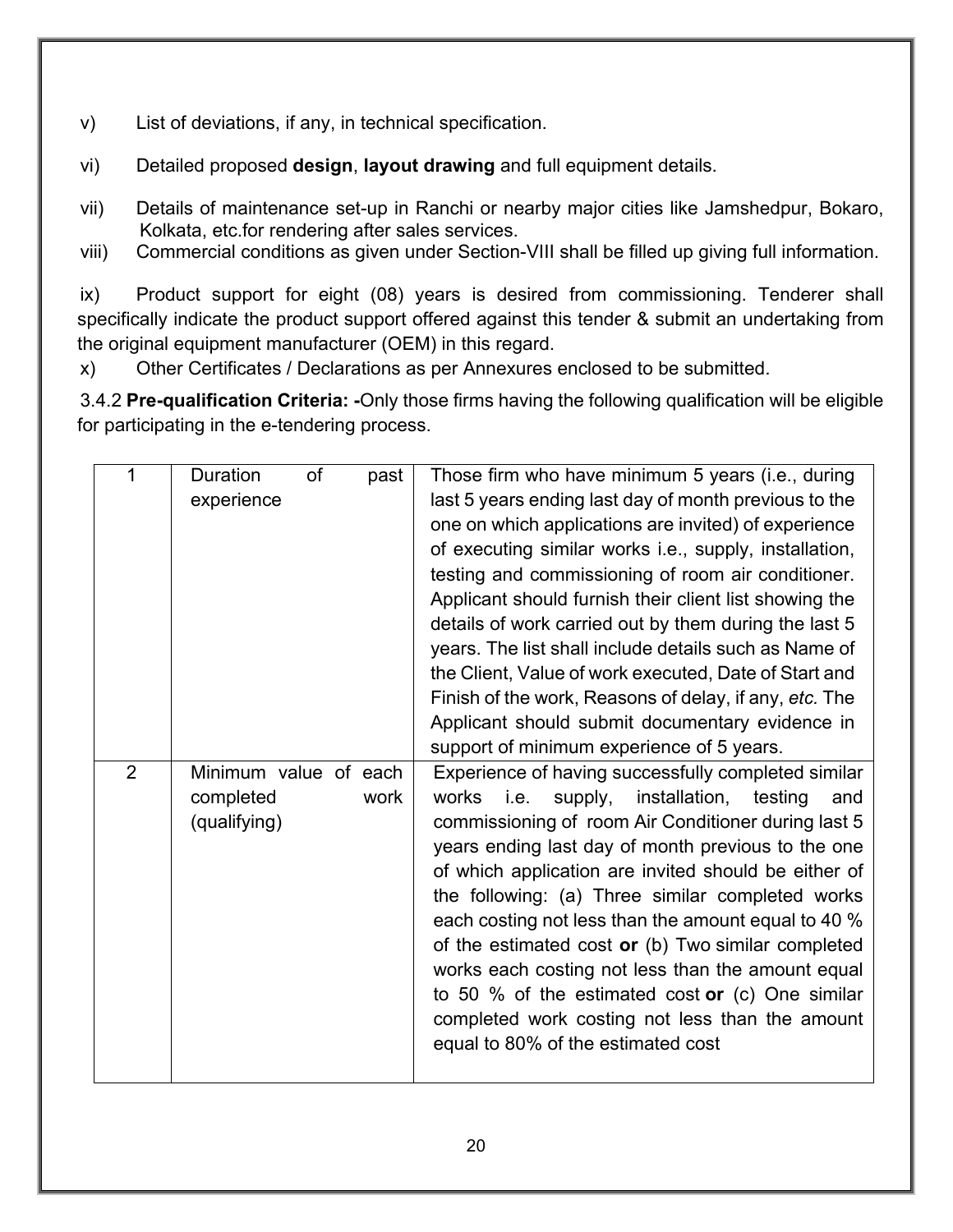| 3 | <b>Yearly Turnover</b> | 100% of estimated cost or more during the last three   |
|---|------------------------|--------------------------------------------------------|
|   |                        | financial years ending March 31, 2022.                 |
|   | Solvency               | Banker's certificate of value not less than            |
|   |                        | Rs.37,45,000/- as per the pro forma given Annexure-    |
|   |                        |                                                        |
| 5 | Service setup          | Full-fledged service setup should be available for the |
|   |                        | specified job at Ranchi or nearby major cities like    |
|   |                        | Jamshedpur, Bokaro, Kolkata, etc.                      |

3.4.3 The Tenderers are advised to visit the site of installation and acquaint themselves of the site conditions before tendering.

3.4.4 The tenderers are advised to upload the tender based strictly on the General Conditions of the Contract and Technical Specifications contained in the tender documents, and not to stipulate any deviations. If acceptance of the terms and conditions given in the tender documents has any price implications, the same should be considered and included in the quoted price. Tender containing deviations from the terms and conditions is liable to be rejected.

3.4.5 The tenderers shall upload full details of the patent, trademark, registered design, intellectual property rights, copy rights, industrial property rights held by them or used by them of any third party with regard to design or any part of the system.

3.4.6 All information, correspondence letters shall be submitted in duplicate and addressed to **Shri Sanjiv Sinha,** General Manager (OIC), Reserve Bank of India, Estate Department, **Ranchi -834 001**

3.5 **Part II -Price bid: -** Part II containing price bid.

(a) This part shall contain prices in Indian Rupees only as per format (Part II) given in the etender. No other enclosure is permitted in Part II. Change of terms and conditions and technical deviations, if any, found in Part II of the tender will not be taken into account and will be treated as null and void.

(b) Rates should be quoted in columns specified through online process. No request for any change in rate or conditions after the opening of the Part II of tender will be entertained.

(c) The rates quoted shall be deemed to be for the finished work. Rates should be inclusive of all statutory taxes including GST, levies, insurance, transportation etc. and shall be firm and binding without any escalation whatsoever till the work is completed and is handed over to the Bank.

(d) For any item, if the rate and amount do not tally with respect to the quantity, then the amount arrived on the basis of quoted rates shall only be acceptable

#### 3.6 **Pre-Bid Meeting**

**A pre-tender briefing meeting of the intending tenderers will be held at 11.00 AM on June 10, 2022,** to clarify any point/doubt raised by them in respect of the tender. No separate communication will be sent for this meeting. **All communication regarding points requiring**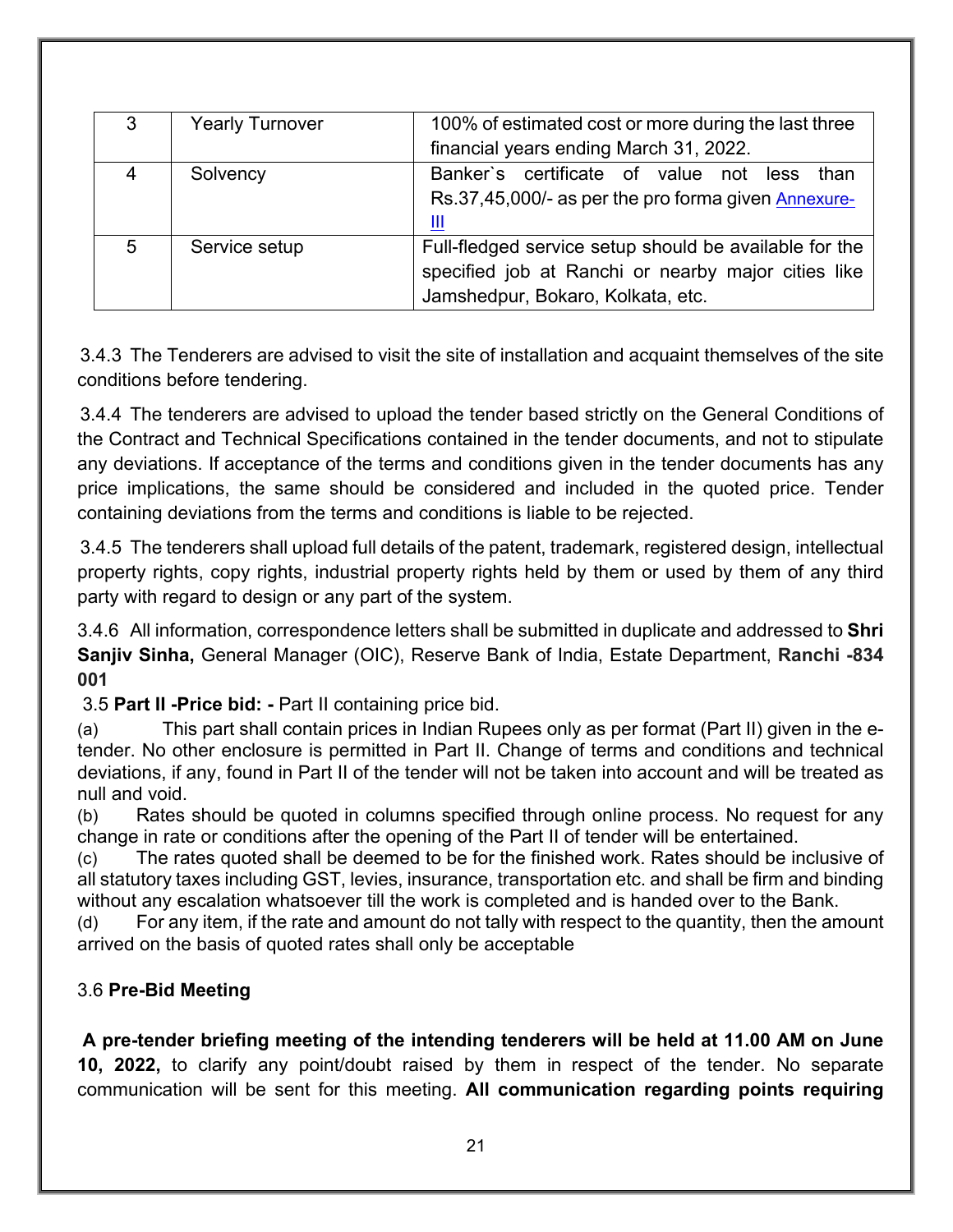**clarifications shall be given in writing to Sri Sanjiv Sinha by the intending tenderers before 12.00 Noon on June 10, 2022**. It is mandatory for the intending firms to attend the pre-bid meeting to get clarification from the Bank. No request for change in the date of Pre-bid meeting will be entertained. After Pre-bid meeting, submission of any deviations in the tender conditions along with Part-I of the tender is liable for rejection of the tender.

#### 3.7 **Opening of e-Tender: -**

Part-I of the e-tenders will be opened on June 24, 2022, at 15.00 hrs. IST through system. Price bid (Part II) of only such of those tenderers who are found eligible after scrutiny of their Part –I of the tenders will be opened on a subsequent working day which will be intimated to all the eligible tenderers.

#### 3.8 **Scope of Work: -**

The scope of work shall include the followings.

a) Supply, Installation, Testing and commissioning of Room Air Conditioner for the Bank's premises located at Zila Parishad Bhawan, Ranchi

b) Delivery of all equipment's materials to Bank's site at Ranchi including packing, handling, transporting, insurance, loading / unloading at site in Ranchi.

c) Erection, commission, testing & handling of Room Air Conditioner to Bank.

d) Providing all-inclusive service including all spares, etc. during warranty period free of cost.

e) Providing Comprehensive AMC (CAMC)during post warranty period

f) The tenderer should indicate in his tender the complete description of the working of the system / sub systems and their power requirements with all relevant brochures / literature etc. in addition to those called for in the Technical Specifications.

g) The Tenderer shall carefully check the specifications and shall satisfy himself that the equipment offered is suitable as per the Bank's Technical Specifications.

h) Product support for eight (08) years is desired. Tenderer shall specifically indicate the product support offered against this tender & submit an undertaking from the original equipment manufacturer (OEM) in this regard.

#### 3.9 **Validity of e-Tender: -**

The Tender along with the prices shall remain valid initially for a period of 90 days from the date of opening of Part-I of tender, which period may be further extended by mutual agreement in writing by the Tenderer and the Tenderer shall not cancel or withdraw the tender during this period.

#### 3.10 **Lowest e-tender not necessarily to be accepted: -**

a) The Bank is not bound to accept the lowest or any tender or to assign any reason for nonacceptance of any tender.

b) The tenderer whose e-tender is not accepted shall not be entitled to claim any costs, charges, damages and expenses of and incidental to or incurred by him through or in connection with his submission of e-tenders, even though the Bank may elect to modify/withdraw the tender

#### 3.11 **Earnest Money, Security Deposit & Security during Defect liability period and**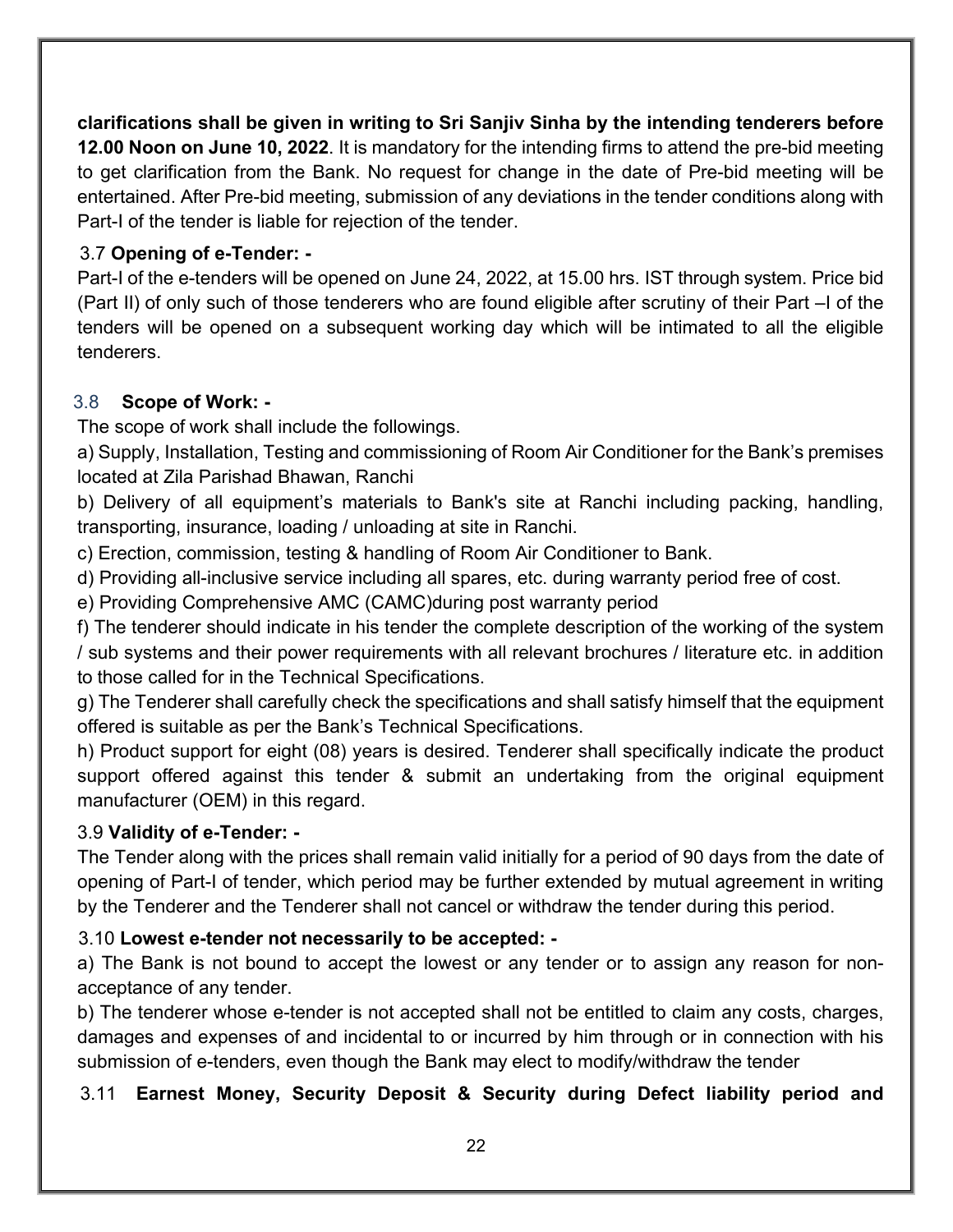#### **Comprehensive Annual Maintenance Contract period: -**

3.11.1 All Tenderers shall deposit Earnest Money of **Rs. 74,900/-** through NEFT, details of NEFT: Beneficiary name: Reserve Bank of India, Ranchi; IFSC: RBIS0RNPA01 (Numeric Zero at 5th and 10th place from left); A/c no186003001. Proof of remittance with transaction number (scanned copy) shall be attached / uploaded. The bidders are also advised to send the proof of remittance with transaction number (scanned copy) to [estateranchi@rbi.org.in](mailto:estateranchi@rbi.org.in) before 14:00 Hrs. on June 24, 2022. **Please mention your company name in NEFT transaction remarks.** The Earnest Money Deposit (EMD) is also acceptable in Bank Guarantee in the form prescribed by the Bank in Annex.

The EMD deposited of all the tenderer other than successful tenderer shall be refunded on expiry of bid validity (including extended validity, if any) or on award of work to the successful tenderer whichever is earlier. No interest shall be paid on the said deposit. Under no circumstances, Earnest Money Deposit will be accepted in the form of fixed deposit receipts or insurance guarantee or cheque or cash.

The EMD of successful tenderer shall either be retained as security Deposit or be refunded on obtaining a Performance Bank Guarantee (PBG) for the specified amount from the successful tenderer as stipulated in the tender.

On receipt of intimation from the Bank of the acceptance of his/their tender, the successful tenderer shall be bound to implement the contract within fourteen days thereof. The successful tenderer shall sign an agreement in accordance with the draft agreement and the Schedule of Conditions but the written acceptance by the Reserve Bank of India of a tender will constitute a binding contract between the Reserve Bank of India and the person so tendering, whether such formal agreement is or is not subsequently executed.

EMD will be forfeited in the following situations: a) If the vendor / contractor withdraws bid after opening of the commercial bid. b) If the vendor / contractor fails to commence the work awarded to him / her within the prescribed time limit.

3.11.2 All compensation or other sums of money payable by the Contractor to the Employer under the terms of this Contract may be deducted from the security deposit, if the amount so permits unless the contractor deposits such amounts in cash within ten days of issue of demand notice by the Bank.

3.11.3 a) **Performance Bank Guarantee (PBG) as security deposit for completion period**: On award of the work, the successful tenderer shall furnish an amount equal to 10% (Ten percent) of the contract value in the form of a Bank Guarantee (BG) from any scheduled Bank in the form prescribed by the Bank as per Annexure towards entire period of currency of Contract for due fulfilment of the Contractual obligations by the contractor. This Performance Bank Guarantee (PBG) shall be initially valid for a period of contract duration plus three (3) months and shall be suitably extended till final completion of the work plus three (3) months in case of extension of contract period. Such Performance Bank Guarantee (PBG) should be submitted to the Bank within 15 days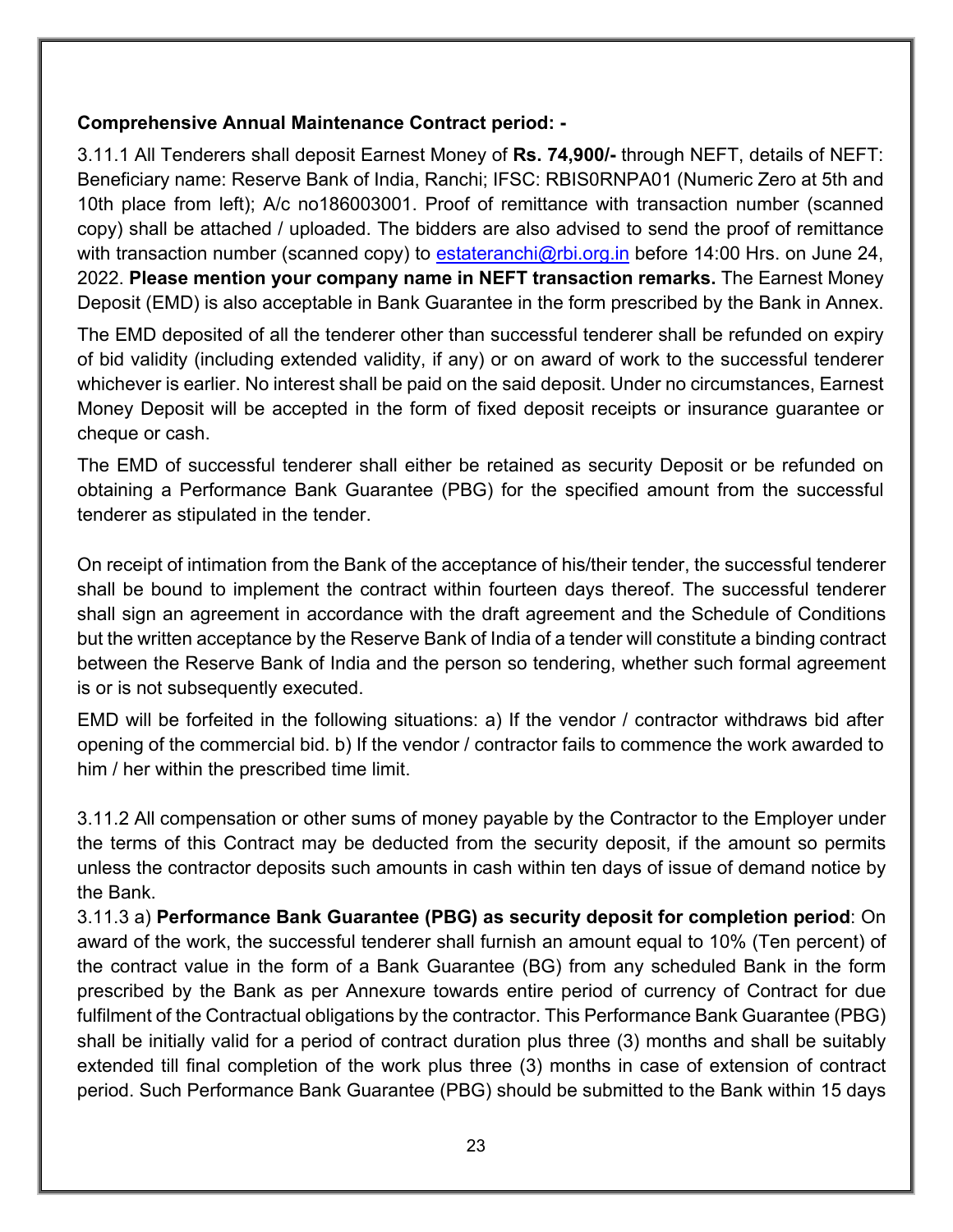of the issue of work order.

Submission of PBG shall be ensured as stipulated in the tender. In case of delays in submission in unavoidable circumstances, charges for delay in submission of PBG shall be recovered from the bills of the contractor at Bank rate.

**If the tenderer fails to furnish the Performance Bank Guarantee within stipulated time, their tender is liable to be cancelled and the EMD deposited shall be enforced without prejudice for further loss or damage.** 

The Bank Guarantee towards EMD shall be suitably extended, if necessary, the successful tenderer till the date fixed by the Bank for furnishing the PBG towards security deposit for the due fulfilment of the contract.

#### b) **Bank Guarantee towards defect liability period and CAMC (i.e., Comprehensive Annual Maintenance Contract) period: -**

After completion of the work, validity of PBG may be extended till DLP (defect liability period) from the date of Virtual completion **or** the successful tenderer shall furnish an amount equal to 10% (Ten percent) of the contract value in the form of BG (Bank Guarantee) from any schedule Bank in the form prescribed by the Bank as per Annex towards Security Deposit for the due fulfilment of the terms and obligations of the DLP and CAMC contract

 This 10% BG should be initially valid for a period of one year from the date of Virtual completion and after that it shall be further extended for an equal reduced amount annually, for due fulfilment of the maintenance contract condition for a further period of 7 years.

The Bank reserves the right to enforce the Bank Guarantee in case of unsatisfactory performance of the terms, conditions of DLP and CAMC set out in the tender at any time during the currency of committed period of 7 years.

#### 3.12 **Terms / mode of Payment: -**

The payment for the works to be executed under this contract shall be made as follows and no variation in the mode of payment will be acceptable to the Reserve Bank of India. The payment will be made as follows:

1) 65% of the quoted rate on pro-rata basis against delivery of materials at site after checking the same and on submission of the following documents:

a) Manufacturer's Inspection and Test Certificates

b) Contractor's Certificate that all components, parts, sub systems, consumables etc. for successful installation, commissioning and testing of the systems including maintenance have been received at site in good condition and if any shortfall is noticed during installation, commissioning and testing they will be supplied free to the Bank.

c) Policies of insurance covering all the risk during transit, storage, installation, commissioning & handing over including third party liabilities as per e-Tender conditions.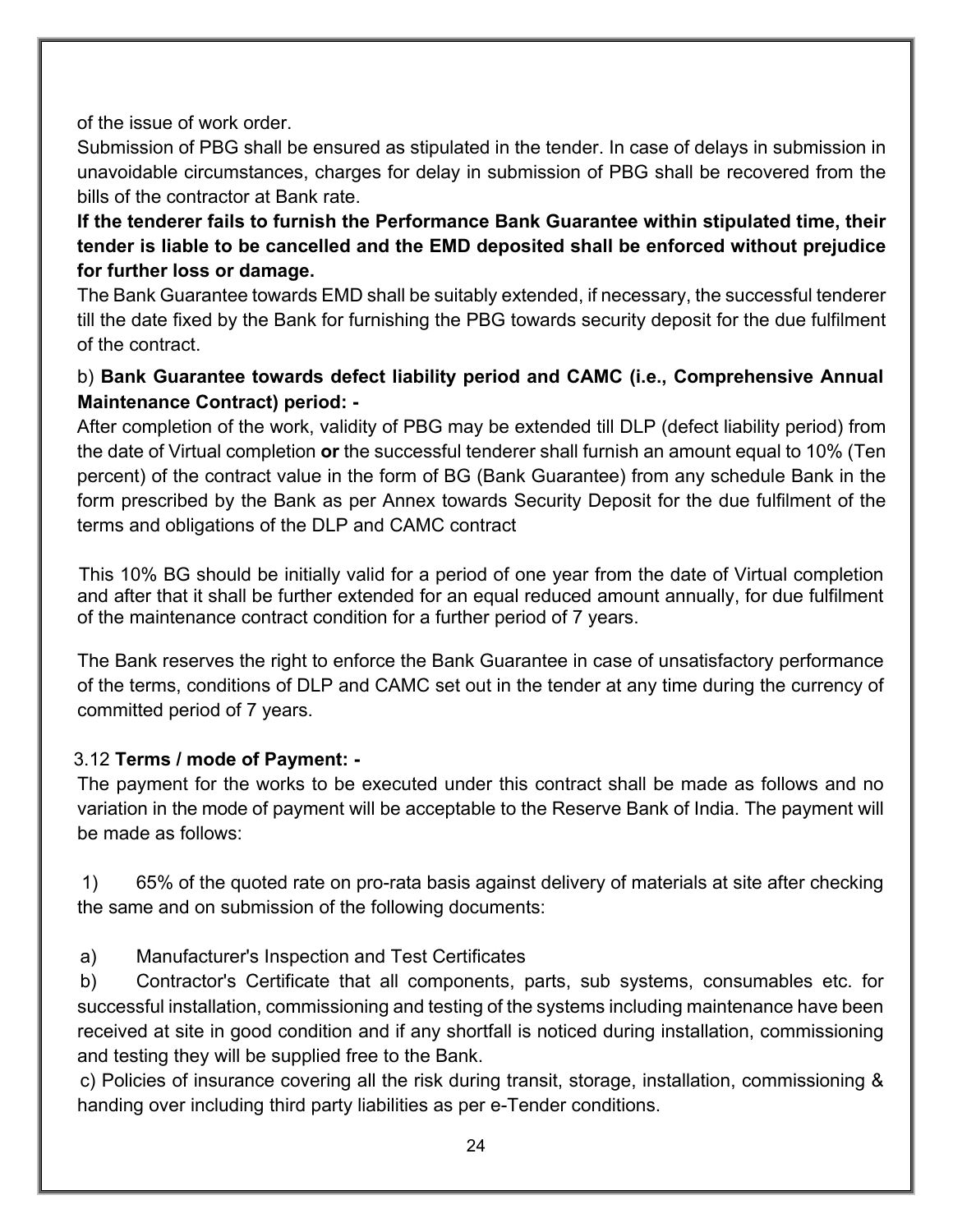2) Balance 35% of the quoted rates against erection, testing, commissioning, and handing over of the entire system and submission of BG as per clause 3.11.3.

The pro rata payment against all-inclusive upkeep & Maintenance Contract shall be made half yearly on submission of the bill towards the same after rendering of satisfactory services along with required tests / reports.

#### 3.13 **Taxes: -**

The prices quoted shall be deemed to have included all taxes including GST, custom duty, excise duty, local levies, works contract tax etc. imposed by Central/State Government/ Local Bodies. If the Tenderer fails to include such taxes and duties in the tender, no claim thereof will be entertained by the Bank afterwards. As per Indian laws, income tax will be deducted at source and a certificate for the same will be issued to the contractor.

#### 3.14 **Insurance: -**

The contractor shall, within 14 days from the date of commencement of the works, insure the works at his cost and keep them insured until the virtual completion of reworks, against loss or damage by fire in the joint names of the employer and the contractor (**the name of the former i.e. RBI being placed first in the policy**) for the full amount of the contract. Such policy shall cover the property of the "Employer" only. The contractor shall deposit the policy and receipts for the premium with the employer within twenty-one days from the commencement of the works. In default of the contractor in insuring as provided above, the employer may so insure the works and may deduct the premium paid from any moneys due, penalty etc., or which may become due to the Contractor without prejudice to the other rights of the Employer in respect of such default. In case it becomes necessary to suspend the works, the Contractor shall as soon as the claim under the policy is settled, or the work reinstated by the Insurance Office, should they elect to do so, proceed with all due diligence with the completion of the works in same manner as though the fire had not occurred and in all respects under the same conditions of Contract. The Contractor in case of rebuilding or reinstatement after fire shall be entitled to such extension of time for completion as deemed fit.

The contractor shall take all insurances at his cost to cover all kinds of risks from the time the equipment's/materials leave the manufacturer's works till handing over the said system to the Bank, in the joint names of the Bank and the contractor, and it shall cover the following risks.

- Storage, erection, testing and commissioning policy.
- Transit insurance for transportation from manufacturer's works to site (By Air/Sea/Road etc. as applicable).
- Workmen compensation policy for the employees of the contractor at site.
- Third party liability policy for a total of Rs.10.00 lakh and with a limit of Rs. 2 lakhs per accident.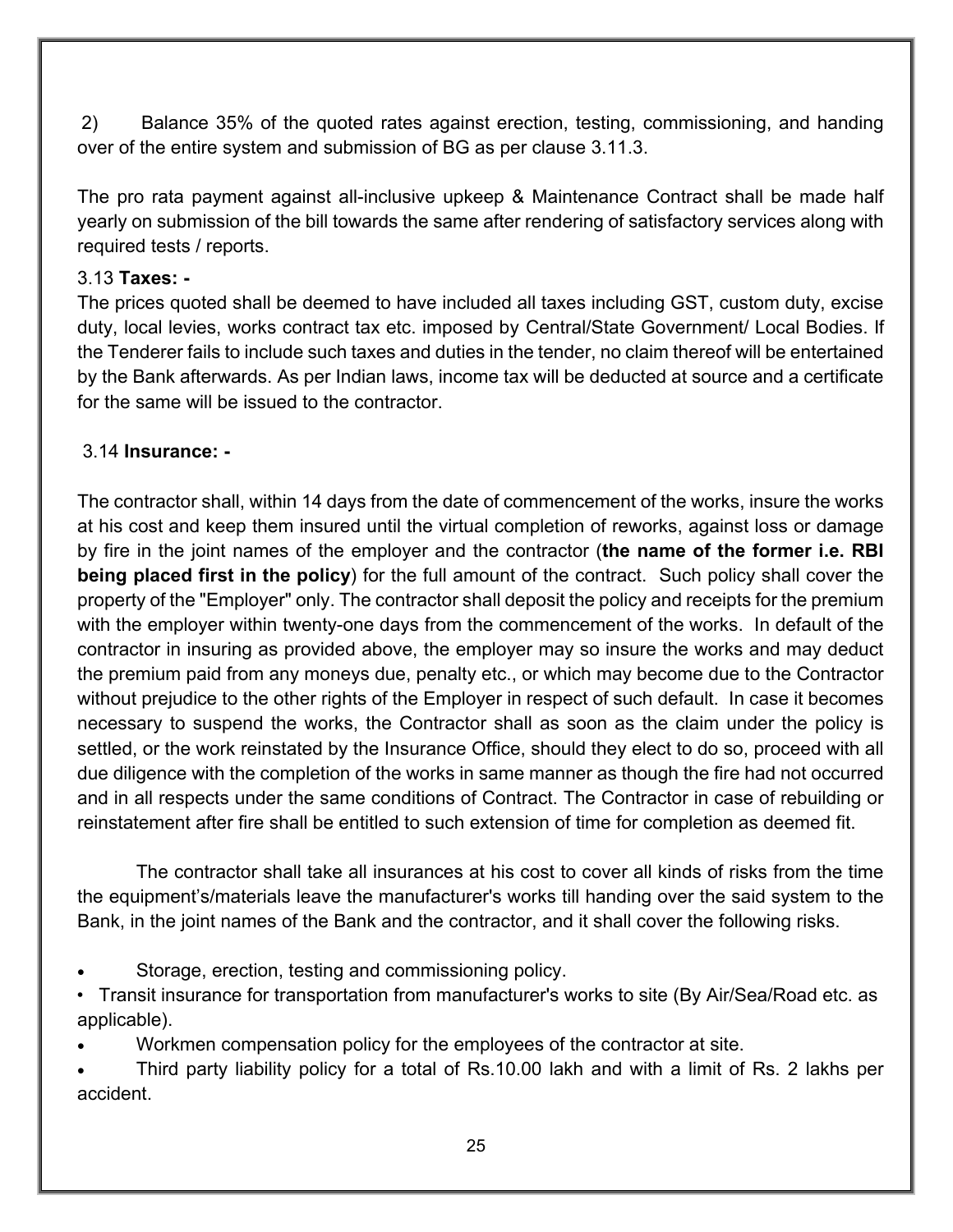**Note:** These policies shall be valid till the completion of the work & in the joint name of RBI with RBI's name being the first one. If the contractor does not provide these policies, the Bank reserves the right to take the above insurance policies themselves and recover the cost thereof including additional 10% as service charge from the bill of the contractor or any other action.

#### 3.15 **Completion Period: -**

3.15.1 Time allowed for carrying out the work, as mentioned in the Memorandum, shall be strictly observed by the Contractor and it shall be reckoned from the 14 $^{\rm th}$  day after written order to commence the work is issued. The work shall, throughout the stipulated period of the contract, be proceeded with all the diligence and if the contractor fails to complete the work within the specified period, he shall be liable to pay liquidated damages as defined in "Appendix herein before referred to" of the contract.

3.15.2 The contractor shall submit a Bar Chart for completion of the work within the contractual completion period from the tenth day of letter of intent. Such chart shall include all activities like the date of supply of material at site, item wise completion of work etc., and obtain the approval of the Bank.

3.15.3 Bank will provide lockable storage space within the compound of the building. However, the responsibility and safety of the materials stored will be with the contractor. No accommodation will be provided for any worker by the Bank.

### 3.16 **Warranty / Defects Liability Period.**

The equipment's supplied & installed i.e., the entire work, shall be guaranteed against all types of defects for a period of one year or as offered by OEM, which ever will be maximum from the date of handing over of the equipment to the Bank. Any defects found in the system/sub-assemblies within the guarantee period shall be rectified / replaced by the tenderer free of cost. During this period, servicing at quarterly interval or earlier, as prescribed by the manufacturer and as mutually agreed to, shall be carried out free-of-cost. Tenderer shall also indicate the service facility available at the places of installation and technical set-up and the telephone number and address of their service Centre. The tenderers shall indicate details such as the service center from which the proposed systems will be serviced, the staff strength at that Centre and the availability of spares for the system at that center.

The tenderers shall also quote their charges for providing all-inclusive comprehensive maintenance service applicable after the expiry of the guarantee period. The scope of the contract will include at least FOUR servicing / preventive maintenance at quarterly intervals in a year and ANY NUMBER of breakdown calls round the clock in a year. Preventive maintenance should include all the activities as recommended by the OEM including proper cleaning of equipment's etc. It may be noted by the tenderers that the Bank will not provide any kind of assistance in the form of man/material/transport etc. and the tenderers will have to make their own arrangements for deputing the required skilled manpower including all necessary spares for setting right the reported/observed defects. The quoted CAMC rate shall remain firm and valid for a period of one years from the date of expiry of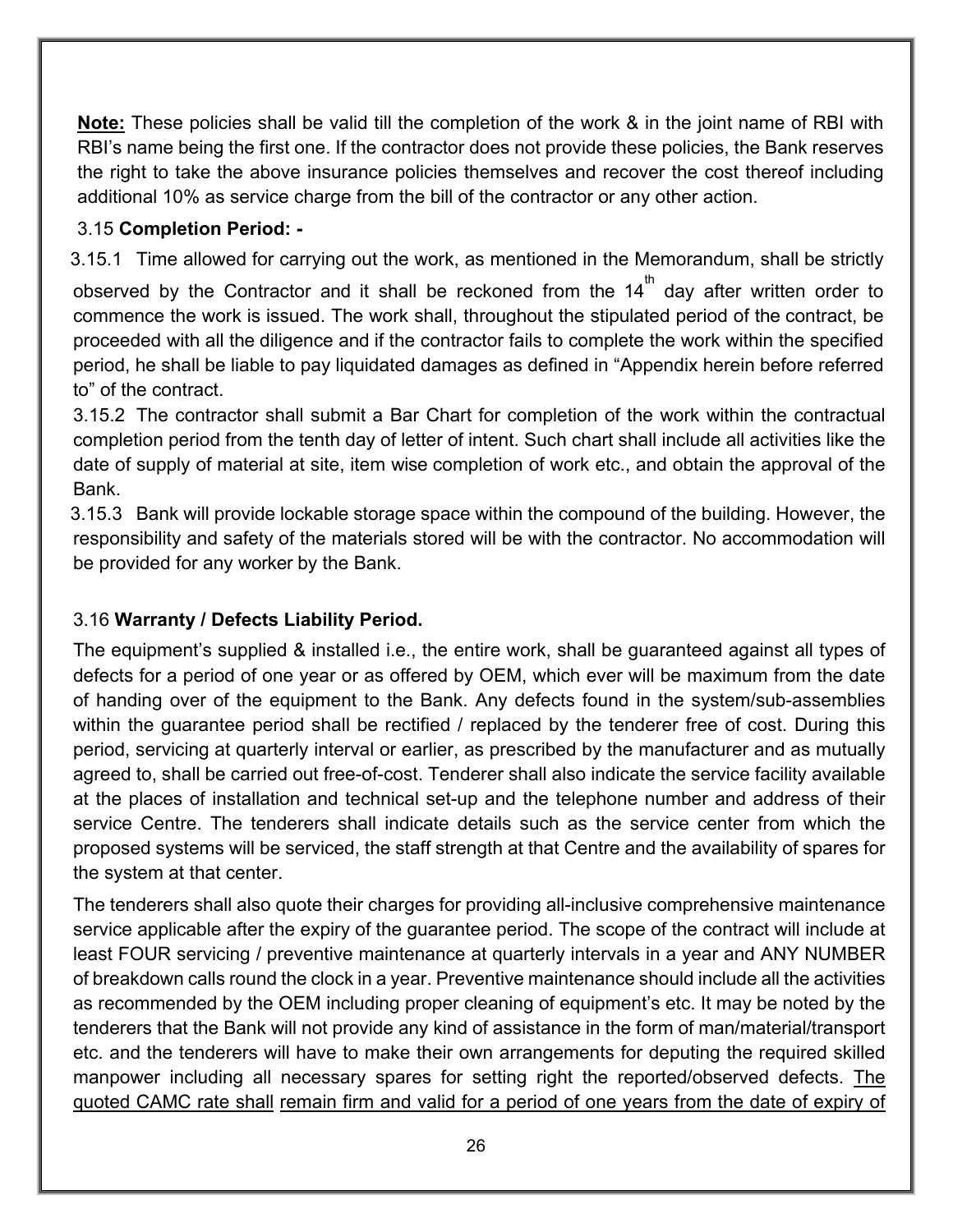guarantee / defect liability period without any escalation. Payment for CAMC shall be on half-yearly basis on rendering satisfactory service. The service contract shall be renewed for an additional period of at least 6 (six) years after the initial CAMC period of 1 (one) year. In other words, an assured life and service support will be provided for a total of 8 years period after commissioning and handing over of the system for use. At the time of renewal of contract after the expiry of the initial validity period of one years and for all subsequent years, the new contract amount will be arrived at based on following formula.

 $Ac = Ap$  {15+60 x (EPIc/EPI<sub>P</sub>) + 25 x (CPIc/CPI<sub>P</sub>)} x (1/100)

A<sub>c</sub> The contract amount for the current year

A<sub>P</sub> The contract amount for the previous year

- EPIC Wholesale Price Index for Electrical Products 6 months prior to the commencement date of contract for the current year
- EPIP Wholesale Price Index for Electrical Products 6 months prior to the commencement date of contract for the previous year
- CPIC Consumer Price Index for Industrial Workers (All India Average) 6 months prior to the commencement date of contract for the current year
- CPIP Consumer Price Index for Industrial Workers (All India Average) 6 months prior to the commencement date of contract for the previous year

During the period of contract, the system shall be serviced and maintained as per frequency described in the contract agreement for CAMC (to be executed separately) to ensure that all the system equipment's are functioning normally and satisfactorily. The routine maintenance shall also include cleaning of all equipments. If the fault is not rectified within 24 hours of lodging a complaint with the firm either by an e-mail or over telephone, a penalty at the rate of Rs. 500/- per day or part thereof will be levied and shall be payable by the contractor on demand or shall be recovered from any dues payable by the Bank to the contractor.

# 3.17 **Evaluation of Tenders: -**

Tenders will not only be evaluated on the basis of capital cost but also taking into account the rates quoted for Comprehensive Annual Maintenance Service Contract for a period of 7 years after expiry of guarantee period (i.e DLP). Tenders will therefore be evaluated based on the overall owning cost which will be arrived at as under.

Total owning cost = Net Capital Cost (Cost of new equipment's) + NPV factor for CAMC X Charges for CAMC per annum.

i.e., Total owning cost = Net Capital cost (Cost of new equipment) + 5.63212859 X quoted per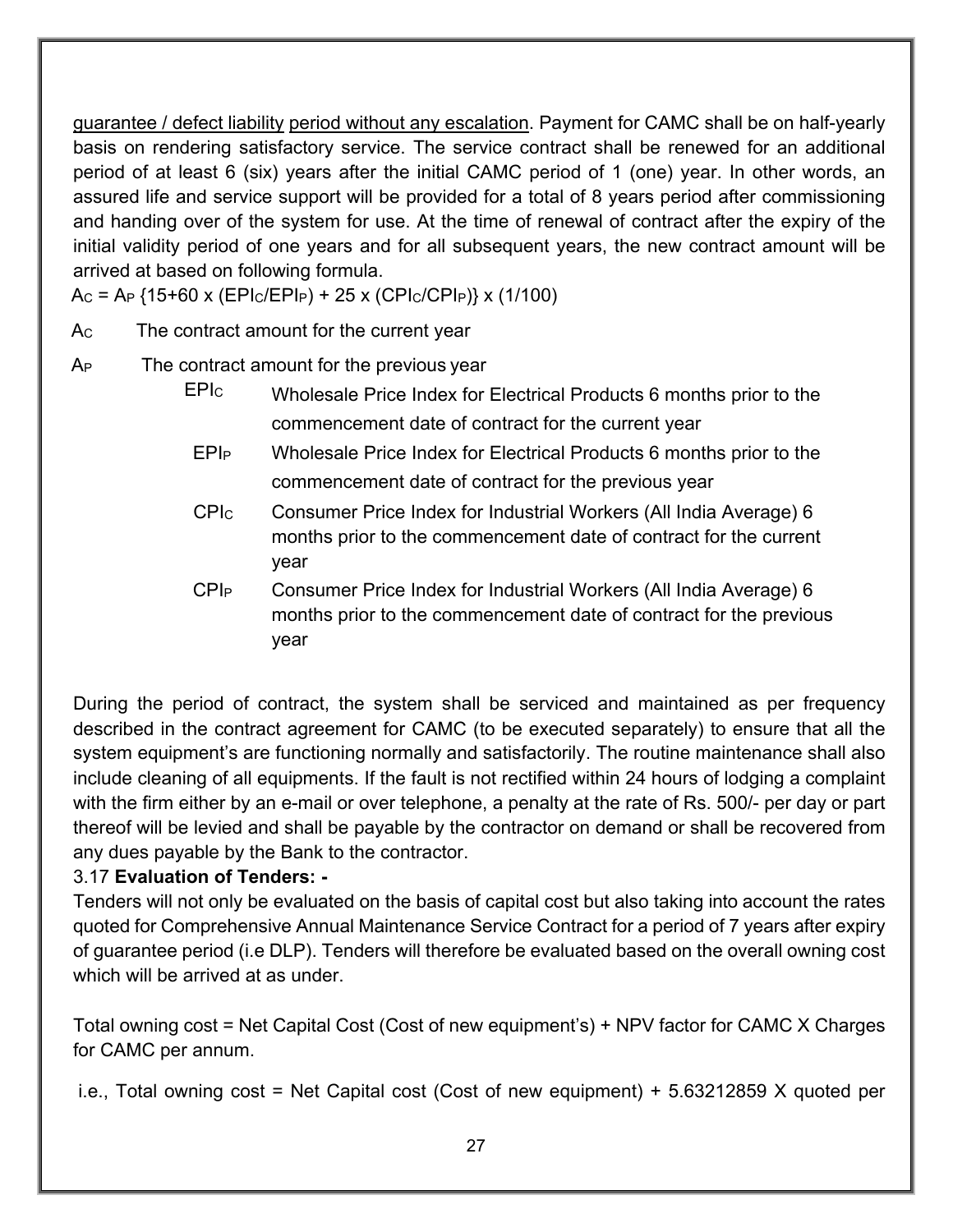annum cost for CAMC.

For calculating the NPV of Comprehensive Annual Maintenance contract the following factors will be applied:

| (a) | Escalation             | 5% per annum                                            |
|-----|------------------------|---------------------------------------------------------|
| (b) | Discount factor        | 8% per annum                                            |
|     | $(c)$ Period of CAMC   | 7 years (after guarantee period of one year i.e DLP)    |
|     | (d)   Payment<br>terms | of Half yearly payment after satisfactory completion of |
|     | CAMC                   | service.                                                |

#### 3.18 **Packing and Dispatch: -**

The equipment shall be properly and securely packed in boxes and multiple handling and transportation by sea/ air / rail / road under Indian conditions. All equipment/components shall be delivered at the Bank's premises located at Zila Parishad Bhawan, Ranchi.

#### 3.19 **Signing of Contract Agreement: -**

a) The General instructions to the tenderers and special conditions, conditions herein before referred to Conditions of Contract and Technical Specifications and drawings enclosed with the tender documents, the subsequent correspondence exchanged between the Bank and the tenderer and the work order placed shall be the basis of the final contract to be entered into with the successful tenderer.

b) The Tenderer shall go through the terms and conditions given in the general conditions of contract herewith and his offer shall be strictly in line with the terms specified therein. No deviation from the terms and conditions specified shall be acceptable. Each page of the tender documents should be signed for his/their having acquainted himself/themselves in the general conditions of contract, Technical specifications, etc.

c) The tender submitted on behalf of a firm shall be signed by all the partners of the firm or a partner who has the necessary authority on behalf of the firm to enter into the proposed contract. Otherwise the tender may be rejected.

d) On receipt of intimation from the Bank of the acceptance of his/their tender, the successful tenderer shall be bound to implement the Contract and within fourteen days thereof, the successful tenderer shall sign an agreement in accordance with the draft agreement. Notwithstanding the signing of the agreement the written acceptance by the Reserve Bank of India of a tender in itself will constitute a binding agreement between the Reserve Bank of India and the person so tendering, whether such contract is or is not subsequently executed.

e) The contractor shall not assign the contract. He shall not sublet any portion of the contract except with the written consent of the Employer. In case of breach of these conditions, the Employer may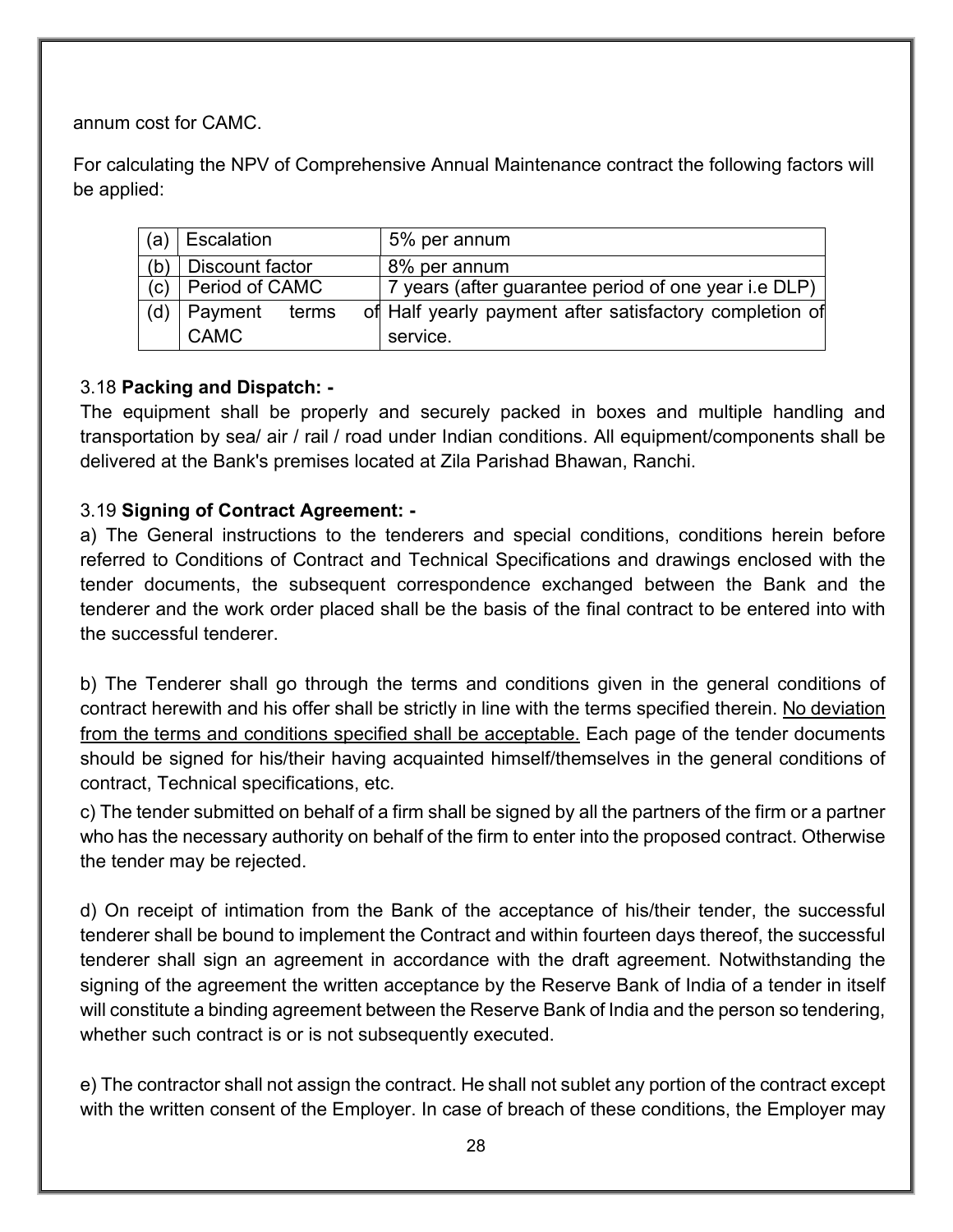serve a notice in writing on the Contractor rescinding the contract whereupon the security deposit shall stand forfeited to the Employer, without prejudice to his other remedies against the Contractor

#### 3.20 **Language**

The Tender including all labels in drawings, documents, catalogues etc. shall be in English 3.21 **Right to Accept Part Tender**

The Bank reserves the right to accept the tender either in whole or in part at the same prices quoted by the Tenderer.

#### 3.22 **Import License**

Import License if required will be obtained by the Tenderer. All necessary documents/fees required to be submitted/paid to the relevant authorities, for obtaining the import license shall be the sole responsibility of the tenderer.

#### 3.23 **Adherence to Specifications**

The Contractor shall carry out all the work strictly in accordance with the detailed specifications and instructions of the Bank's engineer. If in the opinion of the Bank's engineer nominal changes have to be made to suit the site condition and with the prior approval in writing of the Employer, the Contractor shall carry out the same without any extra charge.

#### 3.24 **Acquaintance with the site of work**

The tenderer must obtain for himself on his own responsibility and at his own expense, all the information which may be necessary for the purpose of making a tender and for entering into a contract and must examine, inspect the site of the work, and acquaint himself with all local conditions, means of access to the work, nature of the work and all matters appertaining thereto. The Employer's decision in such cases shall be final and shall not be open to arbitration.

#### 3.25 **Schedule of quantities**

A Schedule of Probable Quantities in respect of each work and Specifications accompany these Special Conditions. The Schedule of Probable Quantities is liable to alteration by omissions, deductions or additions at the discretion of the Employer. Each tender should contain not only the rates but also the value of each item of work entered in a separate column and all the items should be totaled in order to show the aggregate value of the entire tender.

#### 3.26 **Not entitled for any compensation**

The contractor shall not be entitled to any compensation for any loss suffered by him on account of delays in commencing or executing the work, whatever the cause of delays may be, including delays arising out of modifications to the work entrusted to him or in any sub-contract connected therewith or delays in awarding contracts for other trades of the project or in commencement or completion of such works. The Employer does not accept liability for any sum besides the tender amount, subject to such variations as are provided for herein.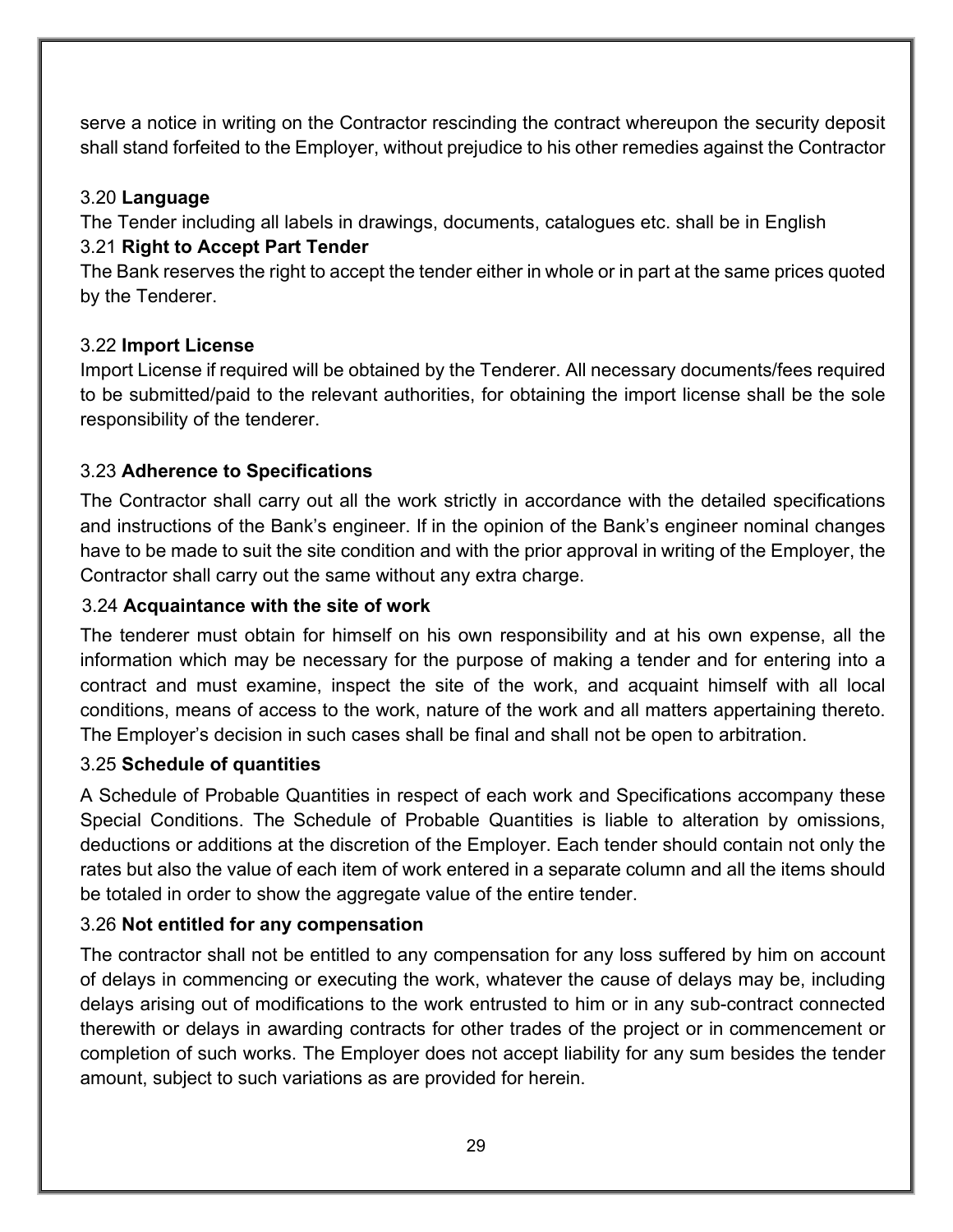#### **3.27 Bound to carry all items of the work**

The successful tenderer is bound to carry out all items of work necessary for completion of the job even though such items are not included in the quantities and rates. Schedule of instruction in respect of such additional items and their quantities will be issued in writing by the Bank.

Place :

Date : Signature and seal of the tenderer.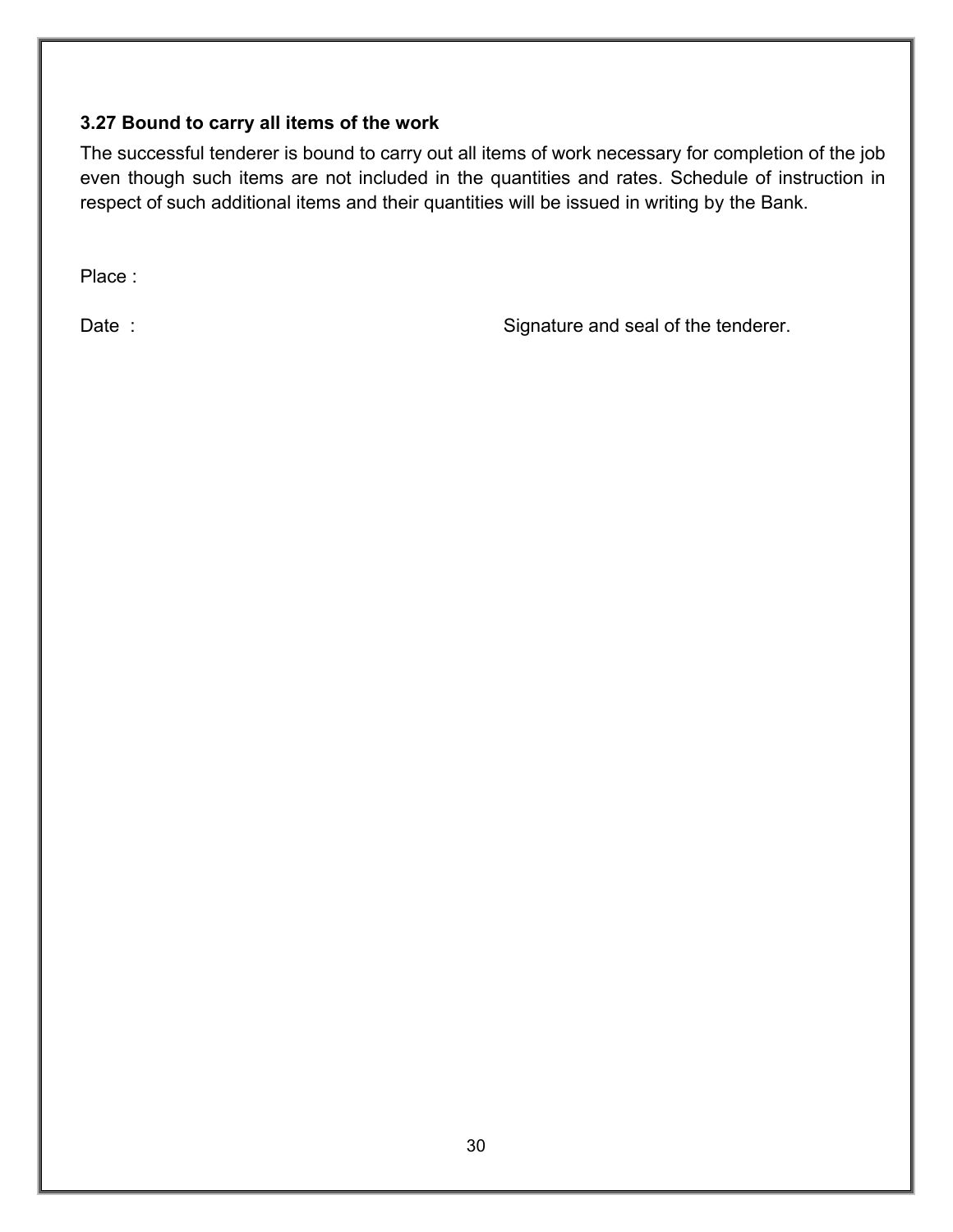#### **Safety Code**

1. First-aid appliances, including adequate supply of sterilized dressings and cotton wool, shall be maintained in a readily accessible place.

2. The injured person shall be taken to a public hospital without loss of time, in cases where the injury necessitates hospitalization.

3. Suitable and strong scaffolds should be provided for workmen for all works that cannot safely be done from ground.

4. No portable single ladder shall be over 8 meters in length, the width between the side rails not less than 30 cm (clear) and the distance between two adjacent rungs shall not be more than 30 cm. When a ladder is used, an extra mazdoor shall be engaged for holding the ladder.

5. The excavated material shall not be placed within 1.5 meters of the edge of the trench or half of the depth of the trench, whichever is more. All trenches and excavations shall be provided with necessary minimum height shall be one metre.

6. Every opening in the floor of a building or a working platform shall be provided with suitable means to prevent the fall of persons or materials by providing suitable fencing or railing whose minimum height shall be one metre.

7. No floor, roof or other part of the structure shall be so over-loaded with debris or materials as to render it unsafe.

8. Workers employed on mixing and handling material such as asphalt, cement, mortar or concrete and lime mortar shall be provided with protective footwear and rubber hand-gloves.

9. Those engaged in welding works shall be provided with welder's protective eye-shields and gloves.

10. No paint containing lead or lead products shall be used except in the form of paste or readymade paint.

11. Suitable face masks should be supplied for use by the workers when the paint is applied in the form of spray or surface having lead paint dry rubbed and scrapped.

12. Hoisting machines and tackles used in the work, including their attachments, anchorage and supports shall be in perfect condition.

13. The ropes used in hoisting or lowering material or as a means of suspension shall be of durable quality and adequate strength and free from defects.

Place :

Date : Signature of the tenderer with Seal.

31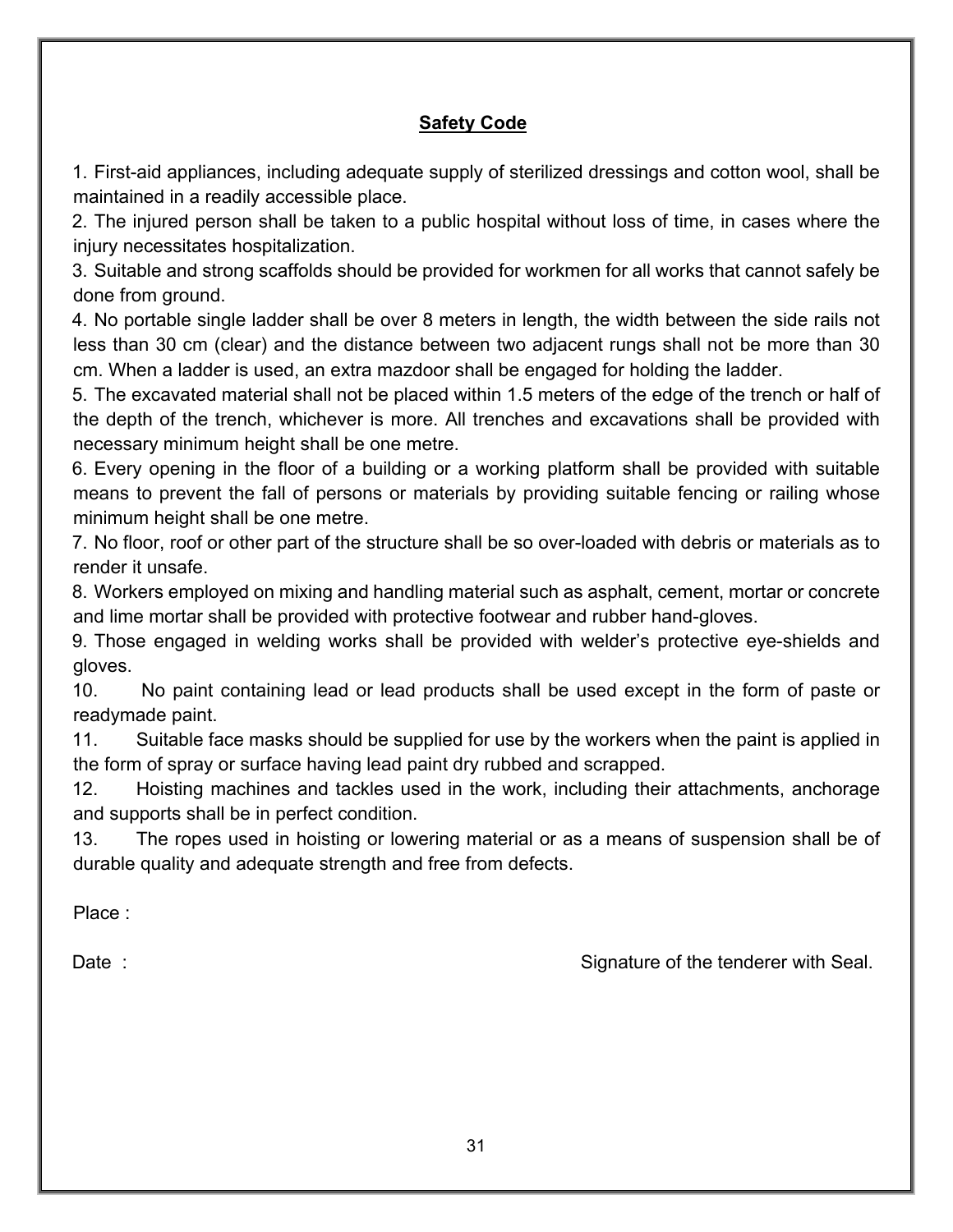#### **Fire safety code**

i. Cutting / drilling machine and other electrically operated equipment's used at site shall be plugged into correctly rated electrical outlets.

ii. Only ISI marked 3 pin plug and other appliances and equipment's shall be used.

iii. Electrical power cables/wires used shall not have any joints and shall be properly rated.

iv. All electrical appliances i.e. welding, drilling, cutting machine etc. shall be safely and securely earthed to prevent leakage current while in operation.

v. Before commencing the welding work for the first time on any day, fire section shall be informed and only after the site inspection by the Fire officers/Personnel, work shall be started.

vi. Two buckets of water and sand shall be kept in an easily accessible area on the site.

vii. Fire extinguishers recommended and issued by fire officers shall be kept on the site.

viii. Used paint drums shall be stored in specified store only after closing them properly.

ix. Personal protective equipment's such as safety shoes, hand gloves, welder's mask, ear plug etc. depending upon the requirement of the work shall be provided by the contractor to the workmen to prevent occupational health hazards.

x. The safety belt shall be provided by the contractor and used by the workmen while working from height for more than 10' from Ground level.

xi. None of the passages near lift lobby and staircases shall be used for stacking / dumping any kind of materials/waste.

xii. Both the staircase doors shall be normally kept closed.

xiii. None of the fire extinguishers shall be removed/shifted from its designated location.

xiv. Power supply shall be switched off from the mains when equipment is not in use.

xv. Wood-shavings and saw-dust generated from the work shall be collected on daily basis, removed from site and stored at the designated place in proper manner.

xvi. Any debris generated from the work shall be collected on daily basis, removed from site and stored at the designated place in proper manner.

xvii. Battery operated emergency light/torches shall be provided by the contractor to the workmen while working beyond office hours.

Place:

Date: Seal & Signature of the Tenderer.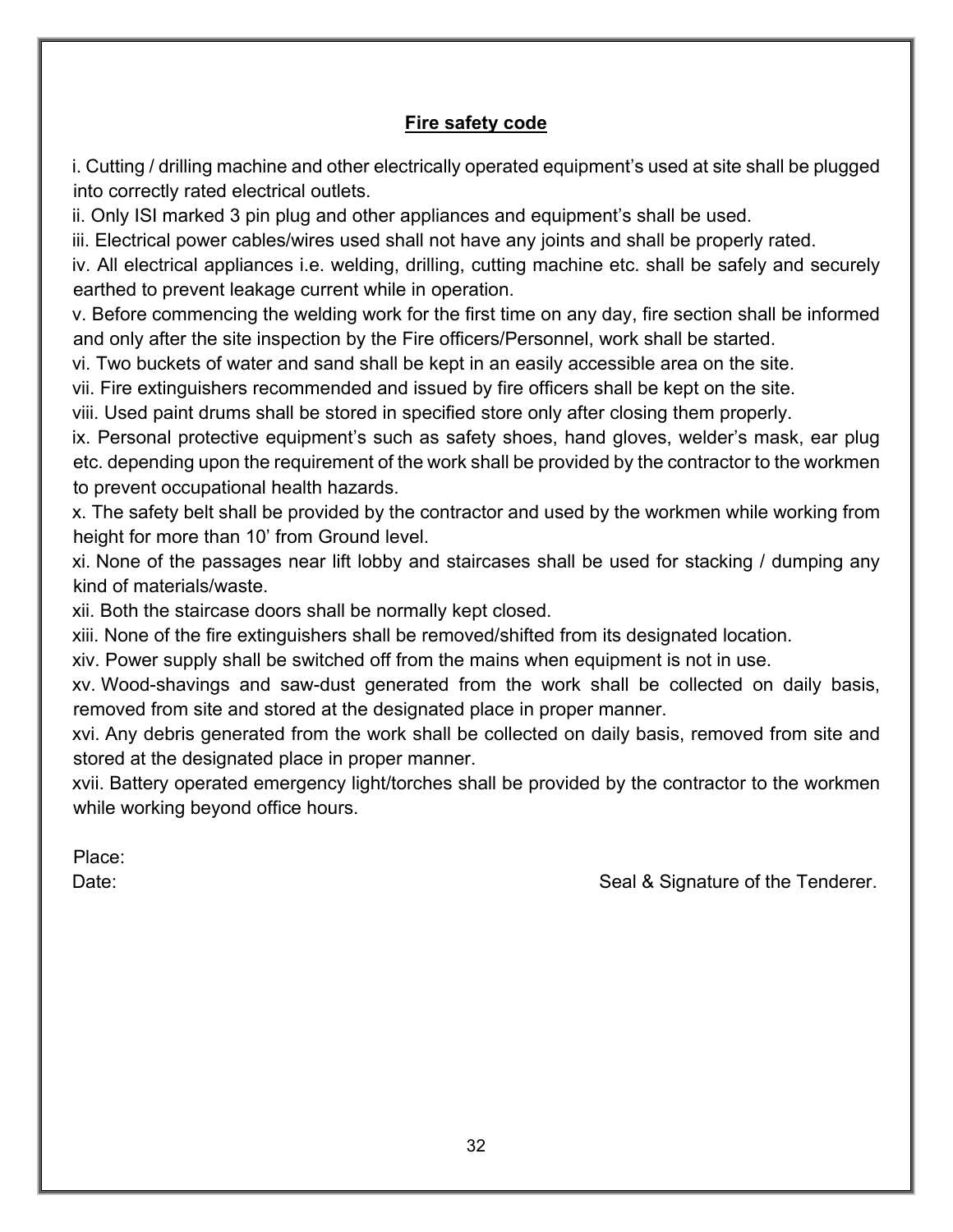# **Section- IV The Conditions Hereinafter Referred To**

#### 4.1 **Interpretation Clause**

1. In construing these Conditions, the Specifications, Schedule of Quantities and Contract Agreement, the following words shall have the meanings herein assigned to them except where the subject or context otherwise required.

| (a) | "Employer"                     | Shall mean The Reserve Bank of India and shall include its<br>assigns and successors.                                                                                                                                                                         |
|-----|--------------------------------|---------------------------------------------------------------------------------------------------------------------------------------------------------------------------------------------------------------------------------------------------------------|
| (b) | "Contractor"<br>partnership)   | "Contractor" shall mean<br>(in the case of a and $\equiv$ trading in the name and style of<br>and having a place of business at<br>and shall include the partners for the time being of the<br>said firm and the legal representatives of a deceased partner. |
|     | (in the case<br>of individual) | "Contractor" shall mean Shri [1974] The Londractor "shall mean Shri [1975] The Londractor "shall mean Shri<br>include his heirs, successors and legal representatives.                                                                                        |
|     | (in the case<br>of Company)    | company<br>a<br>office at and shall include its successors and<br>assigns.                                                                                                                                                                                    |
| (c) | "Site"                         | Shall mean the site of the contract works including any building<br>and erections thereon and any other land (inclusively) as<br>aforesaid allotted by the Employer for the Contractor's use.                                                                 |
| (d) | "This Contract"                | Shall mean the Articles of Agreement, the Special Conditions,<br>the Conditions, the Appendix, the Schedule of Quantities and<br>Specifications etc. attached hereto and duly signed.                                                                         |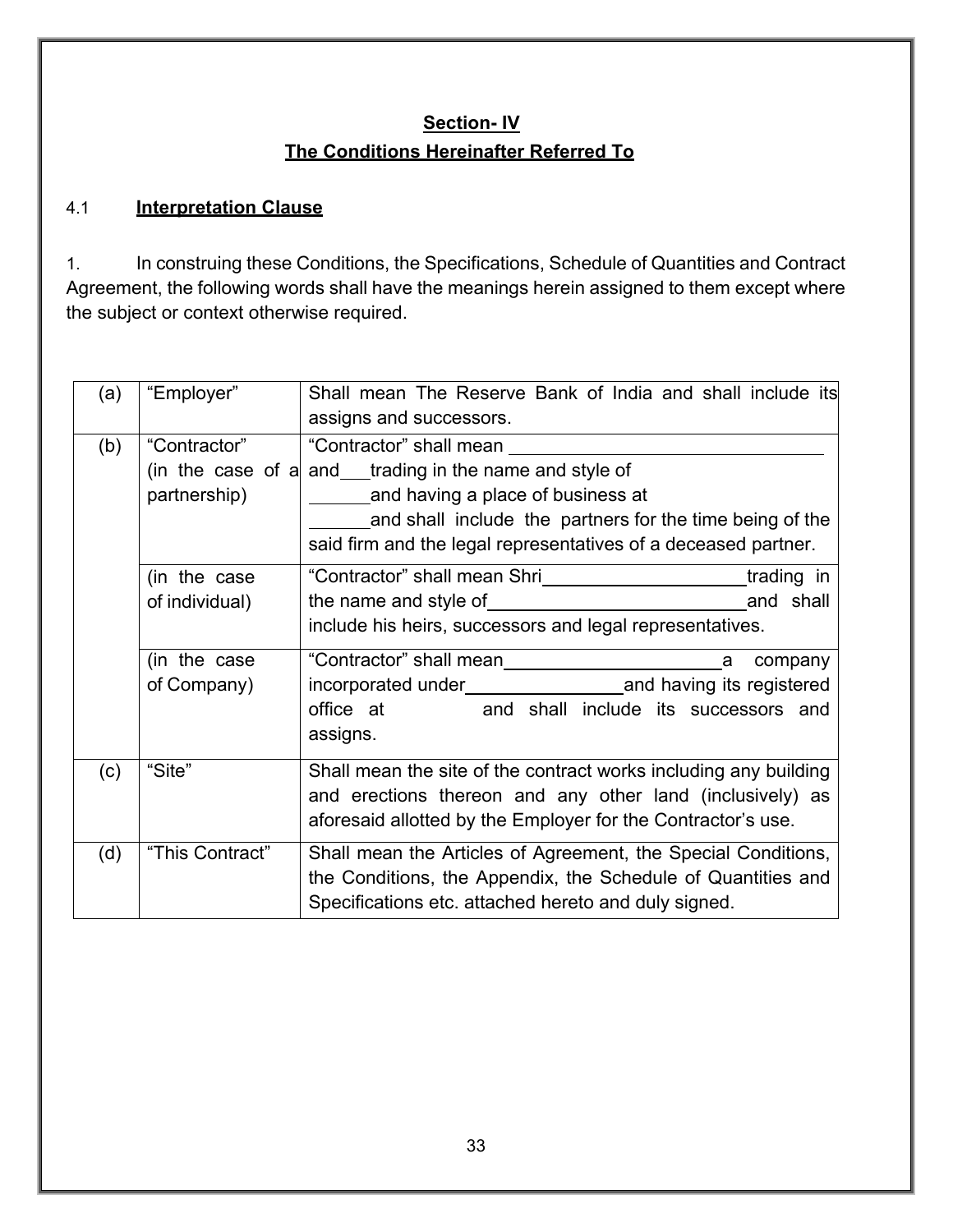| (e) |                     | "Banks Engineer" The term "Bank's Engineer" shall mean the person appointed and<br>paid by the Employer to inspect the works. The Contractor shall<br>afford the Bank's Engineer every facility and assistance for<br>inspecting the works and materials, and for checking and<br>measuring time and materials. Neither the Bank's Engineer nor<br>any representative of the Bank shall have power to set out works<br>or to revoke, alter, enlarge or relax any requirements of the<br>Contract, or to sanction any day work, additions, alterations,<br>deviations, or omissions, or any extra work whatever, except<br>in so far as such authority may be specially conferred by a written<br>order of the Bank's Engineer with the prior concurrence in writing<br>of the Employer. The Bank's Engineer or any representative of<br>the Bank shall have power to give notice to the Contractor or his<br>representative of non-approval of any work or materials and such<br>work shall be suspended or the use of such materials shall be<br>discontinued. The work will, from time to time, be examined by<br>the Bank's Engineer/Bank's representative but such examination<br>shall not in any way exonerate the Contractor from the obligation<br>to remedy any defects which may be found to exist at any stage<br>of the works or after the same is completed. Subject to the<br>limitation of this clause the Contractor shall take instructions<br>only from the Bank's Engineer. |
|-----|---------------------|------------------------------------------------------------------------------------------------------------------------------------------------------------------------------------------------------------------------------------------------------------------------------------------------------------------------------------------------------------------------------------------------------------------------------------------------------------------------------------------------------------------------------------------------------------------------------------------------------------------------------------------------------------------------------------------------------------------------------------------------------------------------------------------------------------------------------------------------------------------------------------------------------------------------------------------------------------------------------------------------------------------------------------------------------------------------------------------------------------------------------------------------------------------------------------------------------------------------------------------------------------------------------------------------------------------------------------------------------------------------------------------------------------------------------------------------------------------------------------------------|
| (f) | "Notice in writing" | Or written notice shall mean a notice in written, typed or printed<br>characters sent (unless delivered personally or otherwise<br>proved to have been received) by registered post to the last<br>known private or business address to have been received when<br>in the ordinary course of post it would have been delivered.                                                                                                                                                                                                                                                                                                                                                                                                                                                                                                                                                                                                                                                                                                                                                                                                                                                                                                                                                                                                                                                                                                                                                                |
| (g) | "Act of Insolvency" | Shall mean any Act of Insolvency ad defined by the Presidency<br>Towns Insolvency Act or the Provincial Insolvency Act or any<br>Act amending such original.                                                                                                                                                                                                                                                                                                                                                                                                                                                                                                                                                                                                                                                                                                                                                                                                                                                                                                                                                                                                                                                                                                                                                                                                                                                                                                                                   |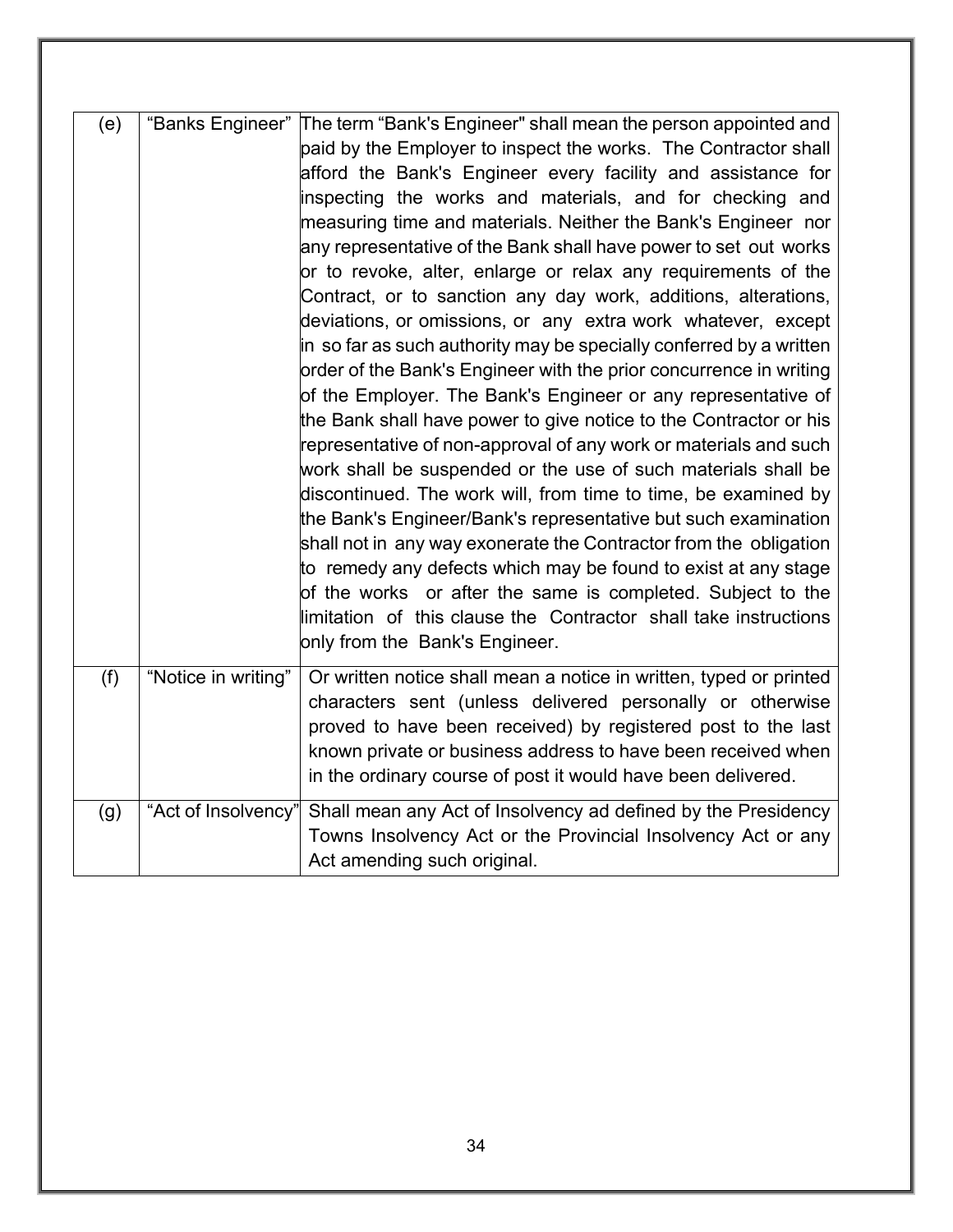| (h) | "Net Prices" | If in arriving at the contract amount, the Contractor shall have<br>added to or deducted from the total of the items in the Tender<br>any sum, either as a percentage or otherwise, then the net price<br>of any item in the tender shall be the sum arrived at by adding to<br>or deducting from the actual figure appearing in the Tender as<br>the price of that item a similar percentage or proportion of the<br>sum so added or deducted by the Contractor the total amount of<br>any Prime Cost items and provisional sums of money shall be<br>deducted from the total amount of the tender. The expression<br>"net rates" or "net prices" when used with reference to the<br>contract or accounts shall be held to mean rates or prices so<br>arrived at. |
|-----|--------------|--------------------------------------------------------------------------------------------------------------------------------------------------------------------------------------------------------------------------------------------------------------------------------------------------------------------------------------------------------------------------------------------------------------------------------------------------------------------------------------------------------------------------------------------------------------------------------------------------------------------------------------------------------------------------------------------------------------------------------------------------------------------|
| (i) | "The works"  | Shall mean the Design, Supply, Installation, Testing and<br>commissioning of Room Air Conditioner at RBI premises<br>located at Zila Parishad Bhawan, Ranchi for the Employer at<br>Ranchi as provided herein.                                                                                                                                                                                                                                                                                                                                                                                                                                                                                                                                                     |

Word importing persons include firms and corporations. Word importing the singular only also includes the plural and vice-versa where the context requires.

# 4.2 **Scope of Contract**

The Contractor shall carry out and complete the said work in every respect in accordance with this Contract and with the directions of and to the satisfaction of the Employer. The Employer may in his absolute discretion and from time to time issue written instructions, details, directions and explanations, which are hereafter collectively referred to as "Employer's Instructions" in regard to:

(a) The variation or modification of the design, quality or quantity of works or the addition or omission or substitution of any work;

(b) The removal from the site of any materials brought thereon by the Contractor and the substitution of any other material here for;

- (c) The removal and/or re-execution of any works executed by the Contractor;
- (d) The dismissal from the works of any persons employed thereupon;
- (e) The amending and making good of any defects under Clause 4.17 hereof.

The Contractor shall forthwith comply with and duly execute any work comprised in such Employer's instructions provided always that verbal instructions, directions and explanations given to the Contractor or his representatives upon the works by the Employer shall, if involving a variation, be confirmed in writing by the Contractor within seven days, and if not dissented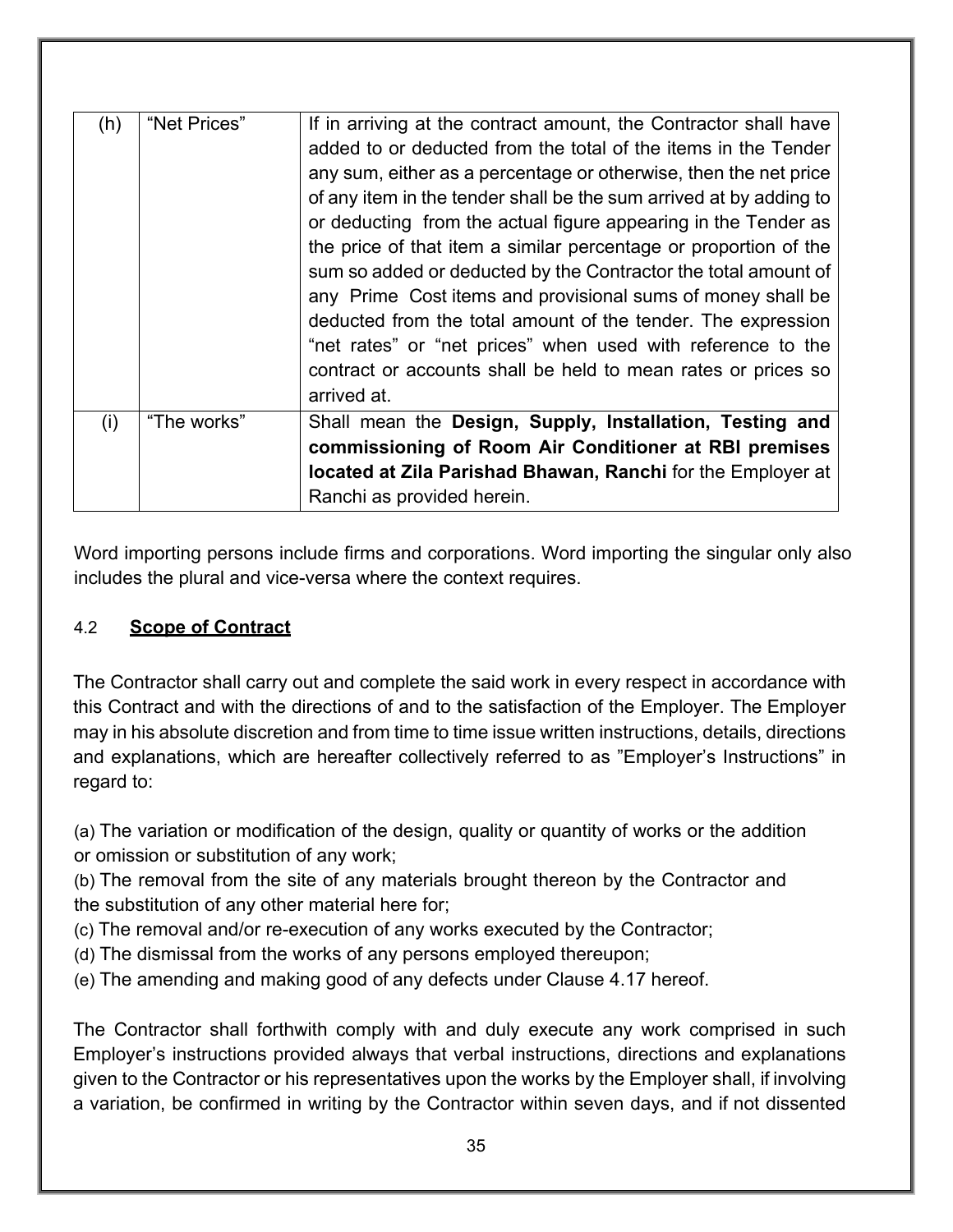from in writing within a further seven days by the Employer, such shall be deemed to be Employer's instructions within the scope of the Contract

## 4.3 **Variations to be approved by Employer**

The Contractor shall submit a statement of variations giving a quantity and rates duly supported by analysis of rates, vouchers etc. The rates on scrutiny and final acceptance by the Employer shall form a supplementary tender. The Employer shall not be liable for payment of such variations until these statements are sanctioned by him.

## 4.4 **Schedule Of Quantities & Agreement**

The Contract shall be executed in triplicate and the Contractor shall be entitled to one executed copy for his use. Before the issue of the final certificate to the Contractor, he shall forthwith return to the Employer, Specifications to the Bank.

#### 4.5 **Contractor to provide everything necessary at his cost**

The Contractor shall provide at his cost, everything necessary for the proper execution of the works according to the intent and meaning of Schedule of Quantities and Specifications taken together whether the same may or may not be particularly shown or described therein provided that the same can reasonably be inferred the reform.

## 4.6 **Authorities, Notices and Patents**

- 4.6.1 The Contractor shall conform to the provisions of any Act of the Legislature relating to the works, and to the regulations and bye-laws of any authority, and of electric supply and other companies and/or authorities with whose systems, the installation is proposed to be connected and shall, before making any variations from the Drawings or Specifications that may be necessitated by so conforming, give to the Employer, written notice, specifying the variation proposed to be made and the reason for making it and apply for instructions thereon. In case the Contractor shall not receive such instructions within ten days, he shall proceed with the work conforming to the provisions, regulations or bye-laws, in question, and any variation so necessitated shall be dealt with under Clause No.4.15 thereof.
- 4.6.2 The Contractor shall bring to the attention of the Employer, all notices required by the said Acts, regulations or bye-laws to be given to any authority and pay to such authority, or to any public office, all fees that may be properly chargeable in respect of the works, and lodge the receipts with the Employer.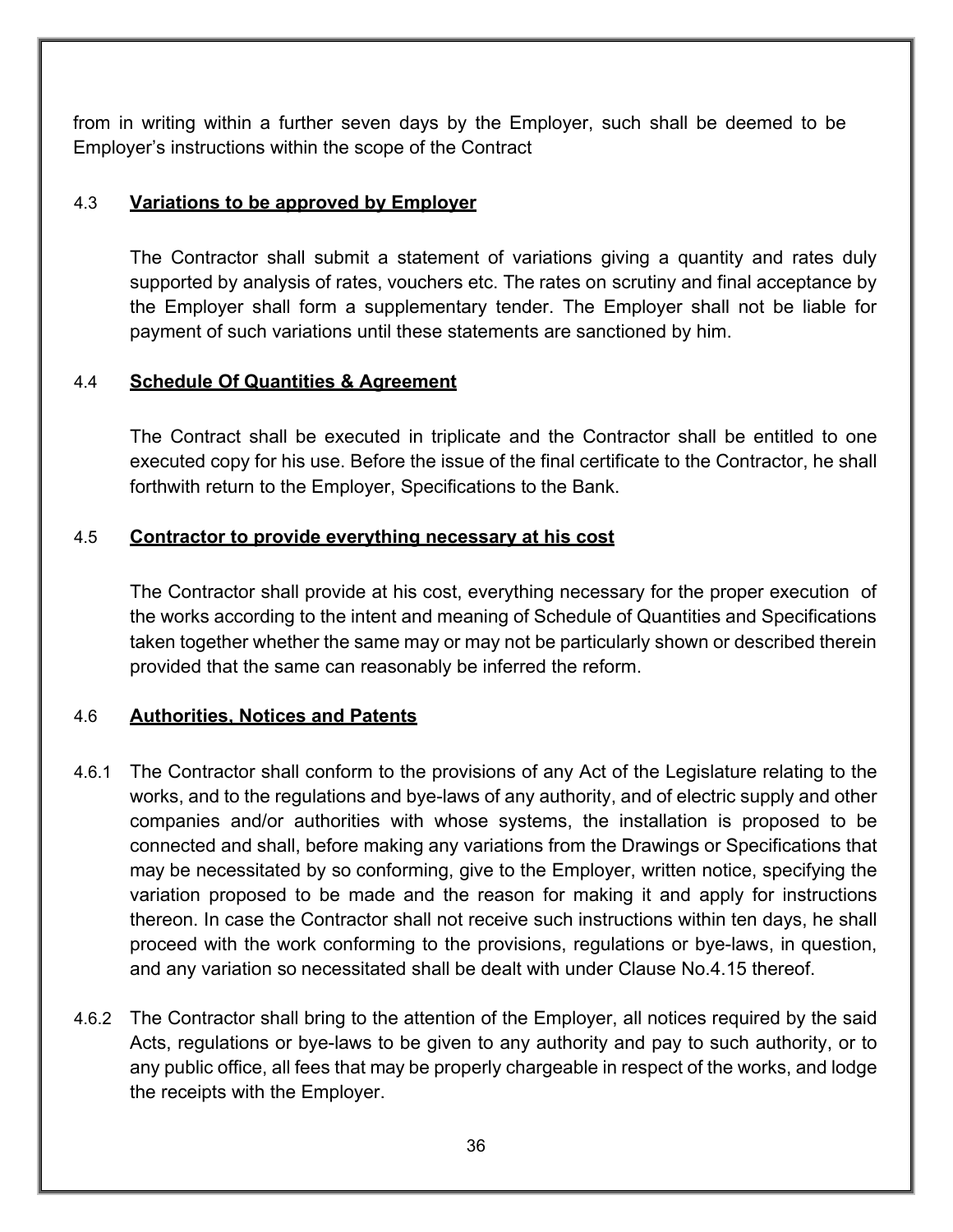4.6.3 The Contractor shall indemnify the Employer against all claims in respect of rights, and shall defend all actions arising from claims, and shall himself pay all royalties, license fees, damages, cost and charges of all and every sort that may be legally incurred in respect thereof.

## 4.7 **Setting out of works**

The Contractor shall set out the works and shall be reasonable for the true and perfect setting out of the same and for the correctness of the positions, levels, dimensions, and alignment of all parts thereof. If at any time any error in this respect shall appear during the progress of the works within a period of one year from the completion of the works, the Contractor shall, if so required, at his own expense, rectify such error to the satisfaction of the Employer.

#### 4.8 **Materials and workmanship to conform the descriptions**

All materials and workmanship shall so far as procurable be of the respective kinds described in the Schedule of Quantities and/or Specifications and in accordance with the Employer's instructions, and the Contractor shall upon the request of the Employer furnish him with all invoices, accounts receipts and other vouchers to prove that the materials comply therewith. The Contractor shall at his own cost arrange for and/or carry out any test of any materials which the Employer may require.

## 4.9 **Contractor's superintendence and representative on the works**

The Contractor shall give all necessary personal superintendence during the execution of the works, and as long thereafter as the Employer may consider necessary until the expiration of the "Defects Liability Period" stated in the Appendix hereto. The Contractor shall also during the whole time the works are in progress, employ a competent representative who shall be constantly in attendance at the works while the men are at work. Any directions, explanations, instructions or notices given by the Employer to such representative shall be held to be given to the Contractor.

#### 4.10 **Dismissal of Workmen**

The Contractor shall on the request of the Employer, immediately dismiss from the works, any person employed thereon by him who may, in the opinion of the Employer, be incompetent or misconduct himself and such persons shall not be again employed on the works, without the permission of the Employer.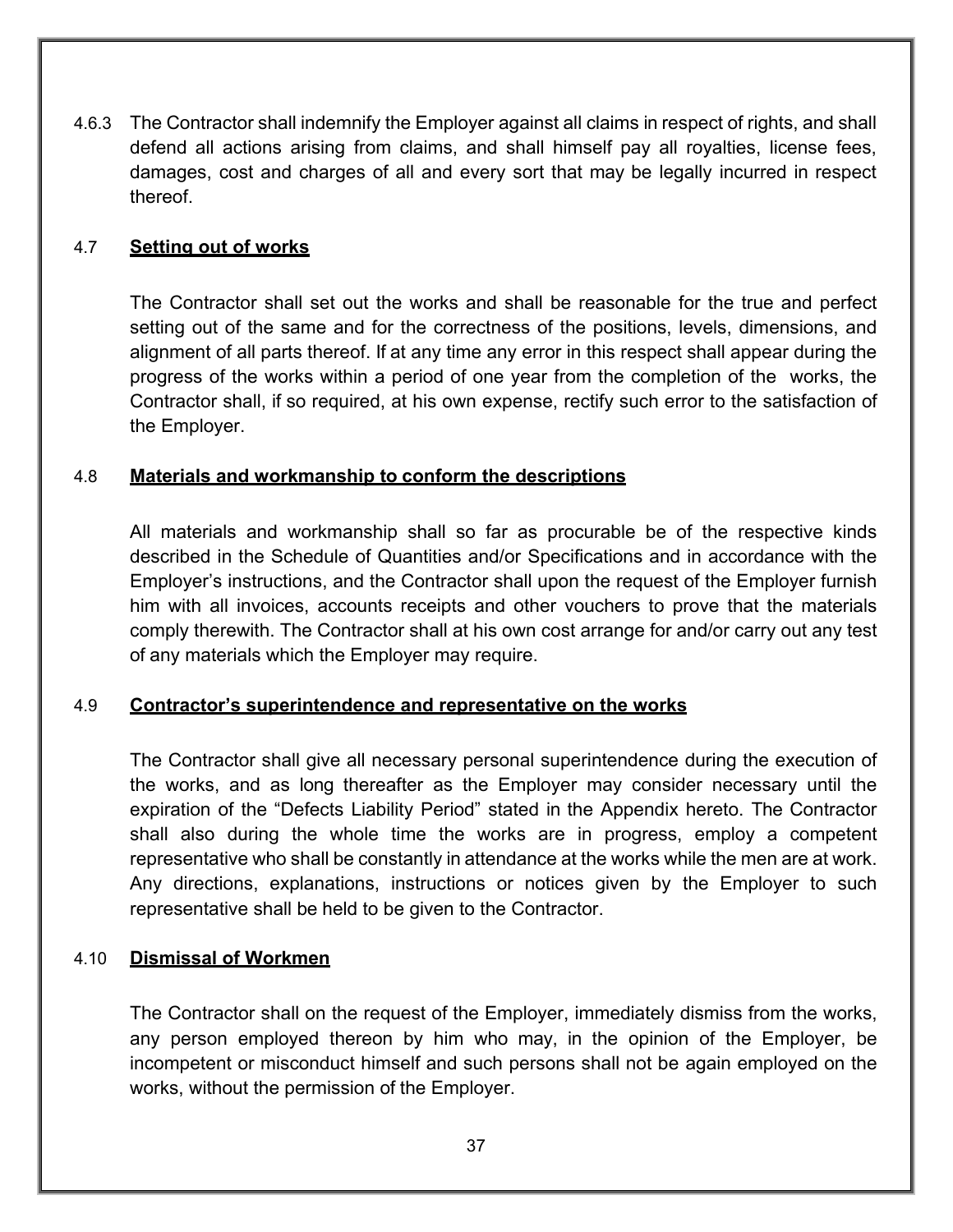## 4.11 **Assistant Manager (Tech) / Manager (Tech)**

The term "Assistant Manager (Tech)/Manager (Tech)" shall mean the person appointed and paid by the Employer to inspect the works, the Contractor shall afford the Assistant Manager, every facility and assistance for inspecting the works and materials and for checking and measuring time and materials. The Assistant Manager (Tech)/Manager (Tech) shall have power to set out works or to revoke, alter, enlarge or relax any requirements of the Contract or to sanction any work, additions, alterations, deviations or omissions or any extra work whatever, except in so far as such authority may be specially conferred by a written order with the prior concurrence in writing of the Employer.

The Assistant Manager (Tech) / Manager (Tech) or the Employer shall have power to give notice to the Contractor or to his representative of non-approval of any work or materials and such work shall be suspended or the use of such materials shall be discontinued by the Assistant Manager/Manager (Tech) but such examination shall not in any way exonerate the Contractor from the obligation to remedy any defects which may be found to exist at any stage of the works or after the same is completed.

#### 4.12 **Schedule of Quantities**

The Schedule of Quantities, unless otherwise stated, shall be deemed to have been prepared in accordance with the Standard Method of Measurement.

Any error in description or in quantity or in omission of items from the Schedule of Quantities shall not vitiate this contract but shall be rectified and the value thereof as ascertained under Clause 4.15 hereof, shall be added to, or deducted from, the Contract Amount (as the case may be) provided that no rectification of errors, if any, shall be allowed in the Contractor's Schedule of Rates.

#### 4.13 **Sufficiency of Schedule of Quantities**

The Contractor shall be deemed to have satisfied himself before tendering as to the correctness and sufficiency of his tender for the works and of the prices stated in the Schedule of Quantities and/or the Schedule of Rates and Prices which rates and prices shall cover all his obligations under the Contract, and all matters and things necessary for the proper completion of the works.

#### 4.14 **Measurement of Works**

4.14.1 The Assistant Manager (Tech)/Manager (Tech) may from time to time intimate to the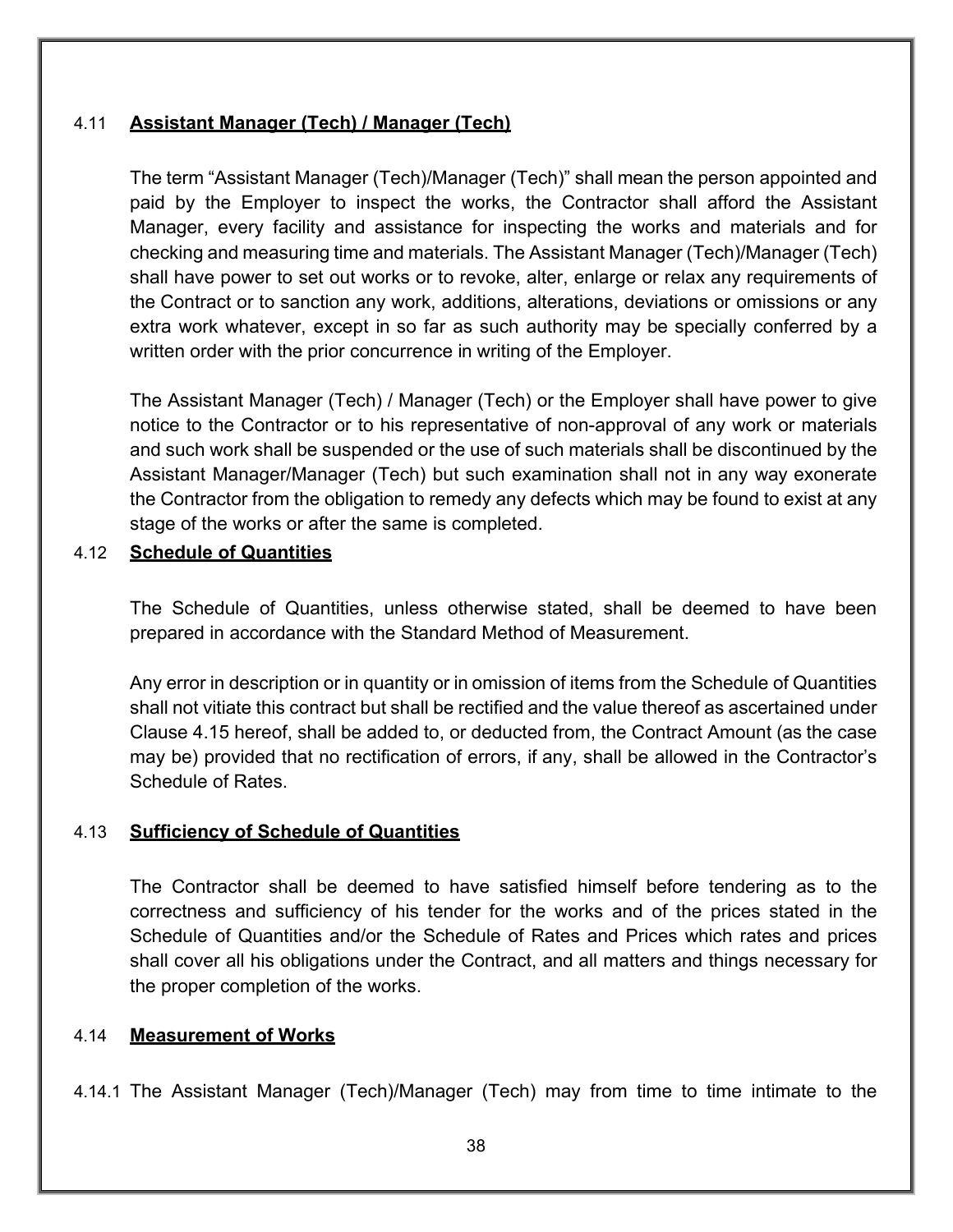Contractor and the Employer that he requires the works to be measured, and the Contractor shall forthwith attend or send a qualified Agent to assist the Assistant Manager (Tech)/Manager (Tech) in taking such measurements and calculations and to furnish all particulars or to give all assistance required by any of them.

- 4.14.2 Should the Contractor not attend or neglect or omit to send such Agent, then the measurement taken by the Assistant Manager (Tech)/Manager (Tech) shall be taken to be correct measurements of the works. Such measurements shall be taken in accordance with the Mode of Measurement detailed in the Specifications.
- 4.14.3 The Contractor or his Agent may at the time of measurement take such notes and measurements as he may require.

## 4.15 **Prices for extra etc. ascertainment of**

- 4.15.1 The Contractor may, when authorized by Employer, add to, omit from, or vary the works shown upon the drawings, or described in the Specification, or included in the Schedule of Quantities, but the Contractor shall make no addition, omission or variation without such authorization or direction. A verbal authority or direction by the Employer shall, if confirmed by him in writing seven days, be deemed to have been given in writing
- 4.15.2 No claim for any extra shall be allowed unless it shall have been executed under provisions of Clause 4.5 hereof with the concurrence of the Employer as herein mentioned. Any such extra is herein referred to as authorized extra and shall be made in accordance with the following provisions:-

| (a  |                                                                                                                                                                                                                                                                         | The net rates or prices in the original tender shall determine the<br>valuation of the extra work where such extra work is of similar character<br>and executed under similar conditions as the work priced therein. |  |  |
|-----|-------------------------------------------------------------------------------------------------------------------------------------------------------------------------------------------------------------------------------------------------------------------------|----------------------------------------------------------------------------------------------------------------------------------------------------------------------------------------------------------------------|--|--|
|     | $( \parallel )$                                                                                                                                                                                                                                                         | Rates for all items, wherever possible, should be derived out of the rates<br>given in the Priced Schedule of Quantities.                                                                                            |  |  |
| (b) | The net prices of the original tender shall determine the value of the items<br>omitted, provided if omissions vary the conditions under which any remaining<br>items of works are carried out, the prices for the same shall be valued under<br>sub-clause (c) hereof. |                                                                                                                                                                                                                      |  |  |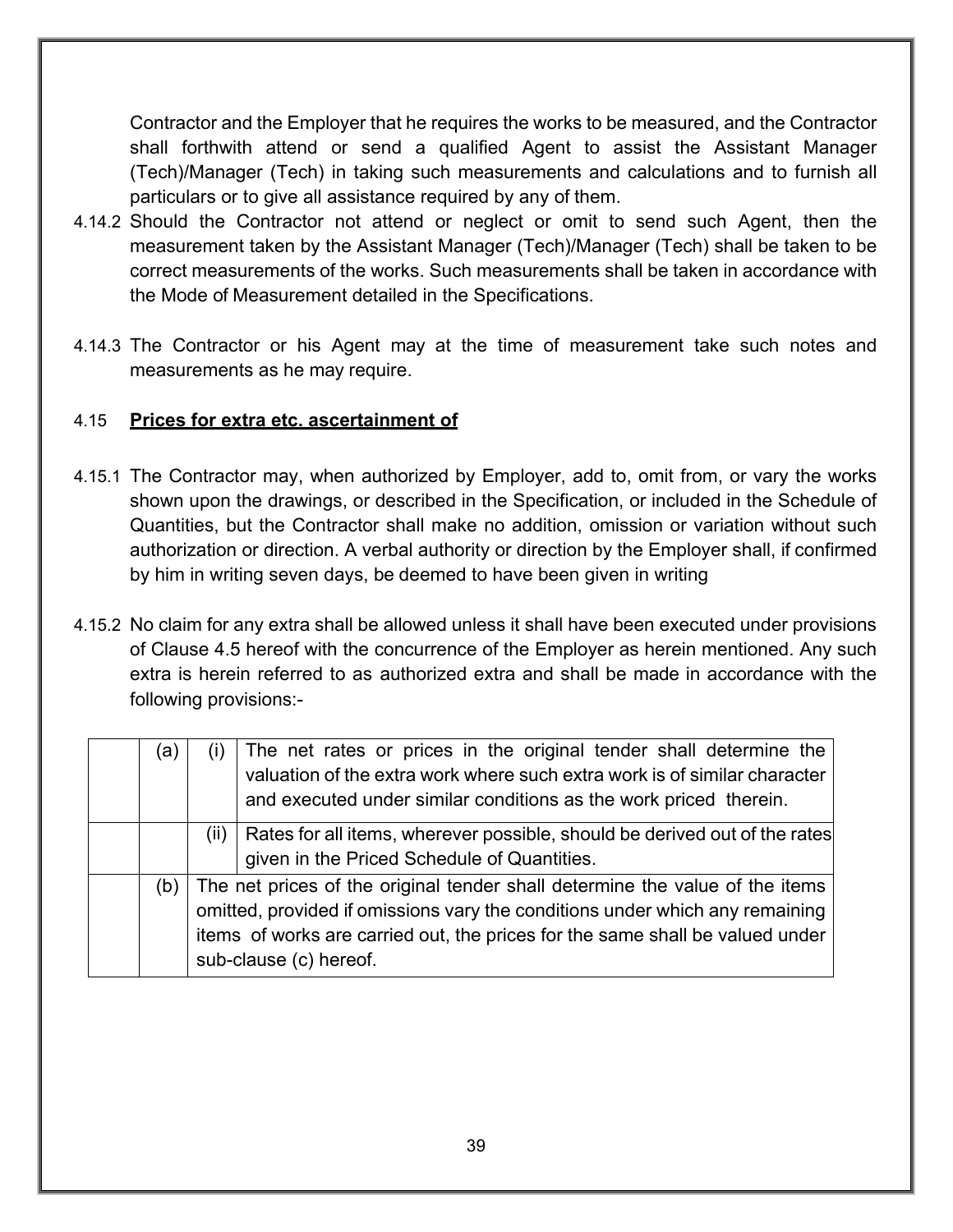| (c) | Where the extra works are not of similar character and/or executed under           |
|-----|------------------------------------------------------------------------------------|
|     | similar conditions as aforesaid or where the omissions vary the conditions         |
|     | under which any remaining items of works are carried out or if the amount of       |
|     | any omission or additions relative to the amount of the whole of the Contract      |
|     | works or to any part thereof shall be such that in the opinion of the Employer     |
|     | the net rate or price contained in the Priced Schedule of Quantities or tender     |
|     | or for any item of the works involves loss or expense beyond that reasonably       |
|     | contemplated by the Contractor or is by reason of such omission or addition        |
|     | rendered unreasonable or inapplicable, the Employer shall fix such other rate      |
|     | or price as in the circumstances he shall think reasonable and proper.             |
| (d) | Where extra work cannot be properly measured or valued, the Contractor             |
|     | shall be allowed day work prices at the net rates in accordance with the local     |
|     | day work rates and wages for the district, provided that in either case            |
|     | vouchers specifying the daily time and materials employed, be delivered for        |
|     | verification to the Bank's Employer at or before the end of the week following     |
|     | that in which the work has been executed.                                          |
|     |                                                                                    |
|     | The measurement and valuation in respect of the Contract shall be completed within |
|     | the "period of final measurement" stated in the Appendix.                          |

#### 4.16 **Unfixed materials when taken into account to be the property of the Employer**

Where in any Certificate (of which the Contractor has received payment) the Employer has included the value of any unfixed materials intended for and/or placed on or adjacent to the works, such materials shall become the property of the Employer and they shall not be removed except for use upon the works, without the written authority of the Employer. The Contractor shall be liable for any loss of or damage to such materials.

#### 4.17 **Removal of improper work**

The Employer shall, during the progress of the works, have power to order in writing from time to time the removal from the works within such reasonable time or times, as may be specified in the order, of any materials which in the opinion of the Employer are not in accordance with the Specifications or the instructions of the Employer, the substitution of proper materials, and the removal and proper re-execution of any work executed with materials or workmanship not in accordance with the Drawings and Specifications or instruction, and the Contractor shall forthwith carry out such order at his own cost. In case of default on the part of the Contractor to carry out such order, the Employer shall have the power to employ and pay the other persons to carry out the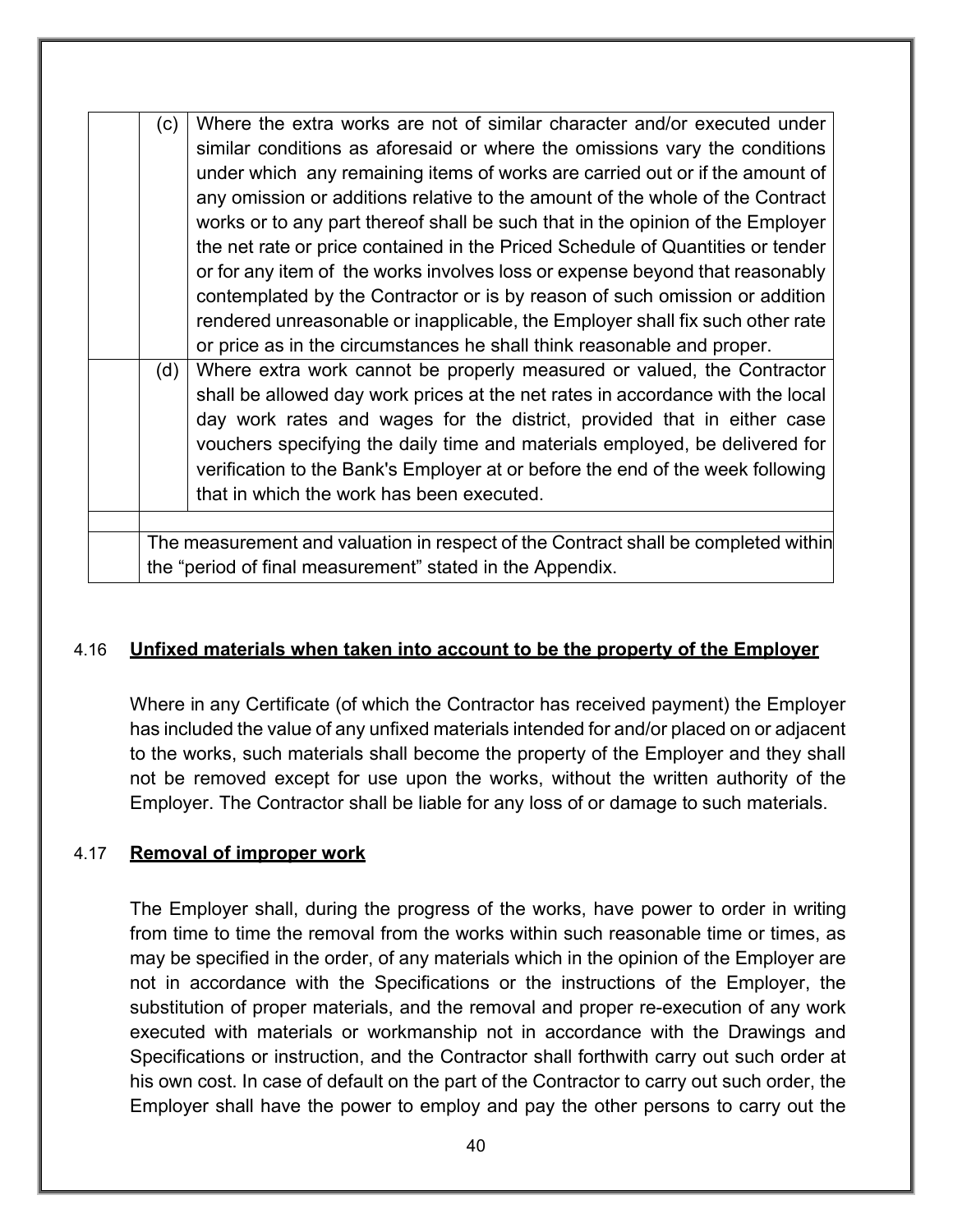same, and all expenses consequent thereon, or incidental thereto shall be borne by the Contractor, or may be deducted by the Employer from any moneys due, or that may become due, to the Contractor.

#### 4.18 **Defects after virtual completion**

Any defect, shrinkage, settlement or other faults which may appear within the "Defects Liability Period" stated in the Appendix hereto, within 12 months from the date of commissioning / handing over of the system, arising in the opinion of the Employer from materials or workmanship not in accordance with the contract, shall upon the directions in writing of the Employer, and within such reasonable time as shall be specified therein, be amended and made good by the Contractor, at his own cost and in case of default, the Employer may employ and pay other persons to amend and make good such defects, other faults, and all damages, loss and expenses consequent thereon or incidental thereto shall be made good and borne by the Contractor and such damage, loss and expenses shall be recoverable from him by the Employer or may be deducted by the Employer from any moneys due or that may become due to the Contractor, or the Employer may in lieu of such amending and making good by the Contractor deduct from any money due to the Contractor a sum to be determined by the Employer equivalent to the cost of amending such work. The Contractor shall remain liable under the provision of this Clause, notwithstanding the signing of any certificate or the passing of any accounts, by the Employer.

## 4.19 **Certificate of virtual completion and Defects Liability Period**

The works shall not be considered as completed until the Employer has certified in writing that they have been virtually completed. The Defects Liability Period shall commence from the date of such Certificate.

#### 4.20 **Insurance in respect of damage to person and property**

4.20.1 The Contractor shall be reasonable for all injury to persons, animals or things, and for al structural and decorative damage to property which may arise from the operation or neglect of himself or of any nominated Sub-Contractor or any employee or either, whether such injury or damage arises from carelessness, accident or any other cause whatever, in any way connected with the carrying out of this Contract. This Clause shall be held to include inter alia, any damage to buildings, whether immediately adjacent or otherwise, and any damage to roads, streets, footpaths, bridges or ways as well as all damage caused to the buildings and works forming the subject of this Contract by frost, rain wind or other inclemency of weather. The Contractor shall indemnify the Employer and hold him harmless in respect of all and any expenses arising from any such injury or damage to persons or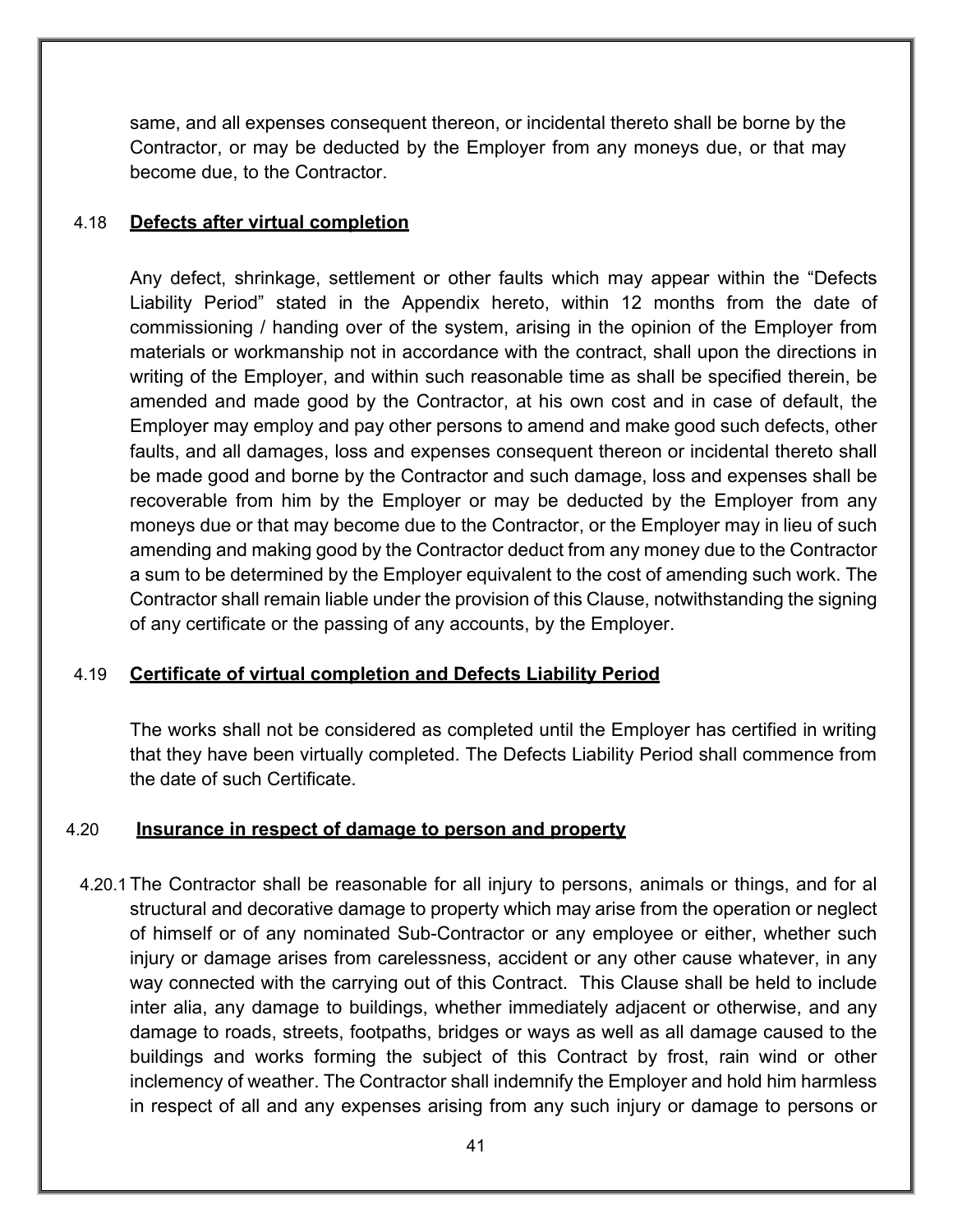property as aforesaid and also in respect of any claim made in respect of injury or damage under any Acts of any legislature or otherwise and also in respect of any award of compensation or damages consequent upon such claim.

- 4.20.2 The Contractor shall reinstate all damage of every sort mentioned in this Clause, so as to deliver up the whole of the Contract works complete and perfect in every respect and so as to make good or otherwise satisfy all claims for damage to the property of third parties. An insurance policy covering third party liability shall be taken by the contractor to cover the loss/disablement of human life (persons not belonging to the contractor). This shall also cover the risk of damages to other's materials/equipment/properties including those, if any of the banks during construction/erection/commissioning of the said contract work at site. The value of third party liability for compensation for loss of human life or full /partial disablement shall be of required statutory value for full and partial disablement and shall nevertheless cover such compensation as may be awarded by a court of law. Cover for damage to other's equipment/property shall be as approved by the bank. The subcontractors of the contractor shall not be holders or beneficiaries in the policy nor shall they be named in the policy. The bank shall be the principal holder of the policy along with the contractor. The bank reserves the exclusive right to assign the policy.
- 4.20.3 The Contractor shall indemnify the Employer against all claims which may be made against the Employer by any member of the public or other third party in respect of anything which may arise in respect of the works or in consequences thereof and shall at his own expense arrange to effect and maintain, until the virtual completion of the Contract, with an approved Office a Policy of Insurance in the joint names of the Employer and the Contractor against such risks and deposit such Policy or Policies with the Employer from time to time during the currency of this Contract. The Contractor shall also similarly indemnify the Employer against all claims which may be made upon the Employer whether under the Workmen's Compensation Act or any other statute in force during the currency of this contract or at Common Law in respect of any employee of the Contractor or any Sub-Contractor and shall at his own expenses effect and maintain, until the virtual completion of the Contract, with an approved Office a Policy of Insurance in the joint names of the Employer and the Contractor against such risks and deposit such Policy or Policies with the Employer from time to time during the currency of the Contract.
- 4.20.4. The Contractor shall be responsible for any liability which may be excluded from the Insurance Policies above referred to and also for all other damages to any person, animal or property arising out of and incidental to the negligent or defective carrying out of this Contract. He shall also indemnify the Employer in respect of any costs, charges or expenses arising out of any claim or proceedings and also in respect of any award of compensation or damages, arising therefrom.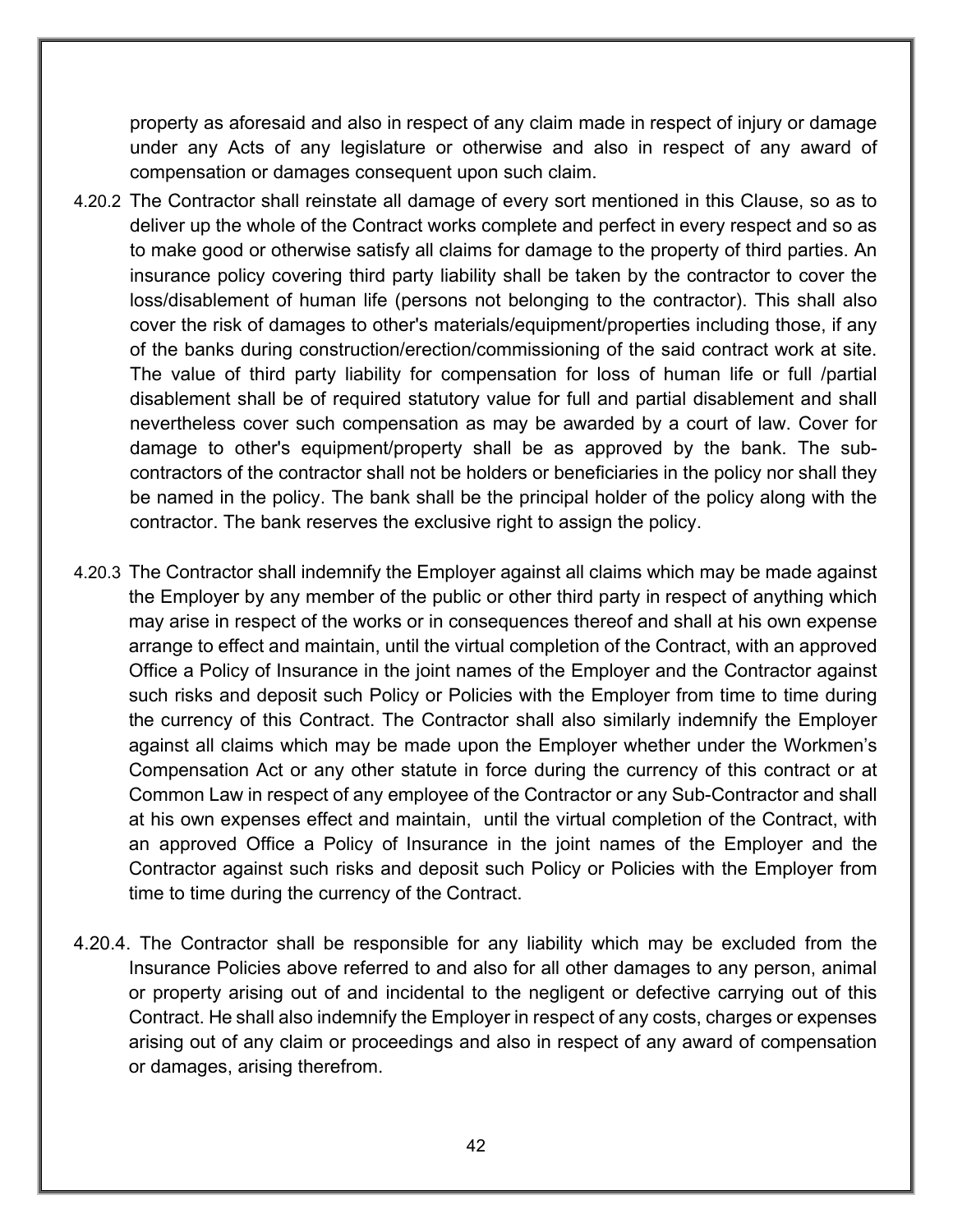- 4.20.5 The Employer shall be entitled to deduct the amount of any damage, compensation, costs, charges and expenses arising or accruing from or in respect of any such claims or damage from any or all sums due or to become due to the Contractor, without prejudice to the Employer's other rights in respect thereof. The Contractor shall at his own expense, arrange to effect and maintain (until the virtual completion of the contract) with an approved office the following insurance policies in the joint name of employer (Reserve Bank of India) as name first and himself with the employer being first (Principal) and deposit such policy or policies with the employer from time during the currency of this contract.
	- **1. Transit, storage, erection, testing and commissioning policy (C.A.R. policy) for the total amount of contract.**
	- **2. Workmen compensation policy**
	- **3. Third party liability policy with the limits as under.**
		- **1. Rs.10,00,000/- per annum**
		- **2. Rs.2,00,000/- per occurrence**

#### 4.21 **Fire Insurance**

(a) The Contractor shall insure the works at his cost and keep them insured until the virtual completion of the work, against loss or damage by fire with in the joint names of the Employer and Contractor (the name of the former being placed first in the Policy), for the full amount of the contract and for any further sum if called upon to do so by the Employer, the premium of such further sum, being allowed to the Contractor as an authorized extra. Such policy shall cover the property of the Employer only and the Employer's and Surveyors' fees for assessing the claim and in connection with his services generally in the reinstatement and shall not cover any property of the Contractor or of any Sub-Contractor or employee. The Contractor shall deposit the Policy and receipts for the premia as specified unless otherwise instructed by the Employer. In default of the Contractor insuring as provided above, the Employer on his behalf, may so insure the works and may deduct the premia paid from any moneys due or which may become due to the Contractor without prejudice to the other rights of the Employer in respect of such default. In case it becomes necessary to suspend the works, the Contractor shall, as soon as the claim under the Policy is settled, or the work reinstated by the Insurance Office, should they elect to do so, proceed with all due diligence with the completion of the works in the same manner as though the fire had not occurred and in all respects under the same Conditions of Contract. The Contractor in case of rebuilding or reinstatement after fire, shall be entitled to such extension of time for completion as the Employer deems fit.

(b) The amount so due as aforesaid shall be the total value of the works duly executed and of the Contract materials and goods delivered upon the site for use in works upto and including a date not more than seven days prior to the date of the said Certificate lees the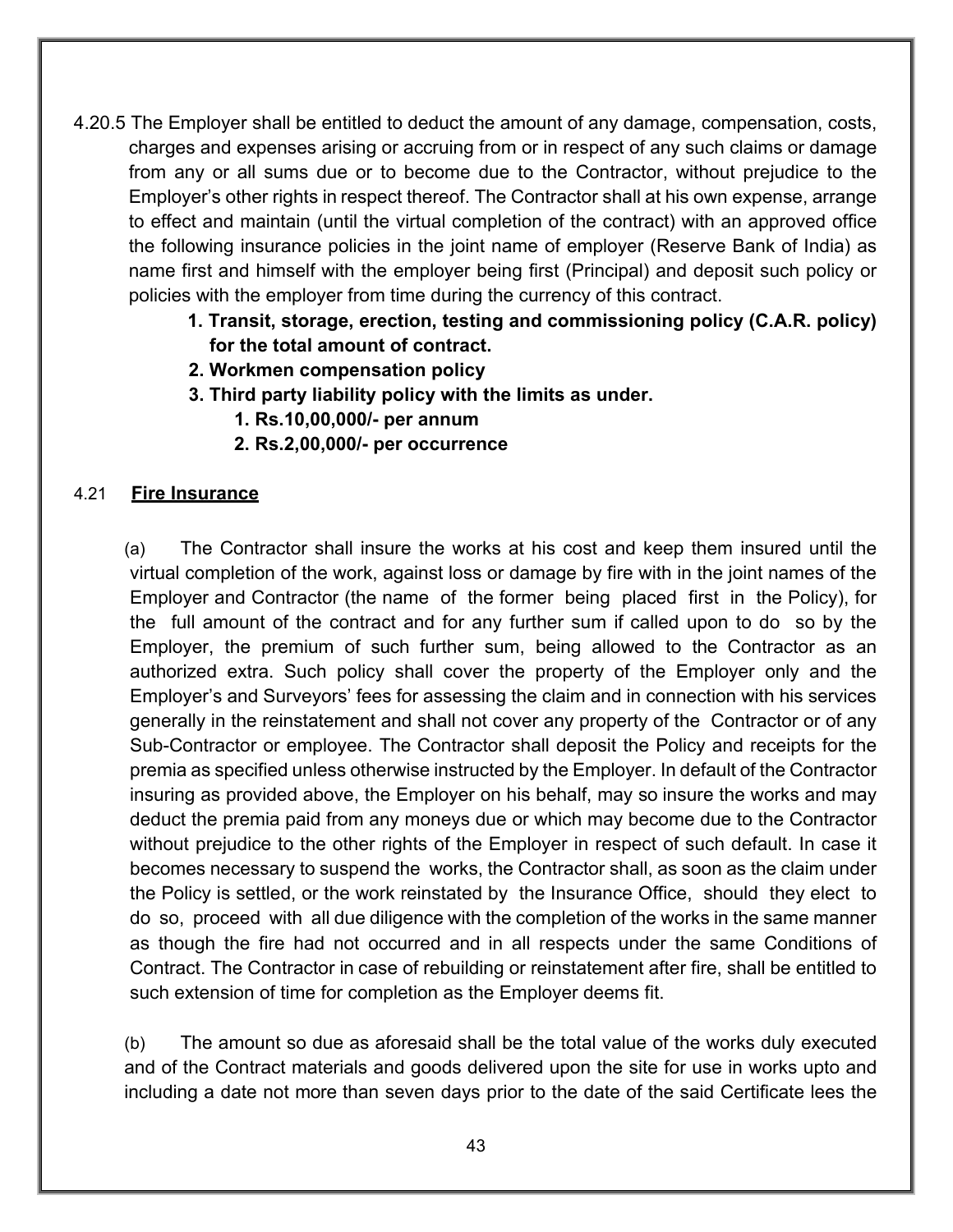amount to be retained by the Employer (as hereinafter provided) and less any instalments previously paid under this Clause. Provided that such certificate shall only include the value of the said materials and goods as and from time to time as they are reasonably, properly and not prematurely brought upon the site and then only if properly stored and/or protected against weather.

#### 4.22 **Date of Commencement and Completion**

The Contractor shall be allowed admittance to the site on the "Date of Commencement" stated in the Appendix hereto or such later date as may be specified by the Employer and he shall thereupon and forthwith being the works and shall regularly proceed with and complete the same (except such painting or other decorative work as the Employer may desire to delay) on or before the "Date of Completion" stated in the Appendix subject nevertheless to the provisions for extension of time herein after contained.

#### 4.23. **Damages for Non-completion**

If the Contractor fails to complete the works by the date stated in the Appendix Here in before, Referred to or within any extended time under Clause 4.24 hereof and the Employer certifies in writing that in his opinion the same ought reasonably to have been completed, the Contractor shall pay the Employer the sum named in the Appendix as "Liquidated Damages" for the period during which the said works shall so remain incomplete and the Employer may deduct such damages from any moneys due to the Contractor.

#### 4.24 **Delay and Extension of Time**

If in the opinion of the Employer, the works be delayed (a) by force majeure or (b) by reason of any exceptionally inclement weather or (c) by reason of proceedings taken or threatened by or dispute with adjoining or neighboring owners or public authorities arising otherwise than through the Contractor's own default or (d) by the works or delays of other Contractors or Tradesmen engaged or nominated by the Employer and not referred to in the Schedule of Quantities, and/or Specification or (e) by reason of Employer's instructions as per Clause 4. 2 hereof or (f) by reason of civil commotion, local combination of workmen or strike or lock-out affecting any of the building trades or(g) in consequence of the Contractor not having received in due time, necessary instructions from the Employer for which he shall have specifically applied in writing or (h) from other causes which the Employer may certify as beyond the control of Contractor or (i) in the event the value of the work exceeds the value of the Priced Schedule of Quantities owing to variation, make a fair and reasonable extension of time for completion of the Contract works,, in case of such strike or lock-out the Contractor shall nevertheless constantly use his endeavors to prevent delay and shall do all that may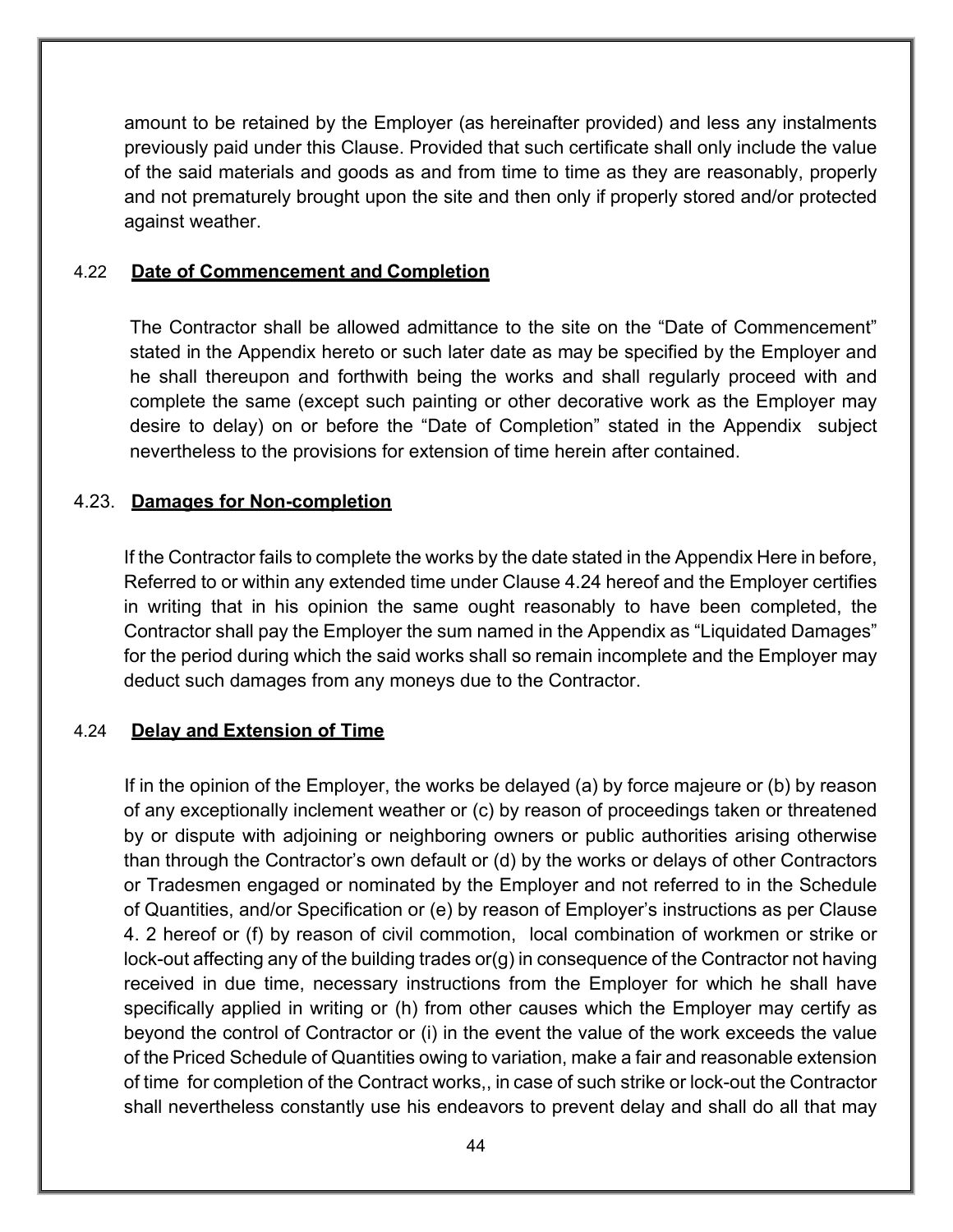reasonably be required to the satisfaction of the Employer to proceed with work.

# 4.25 **Failure by Contractor to comply with Employer's instructions**

If the Contractor after receipt of written notice from the Employer requiring compliance within ten days fails to comply with such further drawings and the Employer may employ and pay other persons to execute any such work whatsoever that may be necessary to give effect thereto, and all costs incurred in connection therewith shall be recoverable from the Contractor by the Employer or may be deducted by him from any moneys due to the Contractor.

# 4.26 **Termination of Contract by the Employer**

If the Contractor being an individual or a firm commits any "act of insolvency", or shall be adjudged an insolvent or being an Incorporated Company shall have an order for compulsory winding up made against it or pass an effective resolution for winding up voluntarily or subject to the supervision of the Court and the Official Assignee of the Liquidator, in such acts of insolvency or winding up, as the case may be, shall be unable, within seven days after notice to him requiring him to do so, to show the reasonable satisfaction of the Employer that he is able to carry out and fulfill the Contract and to give security therefore, if so required by the Employer,

Or if the Contractor (whether an individual, firm or Incorporated Company) shall suffer execution or other process of Court attaching property to be issued against the Contractor,

Or shall suffer any payment under this Contract to be attached by or on behalf of any of the creditors of the Contractor,

Or shall assign or sublet this Contract without the consent in writing of the Employer first had obtained,

Or shall charge or encumber this Contract or any payments due or which may become due to the Contractor hereunder,

Or if the Employer determine that the Contractor

- (i) has abandoned the Contract, or
- (ii) has failed to commence the works, or has without any lawful excuse under those Conditions suspended the progress of the works for 14 days after receiving from the Employer notice to proceed, or
- (iii) has failed to proceed with the works with such due diligence and failed to make such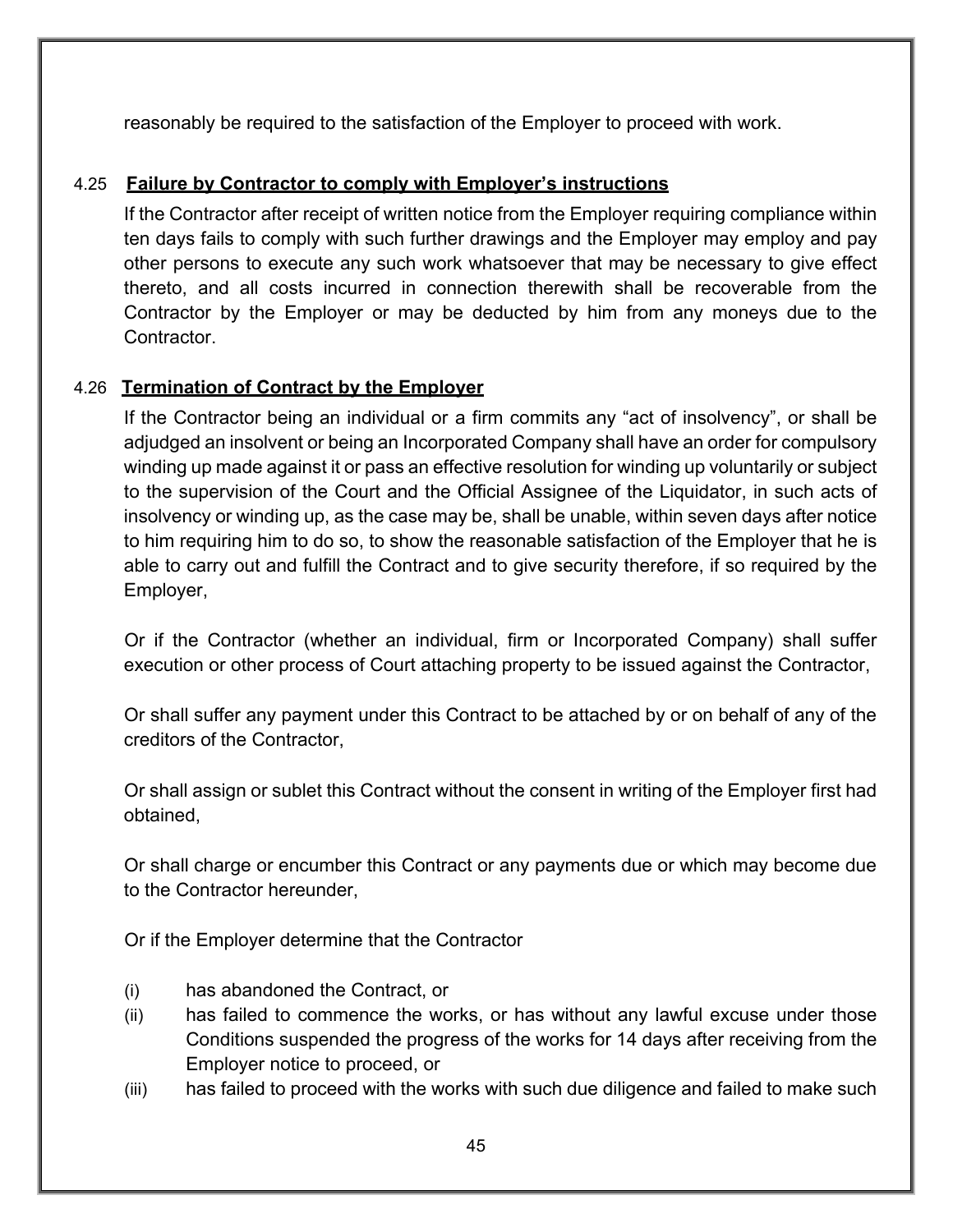due progress as would enable the works to be completed within the time agreed upon, or

- (iv) has failed to remove materials from the site or to pull down, and replace work for seven days after receiving written notice that the said materials or work were condemned and rejected by the Employer under these Conditions or
- (v) has neglected or failed persistently to observe and perform all or any of the acts, matters or things by this Contract to be observed and performed by the Contractor for seven days after written notice shall have been given to the Contractor requiring the Contractor to observe or perform the same,

Then and in any of the said cases, the Employer may notwithstanding any previous waiver, after giving seven days' notice in writing to the Contractor, determine the Contract and liabilities of the Contractor, the whole of which shall continue in force fully as if the Contract had not been so determined, and as if the works subsequently executed had been executed by or on behalf of the Contractor and further, the Employer by his agents or servants may enter upon and take possession of the works and all plant, tools, scaffoldings, machinery and materials lying upon the premises or the adjoining lands or roads, and use the same as his own property or may employ the same by means of his servants and workmen in carrying on and completing the works or by employing any other Contractor or other person or persons to complete the works, and the Contractor or other person or persons employed for completing and finishing or using the materials and plant for the works. when the works shall be completed or as soon thereafter as convenient, the Employer shall give a notice in writing to the Contractor to remove his surplus materials and plant, and should the Contractor fail to do so within a period of twenty days after receipt thereof by him, the Employer may sell the same by public auction, and give credit to the Contractor for the net amount realized. The Employer shall thereafter ascertain in writing under his hand what (if anything) shall be due or payable to, or by the Employer, for the value of the said plant and materials so taken possession of by the Employer and the expense or loss which the Employer shall have been put to in procuring the works to be completed, and the amount, if any, owing to the Contractor and the amount which shall thereupon be paid by the Employer to the Contractor or by the Contractor to the Employer, as the case may be, and the decision of the Employer shall be final and conclusive between the parties.

## 4.27 **Termination of Contract by Contractor**

4.27.1 If payment of the amount payable by the Employer shall be in arrears and unpaid for thirty days after notice in writing requiring payment of the amount as aforesaid shall have been given by the Contractor to the Employer or if the Employer shall repudiate the Contract, or if the works be stopped for three months under the order of the Employer or by any injunction or other order of any Court of Law, then and in any of the said cases, the Contractor shall be at liberty to determine the Contract by notice in writing to the Employer and he shall be entitled to recover from the Employer, payment for all works executed and for any loss he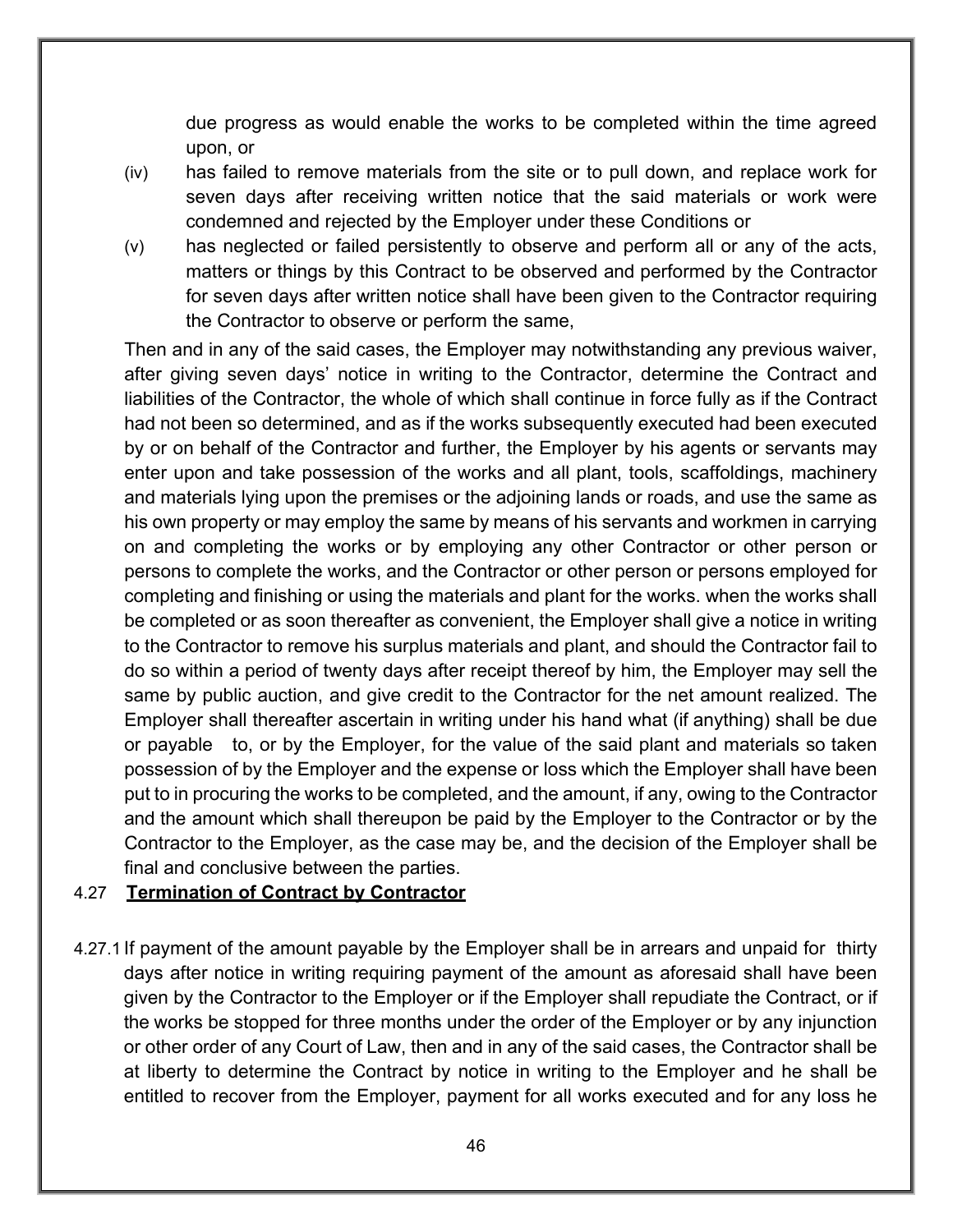may sustain upon any plant or materials supplied or purchased or prepared for the purpose of the Contract.

4.27.2 In arriving at the amount of such payment, the net rates contained in the Contractor's original Tender shall be followed, or where the same may not apply, valuation shall be made in accordance with Clause 4.15 hereof.

## 4.28 **Certificates and Payments**

- 4.28.1 The Contractor shall be paid by the Employer from time to time by installments under Interim Certificate to the Contractor on account of the works executed, work to the approximate value named in the Appendix as "Value of work for Interim Certificates" (or less at the reasonable discretion of the Employer) has been executed in accordance with this Contract, after which time the installments shall be upto the full value of work, subsequently so executed and fixed in the building. The Employer may, at his discretion, include in the Interim Certificate such amount as he may consider proper on account of materials delivered upon the site by the Contractor for use in the works. And when the works have been virtually completed and the Employer shall have certified in writing that they have been completed, the Contractor shall be entitled to the payment of the Final Balance in accordance with the Final certificate to be issued in writing by the Employer at the expiration of the period referred to as "the Defects Liability Period" in the Appendix hereto from the date of Virtual Completion or as soon after the expiration of such period as the works shall have been finally completed and defects made good according to the true intent and meaning hereof, whichever shall last happen, provided always that the issue by the Employer of any certificate during the progress of the works at or after their completion shall not relieve the Contractor from his liability under Clause 4.20 nor relieve the Contractor of his inability in cases of fraud, dishonesty or fraudulent concealment relating to the works or materials or to any matter dealt within the Certificate, and in case of all defects and insufficiencies in the works or materials, which a reasonable examination would not have disclosed. No Certificate shall of itself be conclusive evidence that any works or materials, to which it relates, are in accordance with the Contract neither will the Contractor have a claim for any amounts which the Employer might have been certified in any interim bill and paid by the Employer and which might subsequently be discovered as not payable and in this respect the Employer's decision shall be final and binding.
- 4.28.2 The Employer shall have power to withhold any Certificate if the works or any parts thereof are not being carried out to his satisfaction.
- 4.28.3 The Employer may by any Certificate make any correction in any previous certificate which shall have been issued by him.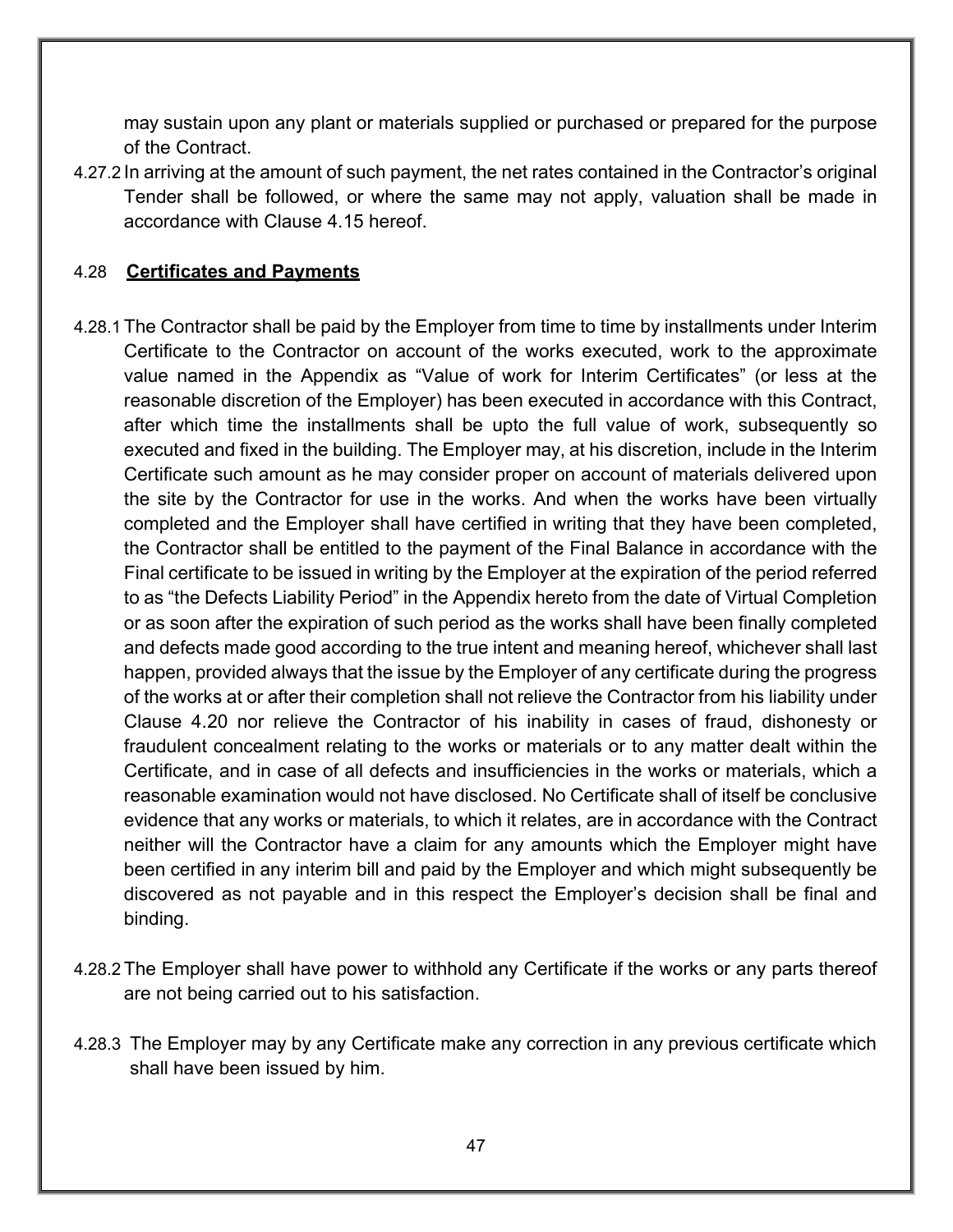- 4.28.4 No certificate or payment shall be issued if the Contractor fails to insure the works and keep them insured till the issue of the Virtual Completion Certificate.
- 4.28.5 Payments shall be made within the period named in the Appendix as "Period for honouring Certificates "after such Certificates have been delivered to the Employer.

# 4.29 **Delayed Payment**

Any amounts payable by the Employer to the Contractor if not paid within the "Period for honouring Certificates" named in the Appendix, carry interest at the rate named in the Appendix as the "Rate of interest for delayed payment" from the date upon which such sum ought to have been paid by the Employer until the payment.

# 4.30 **Matters to be finally determined by Employer**

The decision, opinion, direction, Certificate (except for payment), with respect to all or any of the matter under Clauses 4.2(a), 4.2(b), 4.4,4.7,4.12,4.19,4.28 (1,2,3,4) hereof (which matters are herein referred to as the excepted matters) shall be final and conclusive and binding on the parties hereto and shall be without appeal. Any other decision, opinion, direction, Certificate or valuation of the Employer or any refusal of the Employer to give any of the same shall be subject to the right of arbitration and review under Clause 4.31 hereof in the same way in all respects (including the provision as to opening the reference) as if it were a decision of the Employer.

# 4.31 **Settlement of dispute by arbitration**

In case of any dispute or difference arising out of or in connection with or in carrying out of the work (whether during the progress of the work or after completion and whether before or after the determination, abandonment or breach of contract) except as to any of the excepted matters provided hereunder the parties hereto, shall first endeavor to settle such disputes or differences amicably. If both the parties fail to reach such amicable settlement, all the disputes or differences shall be finally settled by arbitrators as provided herein.

In case of failure of such amicable settlement by the parties, then either party may within 28 days of such a failure give a written notice to the other party requiring that all matters in dispute or difference be arbitrated upon. Such written notice shall specify the matters which are in dispute or differences of which such written notice has been given and no other matter shall be referred to the arbitration of a single arbitrator to be appointed by both the parties or in case of disagreement as to the appointment of a single arbitrator, the appointment of two arbitrators (one to be appointed by each party) and an umpire to be appointed by the arbitrators. The provisions of Arbitration and Conciliation Act, 1996 or any statutory modification or re-enactment thereof and rules framed thereunder from time to time shall apply to such arbitrations.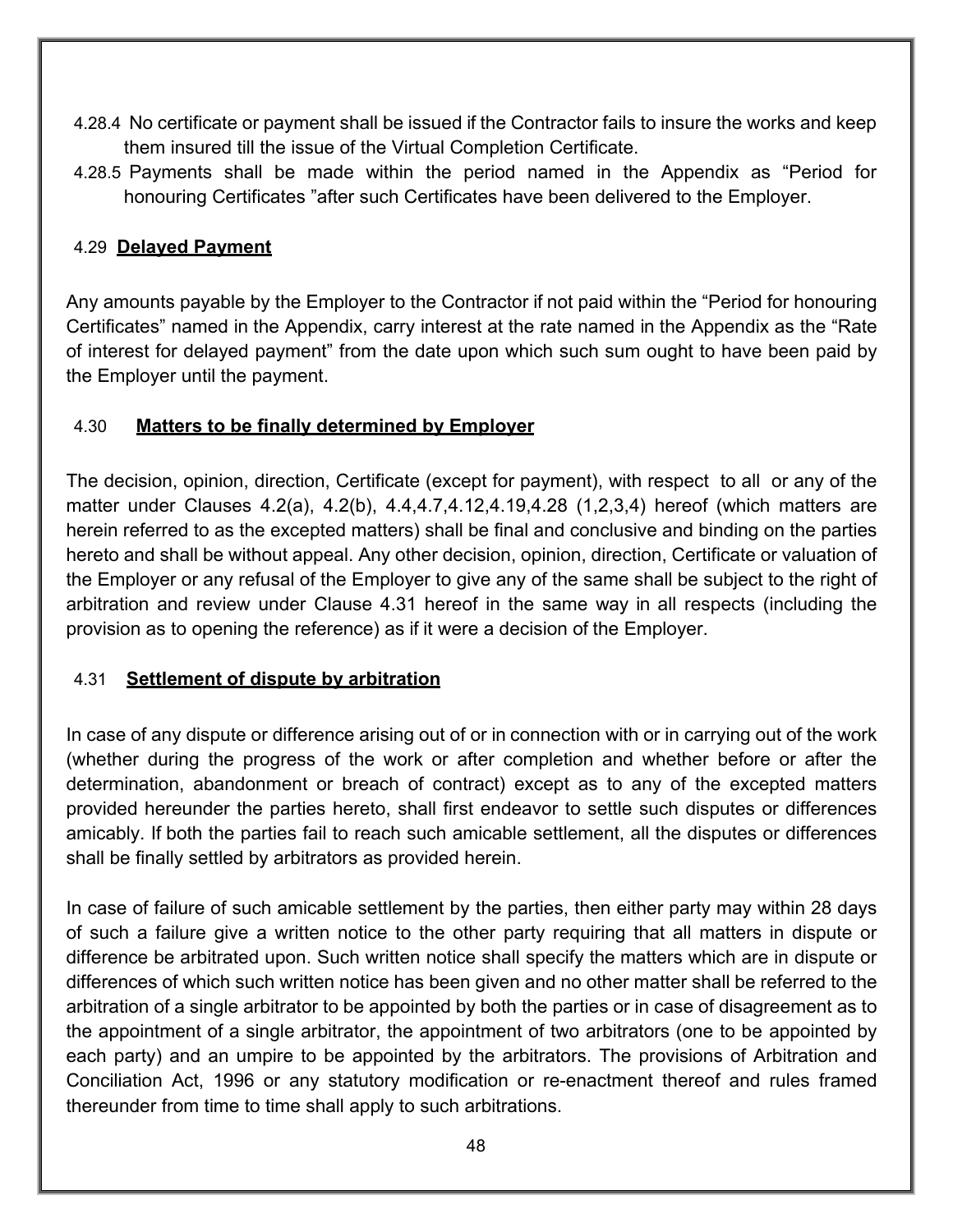In the event of the Arbitrator or any one of the Arbitrators, as the case may be, dying, neglecting, refusing to act or resigning or being unable to act for any reason or the award being set-aside by the Court for any reason it shall be lawful for the parties to appoint another Arbitrator in the manner provided hereinabove.

The venue of arbitration shall be Ranchi, INDIA.

The Arbitrator or Arbitrators appointed under this Schedule shall hold the arbitration proceeding jointly and shall have the power to extend the time to make the award with the consent of the parties.

Pending reference to arbitration and award thereon, the parties shall make all endeavor to complete the work in all respects as herein contracted and all disputes, if any, will finally be settled in the arbitration.

Upon every or any such references to the arbitration, as provided herein the cost of and incidental to the reference and award respectively shall be, at the discretion of the Arbitrator or Arbitrators or the Umpire, as the case may be, who may determine the amount thereof.

The Arbitrator, Arbitrators or Umpire, as the case may be, shall give reasoned award in respect of each item of disputes which shall be final and binding on both the parties. It is agreed that the Contractor shall not delay the carrying out of the work by reason of any such matter, question or dispute being referred to arbitration, but shall proceed with the work with all due diligence and shall, until the decision of the Arbitrators, as the case may be, is given, abide by the terms and conditions of the contract herein, as also instructions with regard to the actual carrying out of the work herein contracted and no award shall relieve the Contractor of his obligations to adhere strictly to the terms and conditions of the contract herein as also instructions with regard to the actual carrying out of the work. The Bank and the Contractor hereby also agree that arbitration under this schedule shall be a condition precedent to any right of action, under the Contract.

In case during the arbitration proceedings, the parties mutually settle, compromise or compound their dispute or difference, the reference to arbitration and the appointment of the Arbitrator or Arbitrators, or Umpire, as the case may be, shall be deemed to have been revoked and the arbitration proceedings shall stand withdrawn or terminated with effect from the date on which the parties file a joint memorandum of settlement thereof with the Arbitrator or Arbitrators or the Umpire, as the case maybe. For the purpose of this clause, the expression "excepted matters" shall mean and refer to all or any of the matters under Scope of work, Contract price, Delivery Schedule & Final Acceptance certificate.

# 4.32 **Right of technical scrutiny of final bill**

The Employer shall have a right to cause a technical examination of the works and the final bill of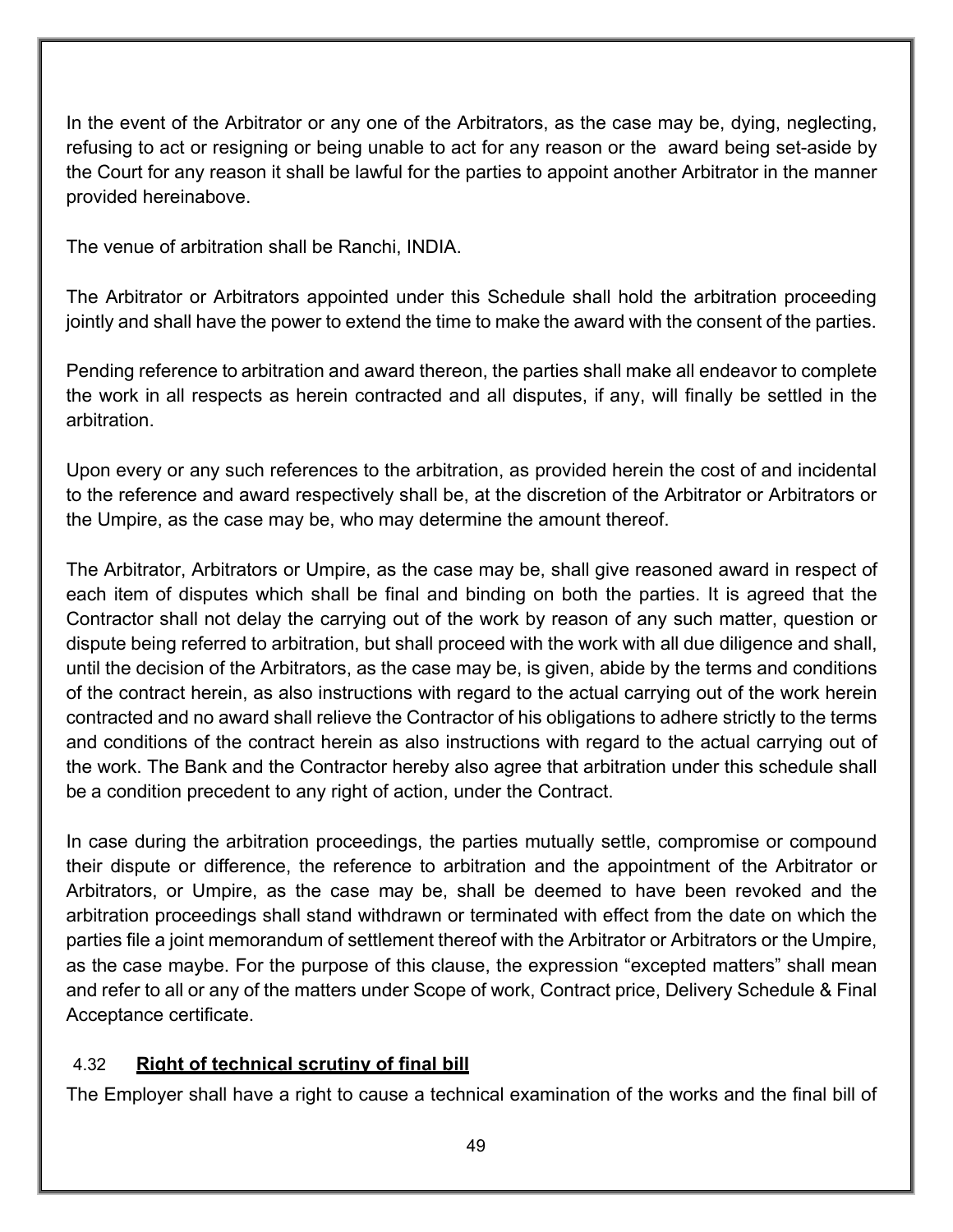the Contractor including all supporting vouchers, abstracts etc. to be made at the time of payment of the final bill. If as a result of this examination or otherwise, any sum is found to have been overpaid or over-certified, it shall be lawful for the Employer to recover the sum.

#### 4.33 **Employer entitled to recover compensation paid to workmen**

If, for any reason, the Employer is obliged, by virtue of the provision of the Workmen's Compensation Act,1923, or any statutory modifications or re-enactment thereof to pay compensation to a workman employed by the Contractor in execution of the works, the Employer shall be entitled to recover from the Contractor the amount of compensation so paid, and without prejudice to rights of the Employer under the said Act. The Employer shall be at liberty to recover such amount or any part thereof by deducting it from the security deposit or from any sum due by the Employer to the Contractor under this Contract or otherwise. The Employer shall not be bound to contest any claim made against it under the said Act, except on the written request of the Contractor and upon his giving to the Employer full security to the satisfaction of the Employer for all costs for which the Employer might become liable in consequence of contesting such claim.

# 4.34 **Abandonment of Works**

At any time after acceptance of the tender, the Employer shall, for any reasons whatsoever, not require the whole or any part of the works to be carried out, the Employer shall give notice in writing to the Contractor who shall have no claim to any payment of compensation or otherwise whatsoever on account of any profit or advantage which he might have derived from the execution of the whole works.

## 4.35 **Return of surplus materials**

Notwithstanding anything contained to the contrary in any or all the Clauses of this Contract, where any material for the execution of the Contract is procured with the assistance of the Employer by purchases made under orders or permits or licenses issued by Government, the Contractor shall hold the said materials economically and solely for the purpose of the Contract and not dispose of them without the prior written permission of the Employer and return it to the Employer, if required by the Employer, at the price to be determined by the Employer having due regard to the condition of the materials, the price to be determined not to exceed the purchase price thereof inclusive of sales tax, octroi and other such levies paid by the Contractor in respect thereof. In the event of breach of the aforesaid condition, the Contractor shall, in addition to being liable to action for contravention of the terms of licenses or permits and/or criminal breach of trust, be liable to the Employer for all moneys, advantages or profits resulting, or which in the usual courses would have resulted to him, by reason of such breach.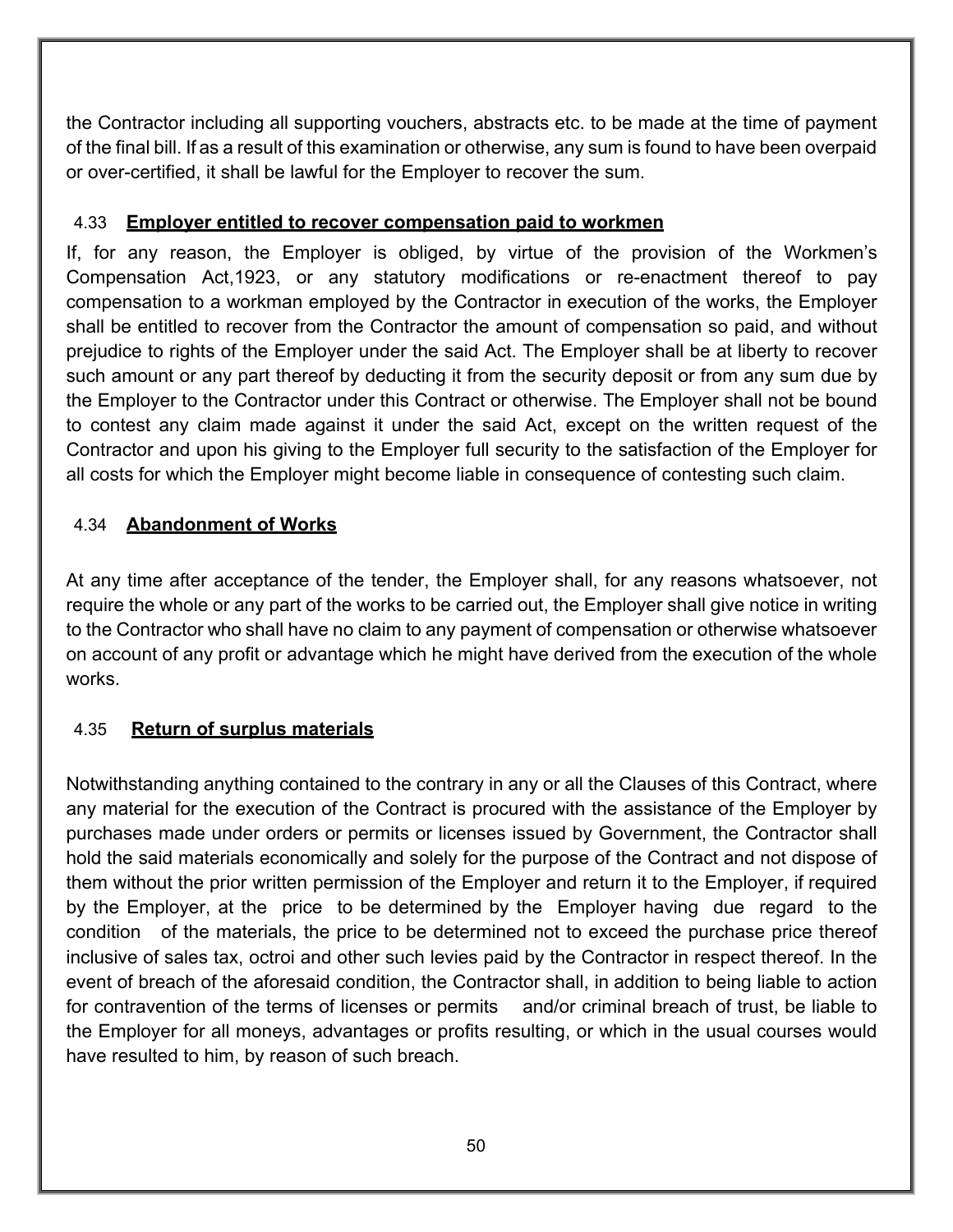# 4.36 **Right of Employer to terminate Contract in the event of death of Contractor, If individual**

Without prejudice to any of the rights or remedies under this Contract, if the Contractor, being an individual, dies, the Employer shall have the option of terminating the Contract without incurring any liability for such termination.

# 4.37 **Marginal Notes**

The headings catch lines hereto and in the annexure hereto are meant only for convenience of reference and shall not in any way be taken into account in the interpretation of these presents and the annexure hereto.

## 4.38 **Sexual Harassment of women at work place:**

The Contractor / Agency shall be solely responsible for full compliance with the provision of "the Sexual Harassment of women at work place (Prevention, Prohibition and Redressal) Act, 2013.

> a. In case of any complaint of sexual harassment against its employee within the premises of the Bank, the complaint will be filed before the Internal Complaints Committee constituted by the Contractor / Agency and the Contractor / Agency shall ensure appropriate action under the-said Act in respect to the complaint.

> b. Any complaint of sexual harassment from any aggrieved employee of the contractor against any employee of the Bank shall be taken cognizance of by the Regional Complaints Committee constituted by the Bank.

> c. The contractor shall be responsible for any monetary Compensation that may need to be paid in case the incident involves the employees of the contractor, for instance any monetary relief to Bank's employee, if sexual violence by the employee of the contractor is proved.

> d. The contractor shall be responsible for educating its employees about prevention of sexual harassment at work place and related issues.

- 4.39 **Minimum wages to the workman:** The contractor shall ensure that minimum wages as per statutory requirement i.e. as per Central Labour Commissioner's Rates (C.L.C. rates) to be paid to all the workmen. A certificate to that effect, on every month, to be submitted to the Bank during period of execution of work and subsequent warranty and AMC period.
- 4.40 **Labour License, ESI, PF** : The contractor shall adhere to various provisions of the Contract Labour (Regulation & Abolition) Act 1970 and fulfill all the statutory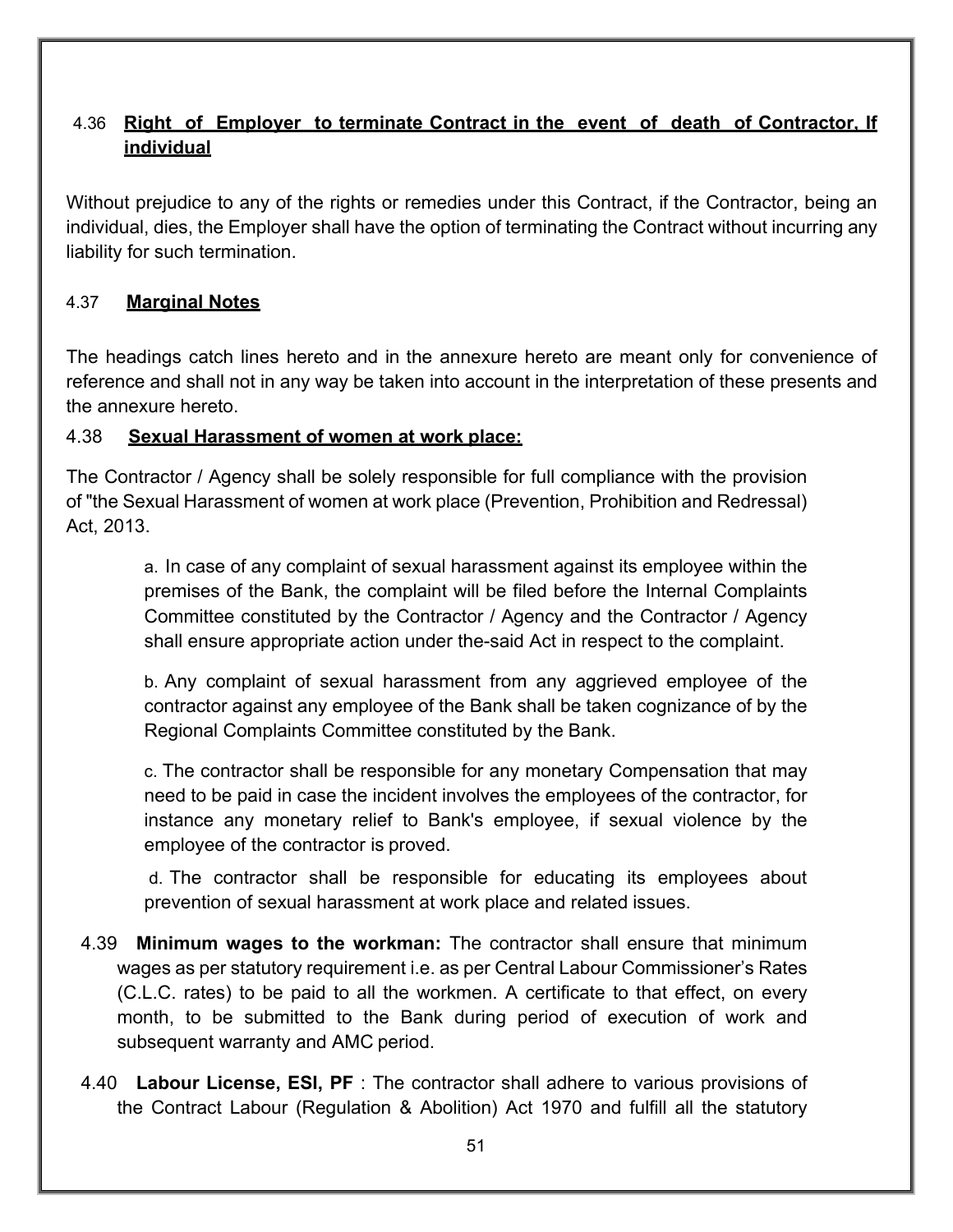requirements of payments for ESI & PF and submit a certificate to the Bank in this regard.

4.41 **Force Majeure conditions** (applicable during the currency of the completion period and subsequent committed DLP and CAMC period) :- Neither Party shall be responsible for any failure to perform due to unforeseen circumstances or due to causes beyond the defaulting Party's control even after exertion of best efforts to prevent such failure, which failure may include, but not be limited to, acts of God, war, riots, embargoes, strikes, lockouts, acts of any Government authority, delays in obtaining licenses or rejection of applications under the Statutes, fire or floods.

4.42 **NON-DISCLOSURE and Indemnity CLAUSE during the execution of work, DLP and CAMC period:-** The contractor shall not disclose directly or indirectly any information, materials and of the Bank's infrastructure/ system / equipments etc. which may come to the profession or knowledge of the contractor during the course of discharging its contractual obligations in connection with the agreement, to any third party and shall at all times hold the same in strictest confidence. The contractor shall treat the details of the contract as private and confidential, except to the extent necessary to carry out the obligations under it or to comply with applicable laws. The contractor shall not publish, permit to be publish, or disclose ant particulars of the works in any trade or technical paper or elsewhere without the previous written consent of the Employer.

The contractor shall indemnify the Employer for any loss suffered by the Employer as a result of disclosure of any confidential information. Failure to observe the above shall be treated as breach of contract on the part of the contractor and the Employer shall be entitled to claim damages and pursue legal remedies.

The contractor shall take all appropriate actions with respect to its employees to ensure that the obligations of non-disclosure of confidential information under this agreement are fully satisfied. The contractor's obligations with respect to nondisclosure and confidentiality will survive the expiry or termination of this agreement for whatever reason.

Place :

Date :

Signature of the Tenderer with seal.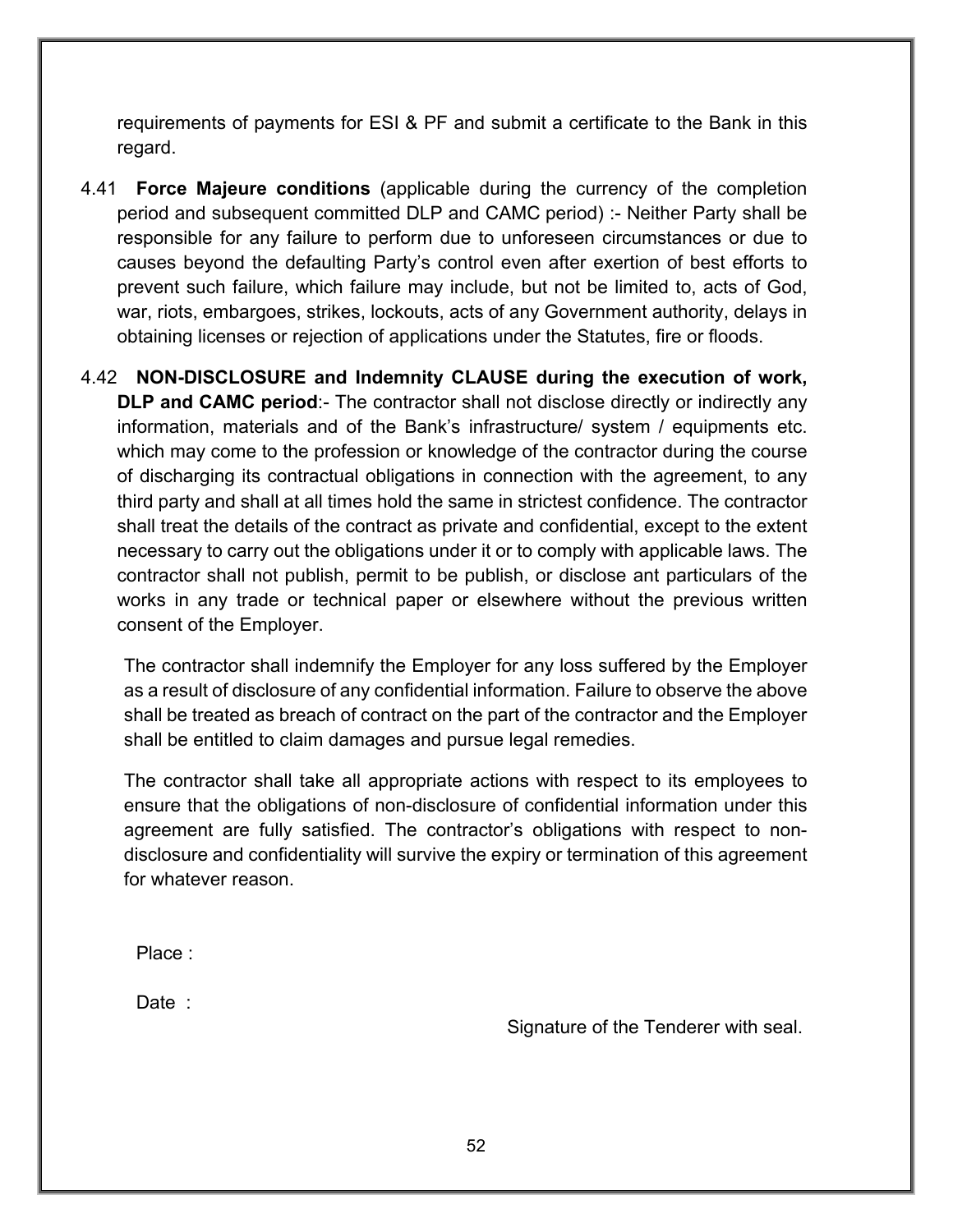# **Section -V**

# **Appendix Hereinbefore Referred To**

| SI. | Item                                                    | <b>Condition</b>                                                                                                                                                                                  | <b>Bidders acceptance</b><br>(Accepted / not |
|-----|---------------------------------------------------------|---------------------------------------------------------------------------------------------------------------------------------------------------------------------------------------------------|----------------------------------------------|
| 1.  | <b>Defects Liability Period</b>                         | Twelve months or as per OEM, which<br>will be maximum from the date of<br>Virtual Completion Certificate referred<br>to in Clause 4.19 of the section<br>"Conditions Hereinafter Referred<br>To". | accepted)                                    |
| 2.  | of<br>Period<br>Measurement                             | Final 1 month                                                                                                                                                                                     |                                              |
| 3.  | Date of Commencement                                    | $14th$ day from the date of letter of<br>acceptance.                                                                                                                                              |                                              |
| 4.  | Date of Completion                                      | Date of virtual completion certificate.                                                                                                                                                           |                                              |
| 5.  | rate of                                                 | Liquidated damages at the 0.25% of the estimated value per week<br>subject to a maximum of 10% of the<br>contract value.                                                                          |                                              |
| 6.  | Value of works for interim Rs. 11 lakhs<br>certificates |                                                                                                                                                                                                   |                                              |
| 7.  | for<br>Period<br>certificates                           | honoring One month for interim<br>bills and<br>3<br>months for final bill.                                                                                                                        |                                              |
| 8.  | for<br>Interest<br>payment                              | delayed 3% per annum                                                                                                                                                                              |                                              |

Place :<br>Date :

Seal & Signature of the Tenderer.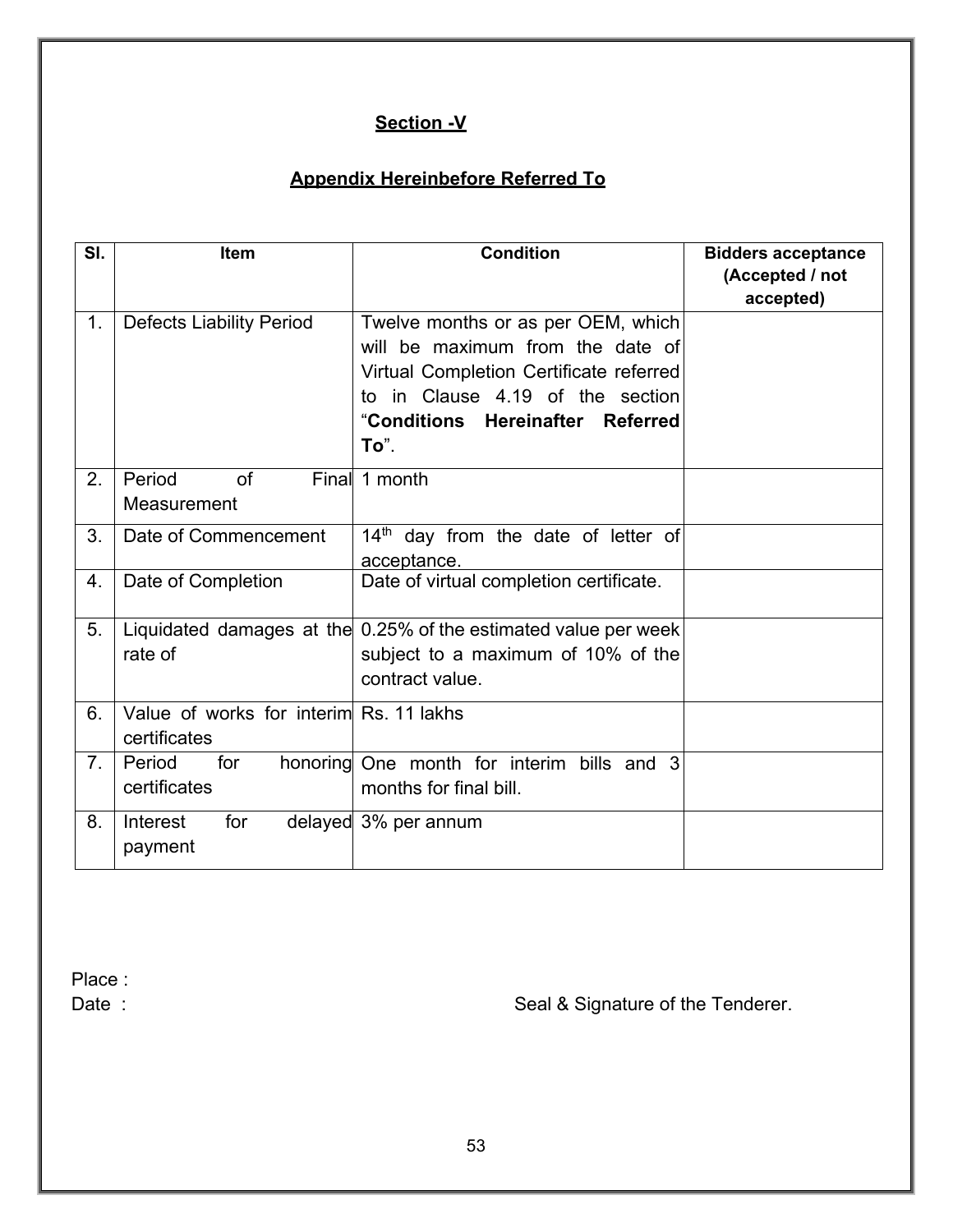# **Section-VI**

# **SYSTEM REQUIREMENT AND SPECIAL CONDITIONS**

- 1. The proposed Room Air Conditioner System will be installed at RBI premises located at Zila Parishad Bhawan, Ranchi.
- 2. All the bidders must compulsorily visit the site located at Zila Parishad Bhawan at Ranchi before quoting the rates so as to understand the exact requirement of the captioned work and its accessories. They may also see the tentative layout drawing kept at Estate Department of RBI Ranchi office.
- 3. Rates should be inclusive of minor civil works necessary to accomplish the task not specifically mentioned but are compulsory for completing the work.
- 4. The work should be carried out in such as manner so as to create minimum hindrance and trouble to existing ongoing operation.
- 5. Successful firm should co-operate with other contractor working in the same area. For the work an exclusive engineer should be deputed to supervise and monitor the work till completion of work.
- 6. At Bank's discretion ACs may be inspected by the Bank's Engineers at factory premises before dispatch and cleared for shipment. Vendor should submit detail inspection / QA plan along with the offer. This will however, not in any way absolve the contractor of his responsibility for the continued performance of the system/components after erection & commissioning at the site during the period of defects liability and subsequent CAMC period. Supplier shall submit the factory test result for the supplied equipment during the inspection itself.
- 7. Supplier shall submit the factory test report / result for the supplied equipments during the inspection itself.

8. All the quantities mentioned are approximate and may vary on either side. Successful contractor is advised to procure the material after proper measurement at site.

9. The workmen will not be allowed to stay within the premises.

10. The water required for workmen can be availed from the available source at site free of cost.

11. The electric power required for the work can also be similarly drawn from the supply available at site free of cost.

12. Permission, if any, required from the local bodies shall be obtained by the Contractor.

13. The intending Tenderer can obtain any clarifications regarding the Tender drawings, specifications etc. from the Estate Department on any Bank's working day.

14. The Tendered may please note that, the work has to be carried out during the day time or as per the Bank's instructions. Therefore, the entire work involved shall be carried out with least disturbance to the occupants of the captioned building and also day-to-day cleaning has to be done by the contractor. The wall/slab/column should be cut by chase-cutter only.

15. The contractor shall prepare three copies of **as done / as build drawing** after completion of the work and shall submit along with the final bill.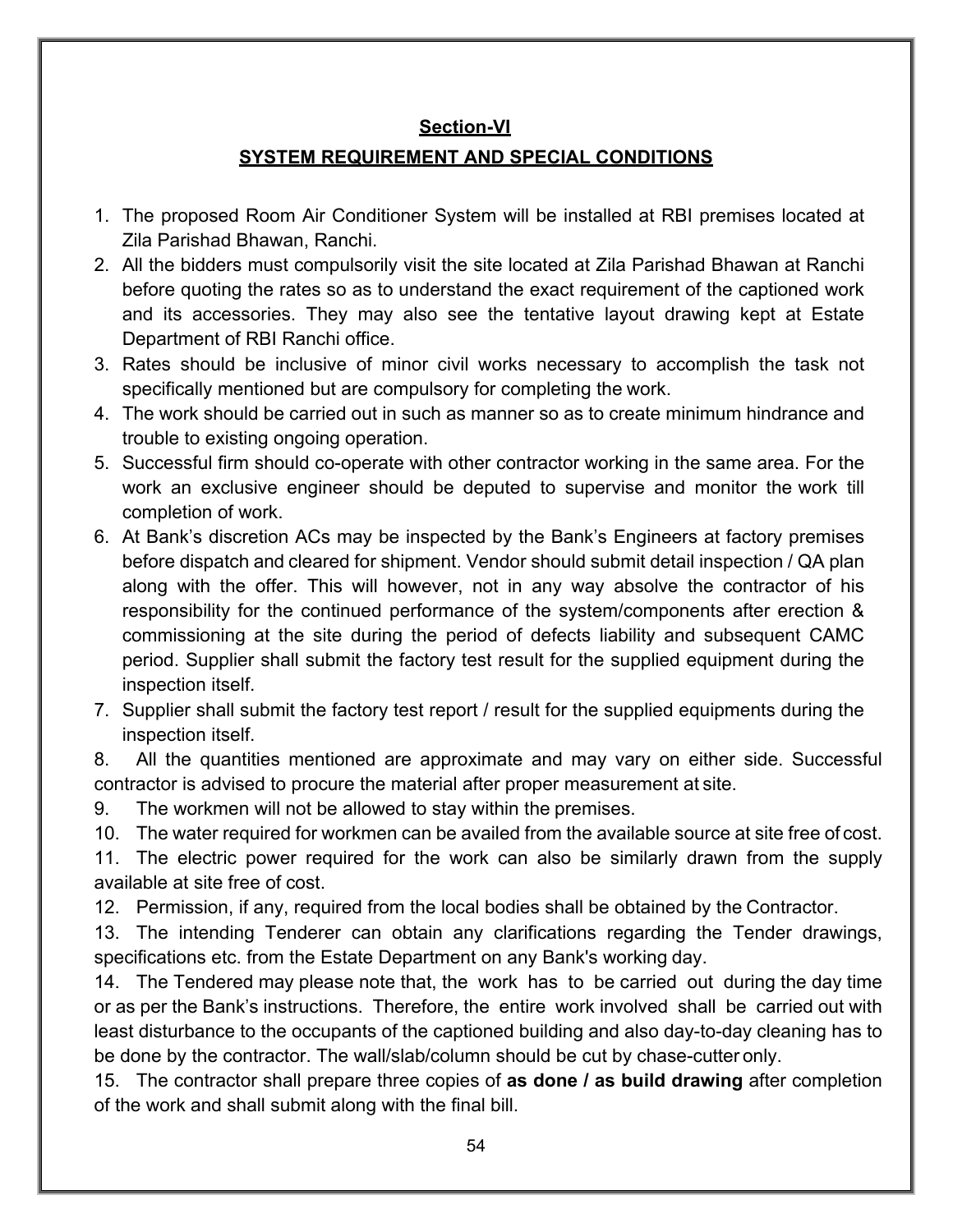16. The entire materials for the work shall be brought to the working area through the staircase and no freight lift will be available for lifting materials.

17. The debris/dust or any wastage generated out of the above work shall be cleaned as frequently as required and as instructed by the Bank's Engineer.

18. All dismantling work and work generating noise shall be done during the day time and holidays and day time work shall have to be done on restricted hours. Contractor has to make availability of supply during the Evening & night time. Contractor shall take into account the above facts while quoting the rates.

19. The Tenderer shall remove all the debris collected at site (from the Bank's premises) on everyday basis. The staircase and passages used by the laborers shall be cleaned properly, as per the entire satisfaction of Bank's Engineers.

20. The contractor shall depute a qualified supervisor during execution of the work. No work shall be carried out at site in unsupervised manner.

Place:-

Date:- Date:- Seal & Signature of the Tenderer.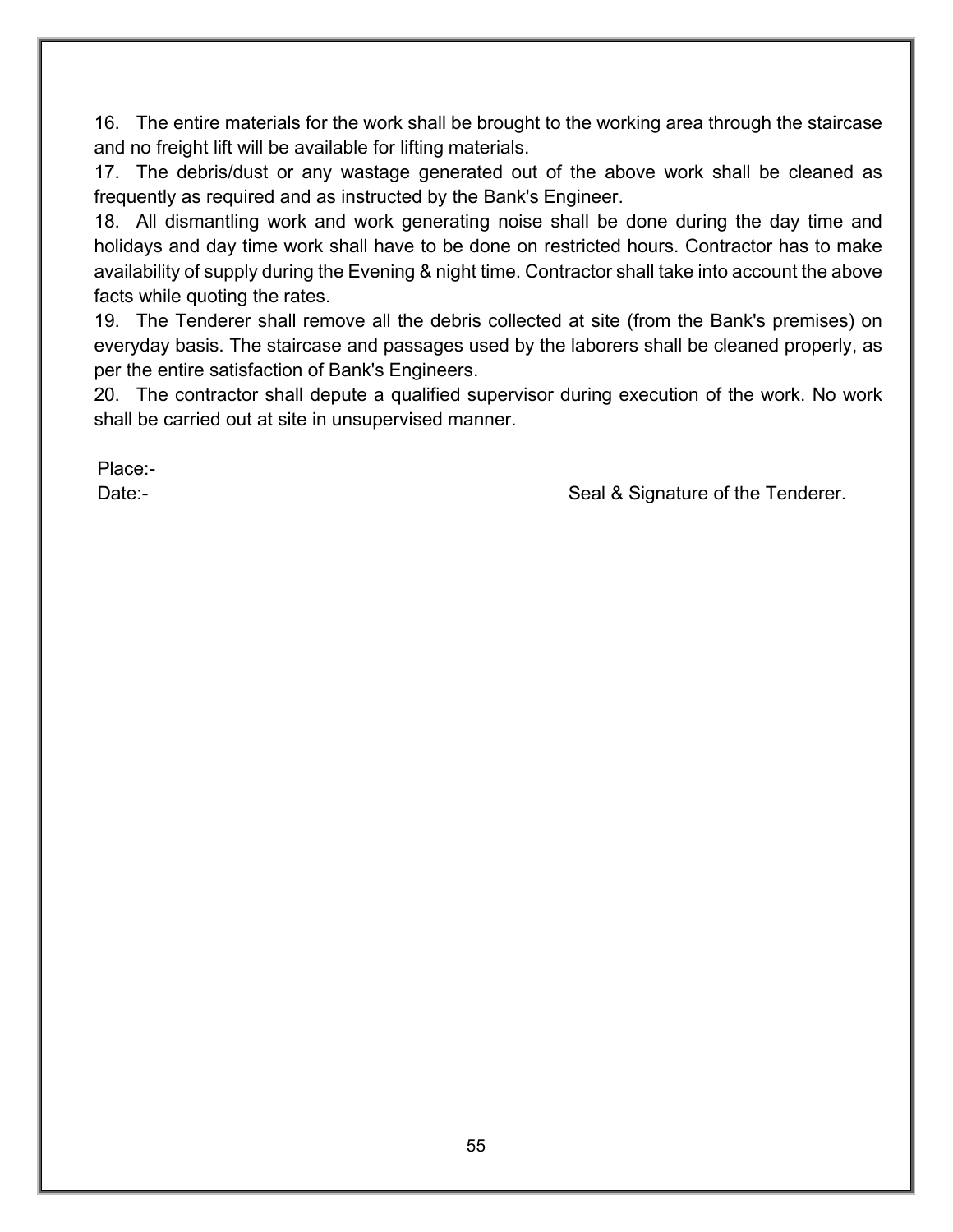# Section-VII

# **SCOPE OF WORK:-**

# **7.1 Scope of work**

The scope of work includes Supply, installation, testing, commissioning Room Air Conditioner at RBI premises located at Zila Parishad Bhawan, Ranchi.

The firm's representative is requested to visit the site & understand the scope of works before offering their rates.

The above works also involves minor civil works i. e. puncturing of wall to pull the copper pipe, PVC pipe etc. properly grouting the stand on wall / on surface. Provision of power supply to indoor / outdoor unit of offered A.Cs will be the Bank scope.

# **7.2 Testing of the System**

The contractor shall arrange and provide at no extra cost, the service of a competent, factory-trained engineer or technician to technically supervise and participate during the execution of work at site and arrange a training for the safe operation of the said system including testing.

# **7.3 Instruction**

- (i) Provide instruction as required for operating the system. "Hands-on" demonstrations of the operation of all system components and the entire system including program changes and functions shall be provided.
- (ii) The contractor and/or the systems manufacturer's representatives shall provide a typewritten "Sequence of Operation" of air conditioner.

**7.4 Specification:** 1.) The Cassette type AC (cooling only) Unit comprises the followings-

- (i) Minimum cooling capacity: 4.0 Tons and having inverter technology.
- (ii) Company fabricated Antirust Coated In-door & Out-door Units.
- (iii) Suitable capacity Scrool / Hermetically Sealed Swing TypeCompressor.
- (iv) The compressor shall be duly filled with environment friendly (Eco- friendly) refrigerant.
- (v) A certificate to be submitted by the bidder regarding energy efficient compressor & environment friendly (Eco-friendly) refrigerant, duly issued by OEM / authorized distributor of OEM.
- (vi) Wireless remote with LED/LCD display performs function like- cool/fan/dry/Auto mode/ sleep mode.
- (vii) On -Off timer.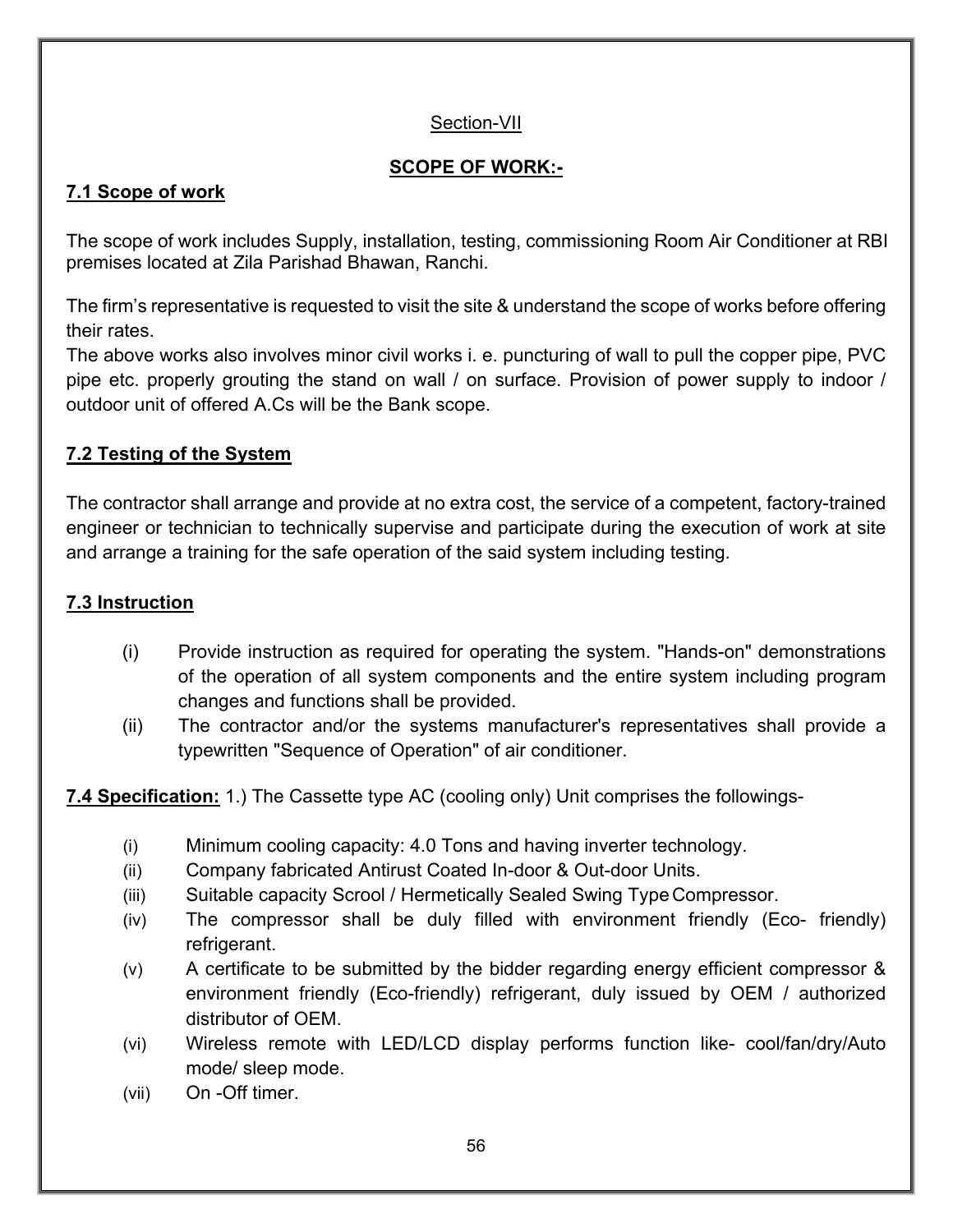2.) The Split type AC (cooling only) Unit comprises the followings-

- (i) Minimum cooling capacity: 2.0 and 1.0 Tons (according to Bill of Quantity) and having inverter technology.
- (ii) Company fabricated Antirust Coated In-door & Out-door Units.
- (iii) The compressor shall be duly filled with environment friendly (Eco- friendly) refrigerant.
- (iv) A certificate to be submitted by the bidder regarding energy efficient compressor & environment friendly (Eco-friendly) refrigerant, duly issued by OEM / authorized distributor of OEM.
- (v) Wireless remote with LED/LCD display performs function like- cool/fan/dry/Auto mode/ sleep mode.
- (vi) On -Off timer.

# **7.5 Technical Particulars of ACs to be filled by the tenderer.**

| S. No.         | <b>Items</b>                                                                                                                          | To be filled by the tenderer                                                |  |
|----------------|---------------------------------------------------------------------------------------------------------------------------------------|-----------------------------------------------------------------------------|--|
| 1              | Capacity in Tons, Make & Model no.<br>of ceiling mounted Cassette Type<br><b>Room Air Conditioner</b>                                 |                                                                             |  |
| 2              | Type of compressor: Scrool /<br>Hermetically Sealed Swing for<br>cassette air conditioner unit                                        |                                                                             |  |
| 3              | Make & Model no. of wall mounted<br>2 Tons Room Air Conditioner                                                                       |                                                                             |  |
| 4              | Make & Model no. of wall mounted<br>1 Ton Room Air Conditioner                                                                        |                                                                             |  |
| 5              | Make, core, cross section area of<br>cable / wire for inter connection of<br>indoor & outdoor unit of cassette<br>air conditioner     |                                                                             |  |
| 6              | Make, core, cross section area of<br>cable / wire for inter connection of<br>indoor & outdoor unit of 2 Tons / 1<br>Ton Split AC unit |                                                                             |  |
| $\overline{7}$ | Cooper Piping connection<br>for<br>cassette A.C as per guideline of the<br>original equipment manufacturer<br>(OEM)                   | mm /inch.<br>a. Dia. off gas line:<br>mm /inch.<br>b. Dia. off liquid line: |  |
| 8              | Cooper Piping connection for 2<br>Tons split AC as per guideline of the<br>original<br>equipment manufacturer                         | mm /inch.<br>a. Dia. off gas line:<br>b. Dia. off liquid line:<br>mm /inch. |  |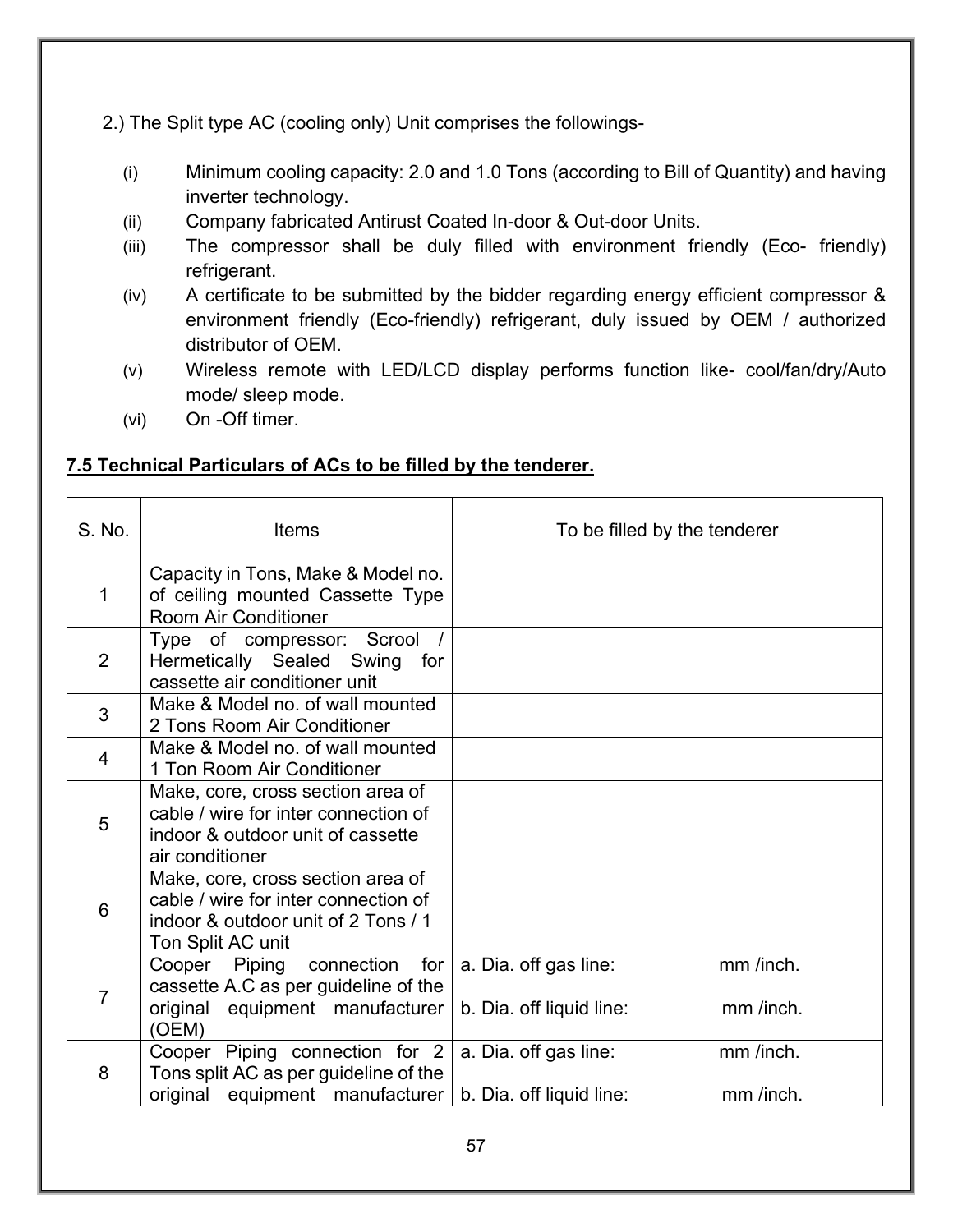|   | (OEM)                                                                                                 |           |
|---|-------------------------------------------------------------------------------------------------------|-----------|
|   | Cooper Piping connection for $1 \mid a$ . Dia. off gas line:<br>Tons split AC as per guideline of the | mm /inch. |
| 9 | original equipment manufacturer $\vert$ b. Dia. off liquid line:<br>(OEM)                             | mm /inch. |

The tenderers have to upload the technical literature / specification details of all the above offered makes and models (as received from the OEM) in part I of the tender.

Place: Place: Seal & Signature of tenderer

Date: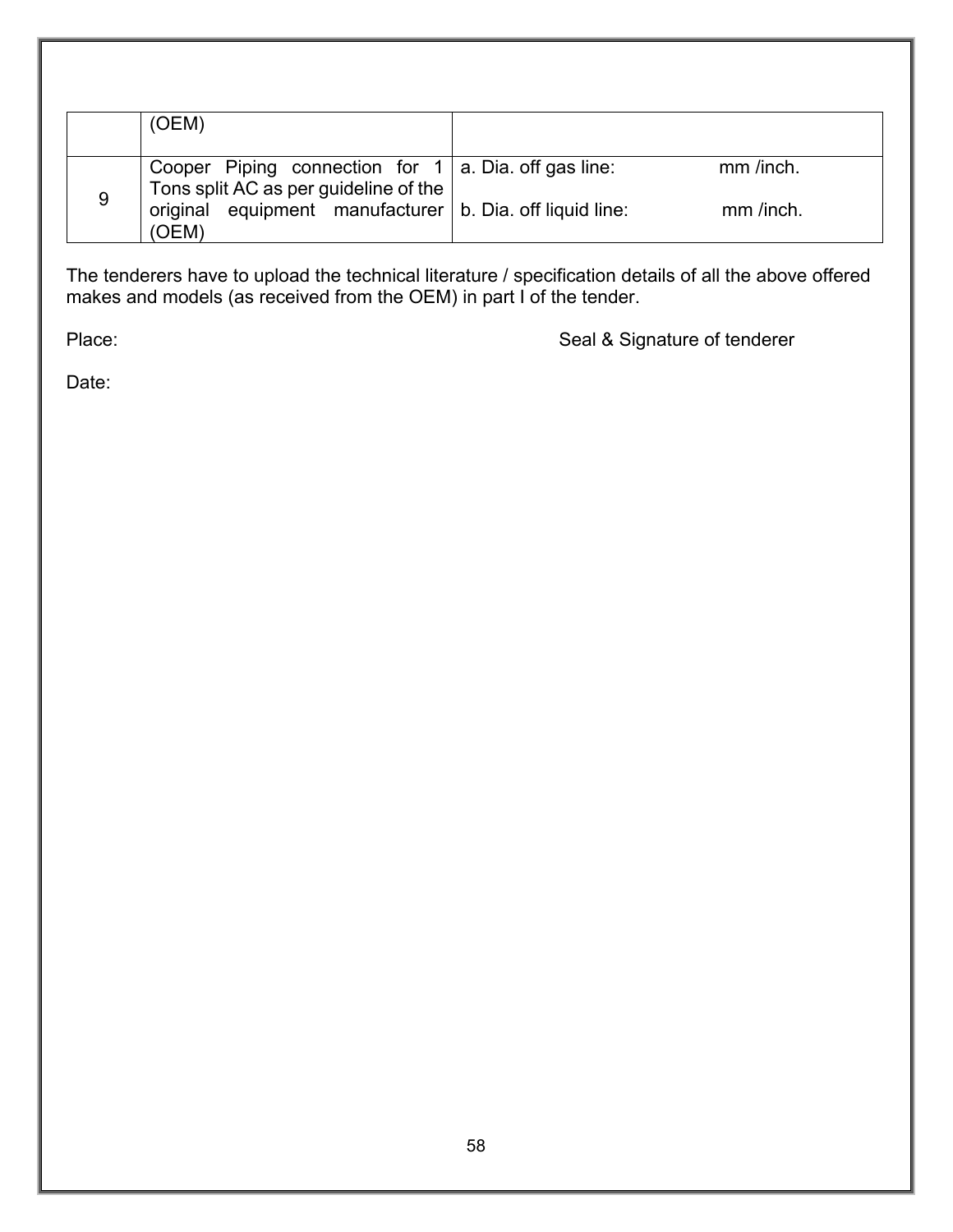# **Section- VIII Check list Commercial Conditions**

Supply, Installation, Testing & Commissioning of Room Air Conditioner at RBI premises located at Zila Parishad Bhawan, Ranchi.

The tenderers are requested to fill in following particulars.

| Sr.<br>No.     | Description                                                                                         | <b>Bank's Terms</b>                                                                                                               | Whether<br>acceptable or<br>not (Write Yes<br>or No) |
|----------------|-----------------------------------------------------------------------------------------------------|-----------------------------------------------------------------------------------------------------------------------------------|------------------------------------------------------|
| 1.             | Validity                                                                                            | Shall be valid for 90 days from the date of opening<br>of Part-I.                                                                 |                                                      |
| 2.             | Earnest<br>Money<br>Deposit<br>(EMD)                                                                | EMD of Rs.74,900/-                                                                                                                |                                                      |
| 3.             | Work Completion <sup>[90]</sup> days from the14 <sup>th</sup> day of date of placing work<br>period |                                                                                                                                   |                                                      |
| 4.             | Liquidated<br>damages                                                                               | 0.25 % of the estimated value per week subject to<br>la maximum of 10% of contract value.                                         |                                                      |
| 5.             | Guarantee<br>for<br>all<br>equipment's                                                              | Shall furnish guarantee for a period of one year<br>from the date of commissioning / handing over of<br>entire system.            |                                                      |
| 6.             | Service facility                                                                                    | Service facility available at Ranchi or nearby<br>major cities like Jamshedpur, Bokaro, Kolkata,                                  |                                                      |
| 7 <sub>1</sub> | Penalty<br>for<br>delay<br>in.<br>providing<br>service                                              | Maximum probable time to attend to compliant<br>shall not exceed as per details indicated in clause<br>3.16 commercial condition. |                                                      |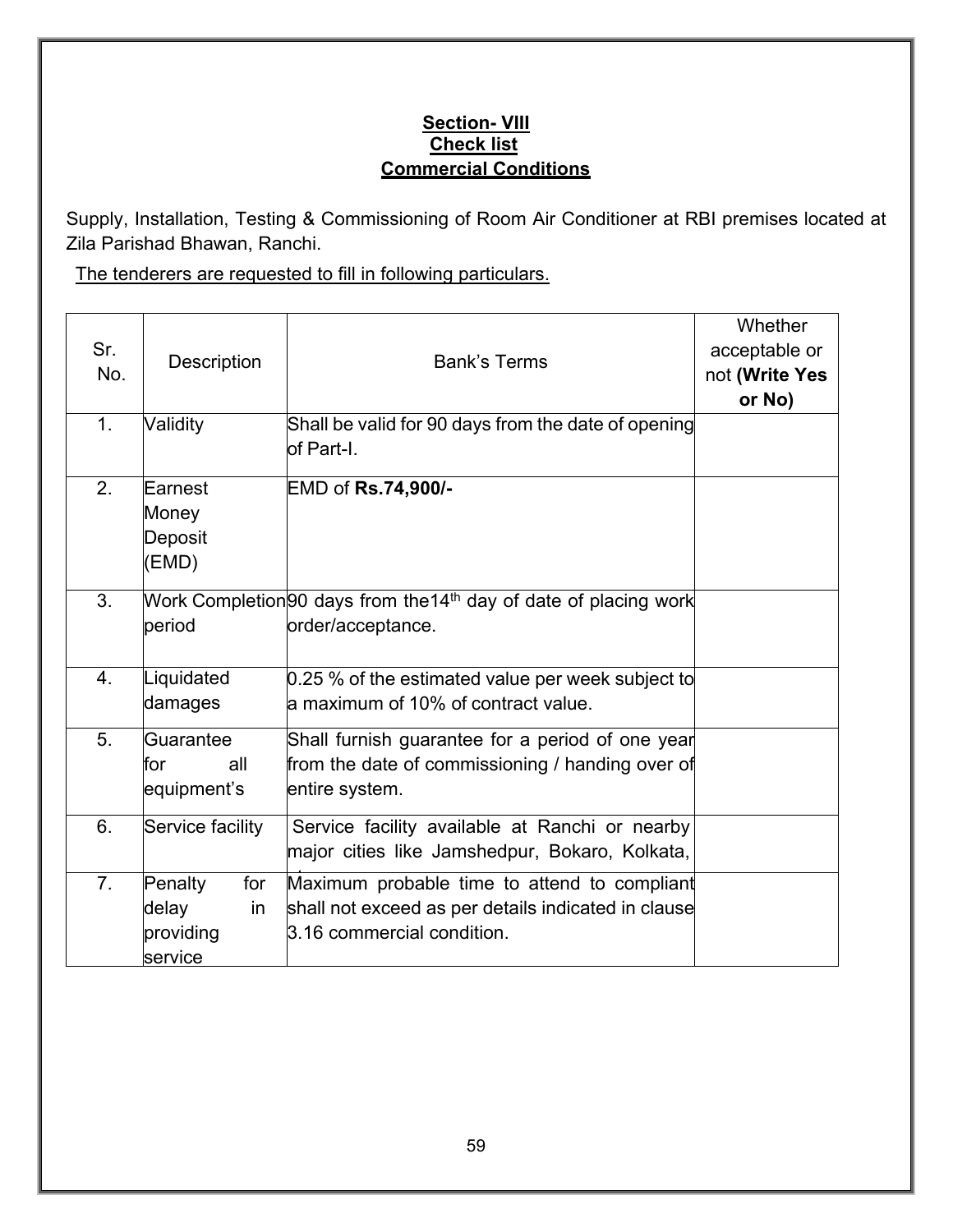| of i) 65% of the quoted rate on pro-rata basis against<br>same and on submission of the following<br>documents:<br>a) Manufacturer's Inspection and Test Certificates<br>b) Contractor's Certificate that all components,<br>parts, sub systems, consumables etc. for<br>successful installation, commissioning and testing<br>of the systems including maintenance have been<br>delivered at site in good condition & kept in my<br>custody. If any shortfall is noticed during<br>installation, commissioning and testing they will<br>be supplied free of cost to the Bank.<br>c) Policies of insurance covering all the risk during<br>transit, storage, installation, commissioning $\&$<br>handing over including third party liabilities as per<br>e-Tender conditions.<br>ii) Balance 35% of the quoted rates against<br>erection, testing, commissioning and handing<br>over of the entire system and submission of BG<br>as per clause 3.11.3. |                                                                  |
|----------------------------------------------------------------------------------------------------------------------------------------------------------------------------------------------------------------------------------------------------------------------------------------------------------------------------------------------------------------------------------------------------------------------------------------------------------------------------------------------------------------------------------------------------------------------------------------------------------------------------------------------------------------------------------------------------------------------------------------------------------------------------------------------------------------------------------------------------------------------------------------------------------------------------------------------------------|------------------------------------------------------------------|
| of To be paid on half yearly basis on rendering<br>for satisfactory services. Service report to be<br>enclosed along with firm's bill for payment.<br>Shall include:-                                                                                                                                                                                                                                                                                                                                                                                                                                                                                                                                                                                                                                                                                                                                                                                    |                                                                  |
| (i) Storage, erection, testing policy.<br>$(i)$ Transit insurance for transportation from<br>manufacturer's works to site (By Air/Sea/Road<br>etc. as applicable).<br>(iii) Third party liability policy for Rs 2 lakh per<br>accident.<br>(iv) Workmen's compensation policy and shall be<br>valid till the date of handing over of the system.<br>Separate Insurance policies will be provided                                                                                                                                                                                                                                                                                                                                                                                                                                                                                                                                                         |                                                                  |
|                                                                                                                                                                                                                                                                                                                                                                                                                                                                                                                                                                                                                                                                                                                                                                                                                                                                                                                                                          | payment for the delivery of materials at site after checking the |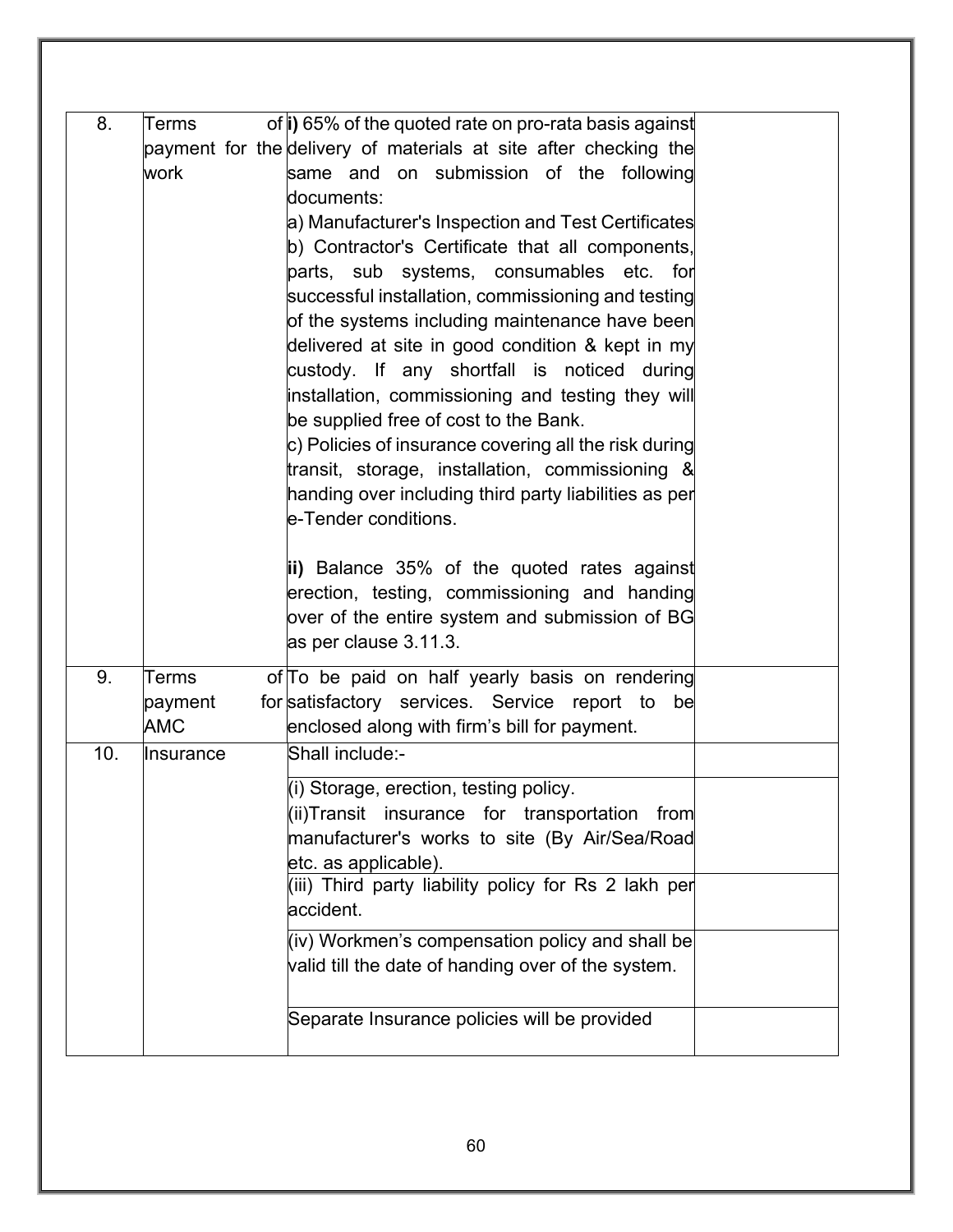| 11. |                 | List of Bankers   To be uploaded along with Part I of the tender,<br>with full postal address and dealing person's<br>lname. |  |
|-----|-----------------|------------------------------------------------------------------------------------------------------------------------------|--|
| 12. | List of Clients | To be uploaded with Part I of the tender, with full<br>postal address and the names of dealing persons.                      |  |

Note - Please indicate Yes / No against the items. If 'No', please indicate the deviation only.

Place:

Date: Date: Seal & Signature of the Tenderer.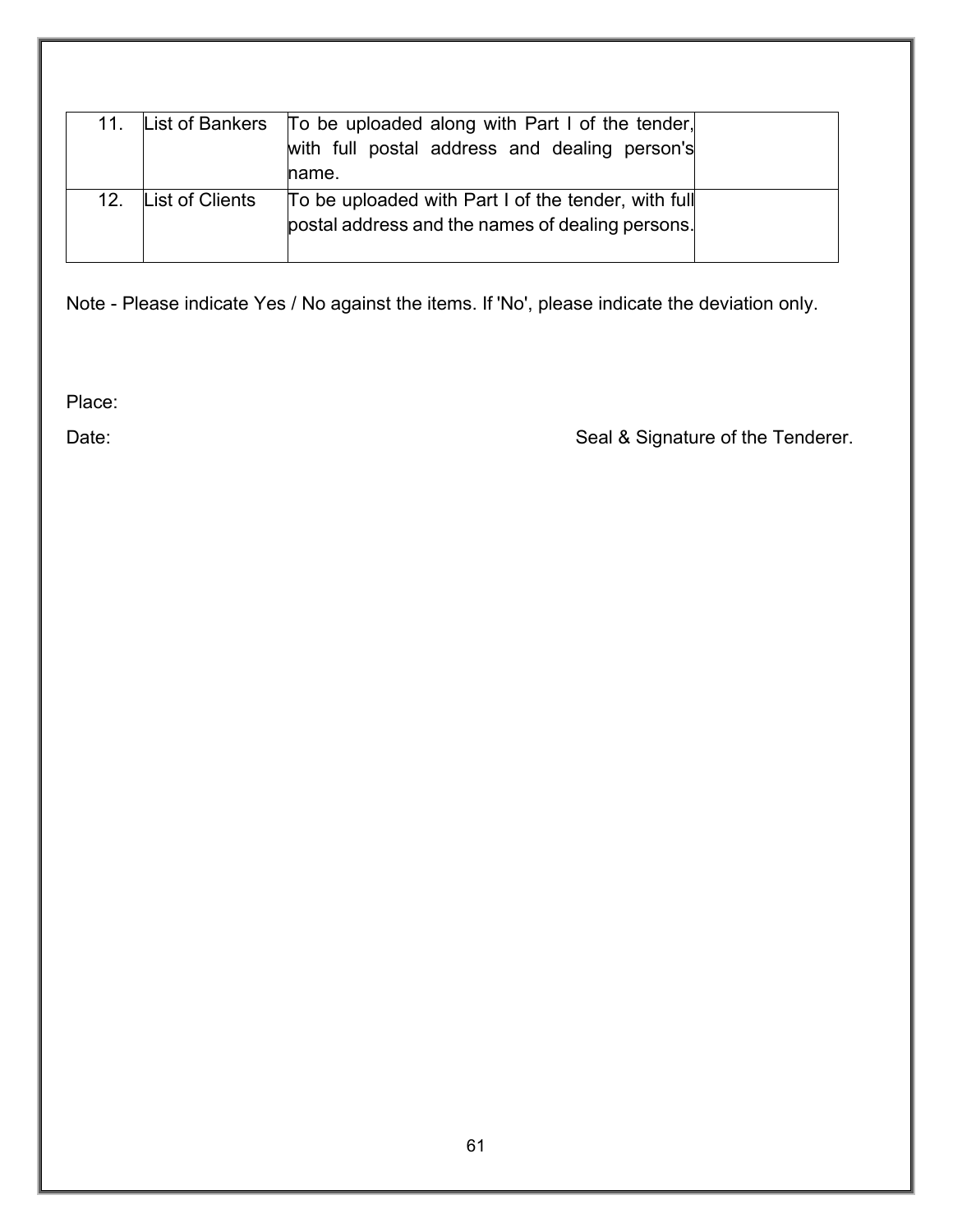# **Annexure-I**

# **Proforma of Performance Bank Guarantee (PBG)**

(To be submitted on Non-judicial stamp paper of appropriate value purchased in the name of the issuing bank)

No. Date \_\_

To:

The General Manager (OIC), Reserve Bank of India Estate Department Ranchi.

Dear Sir

In consideration of your agreeing to accept the security deposit of INR INR only) furnish able to you by M/s (hereinafter referred to as "the Contractor") in terms of their contract with you for **Supply, Installation,Testing & Commissioning of Room Air Conditioner at RBI premises located at Zila Parishad Bhawan, Ranchi.** as per their Tender dated and your Special Conditions of Contract and other tender documents relating thereto subject to the conditions and alterations mutually agreed upon the set forth or referred to in your Contract dated in the form of guarantee from us in the manner hereinafter contained, we (Name of the Bank) do hereby covenant and agree with you as follows

- 1. We undertake to indemnify you and keep you indemnified from time to time to the extent of INR INR only) against any loss or damage caused to or suffered by or that may be caused to or suffered by you by reason of any breach or breaches on the part of the Contractor of any of the terms and conditions contained in the said Contract and in the event of the Contractor making any default or default in carrying out any of the work under the said Contract or otherwise in the observance and performance of any of the terms and conditions relating thereto in accordance with the true intent and meaning thereof, we shall forthwith on demand pay to you such sum or sums not exceeding in total the said sum of INR INR only) as may be claimed by you as your losses and/or damages, costs, charges or expenses by reason of such default on the part of the Contractor.
- 2. Notwithstanding anything to the contrary, your decision as to whether the Contractor has made any such default or defaults and the amount or amounts to which you are entitled by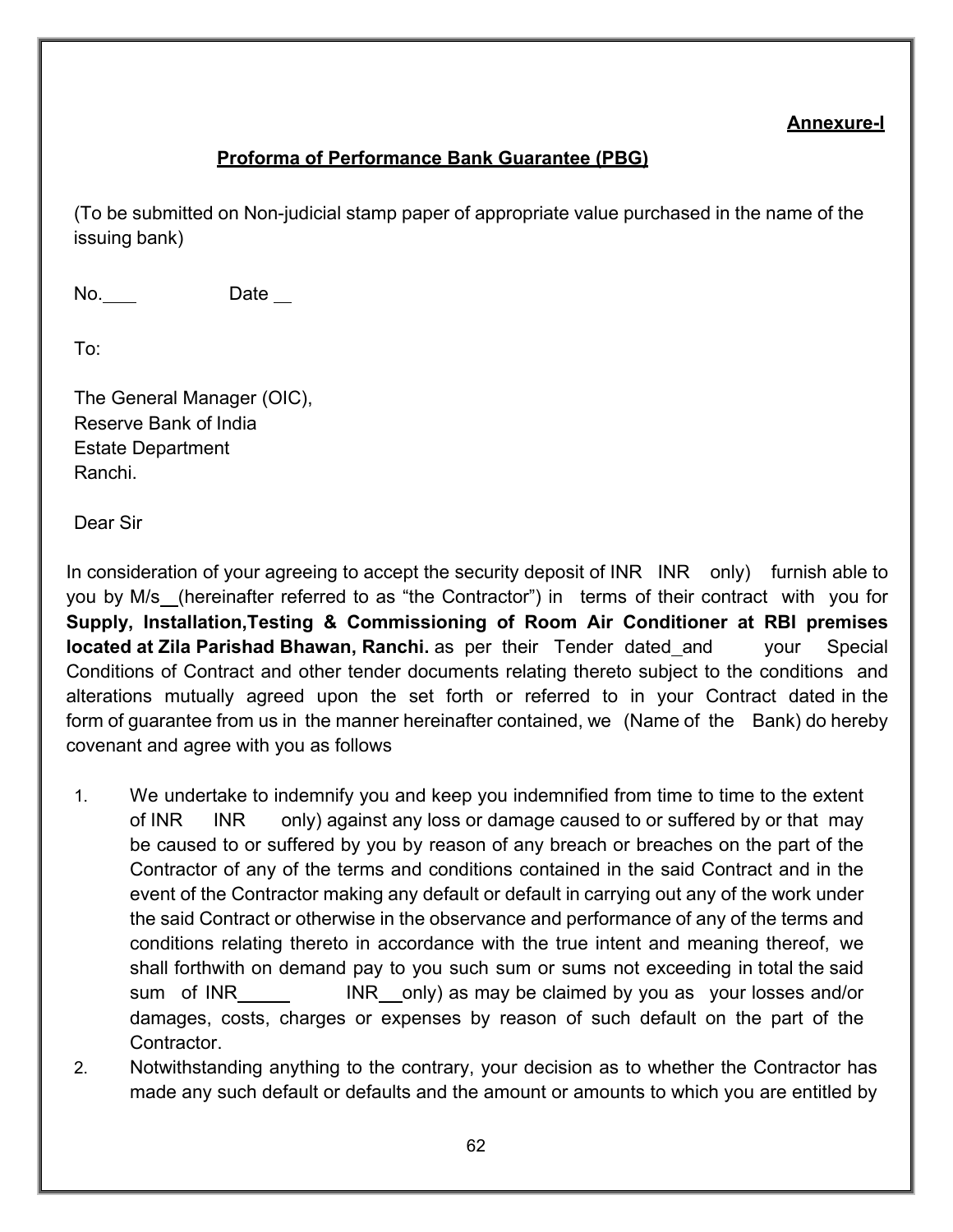reasons thereof will be binding on us and we shall not be entitled to ask you to establish your claim or claims under this Guarantee but will pay the same forthwith on your demand without any protest or demur.

- 3. This guarantee shall continue and hold good until it is released by you on the application by the Contractor after expiry of the relative guarantee period of the said Contract and after the contractor had discharged all his obligations under the said Contract and produced a certificate of due completion of the work under the said contract and submitted a "No Demand Certificate", provided always that this guarantee shall in no event remain in force after the day of **without prejudice to your claim or claims** arisen and demanded from or otherwise notified to us in writing before the expiry of six months from the said date which will be enforceable against us notwithstanding that the same is or are enforced after the said date.
- 4. Should it be necessary to extend this guarantee on account of any reason whatsoever, we undertake to extend the period of this Guarantee on your request till such time as may be required by you. Your decision in this respect shall be final and binding on us.
- 5. You will have the fullest liberty without effecting this guarantee from time to time to vary any of the terms and conditions of the said contract or extend the time of performance of the Contractor or to postpone for any time or from time to time any of your rights or powers against the Contractor and either to enforce or forbear to enforce any of the terms and conditions of the said Contract and we shall not be released from our liability under this guarantee by the exercise of your liberty with reference to matters aforesaid or by reason of any time being given to the Contractor or any other forbearance, act or omission on your part or any indulgence by you to the Contractor or by any variation or modification of the said contract or any other act, matter or things whatsoever, which under the law relating to sureties would but for the provisions hereof have the effect of so releasing us from our liability hereunder provided always that nothing herein contained will enlarge our liability hereunder beyond the limit of INR INR

only) as aforesaid.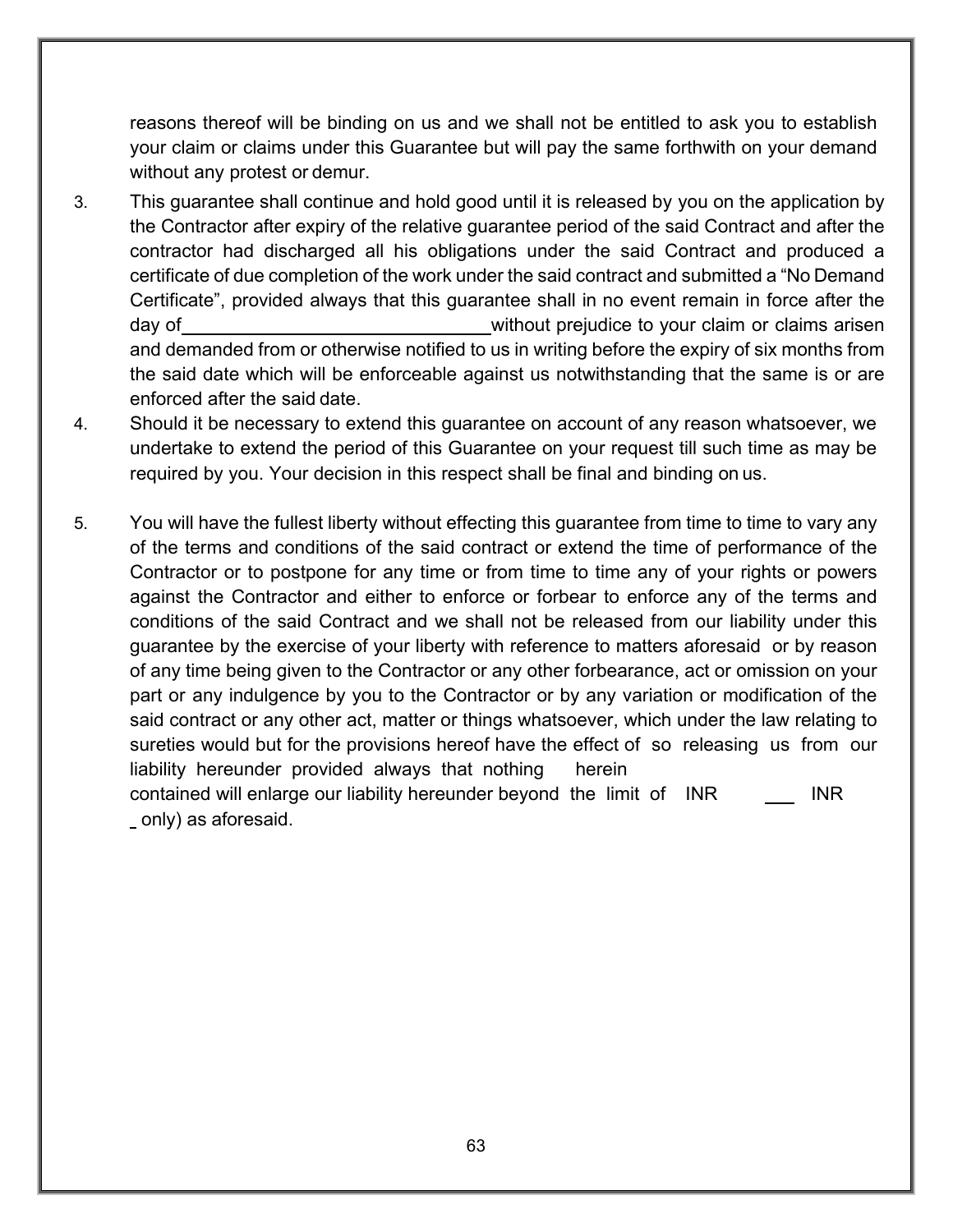- 6. This guarantee shall not in any way be affected by your taking or varying or giving up any securities from the Contractor or any other person, firm or company on its behalf or by the winding up, dissolution, insolvency or death as the case may be, of the Contractor.
- 7. In order to give full effect to the guarantee herein contained you shall be entitled to act as if we were your principal debtors in respect of all your claims against the Contractor hereby guaranteed by us as aforesaid and we hereby expressly waive all our rights of surety-ship and other rights, if any, which are in any way inconsistent with any of the provisions of this guarantee.
- 8. Subject to the maximum limit of our liability as aforesaid, this guarantee will cover all your claim or claims against the contractor from time to time arising out of or in relation to the said contract and in respect of which your claim in writing is lodged on us before expiry of six months from the date of expiry of this guarantee.
- 9. Any notice by way of demand or otherwise hereunder may be sent by special courier, telex, fax or registered post to our local address as aforesaid and if sent by post, it shall be deemed to have been given when the same has been posted.
- 10. This guarantee and the powers and provisions herein contained are in addition to and not by way of limitation of or substitution for any other guarantee or guarantees heretofore given to you by us (whether jointly with others or alone) and now existing un cancelled and that this guarantee is not intended to and shall not revoke or limit such guarantee or guarantees.
- 11. This guarantee shall not be affected by any change in the constitution of the contractor or us nor shall it be affected by any change in your constitution or by any amalgamation or absorption thereof or therewith but will ensure to the benefit of and be available to and enforceable by the absorbing or amalgamated company or concern.
- 12. Any forbearance, act or omission on the part of the Bank in enforcing any of the conditions of the said tender or showing of any indulgence by the Bank to the Tenderer shall not discharge the Surety in any way and the obligations of the Surety under this guarantee shall be discharged only on the intimation thereof being given to the Surety by the Bank.
- 13. This guarantee is irrevocable during the period of its currency and shall not be revoked without your previous consent in writing.
- 14. We further agree and undertake to pay you without demur the amount demanded by you in writing notwithstanding any difference or dispute or controversy that may exist or arise between you and contractor or any other person.
- 15. Notwithstanding anything contained herein above our liability under this guarantee is restricted to INR only). Unless a written claim is lodged on us for payment under this guarantee within six months from the date of expiry, including extensions if any, of this guarantee all your rights under the guarantee shall be forfeited and we shall be deemed to have been released and discharged from all liabilities thereunder, irrespective of whether or not the original guarantee is returned tous.
- 16. We have power to issue this guarantee in your favour under the Memorandum and Articles of Association of our Bank and the undersigned has full power to execute this Guarantee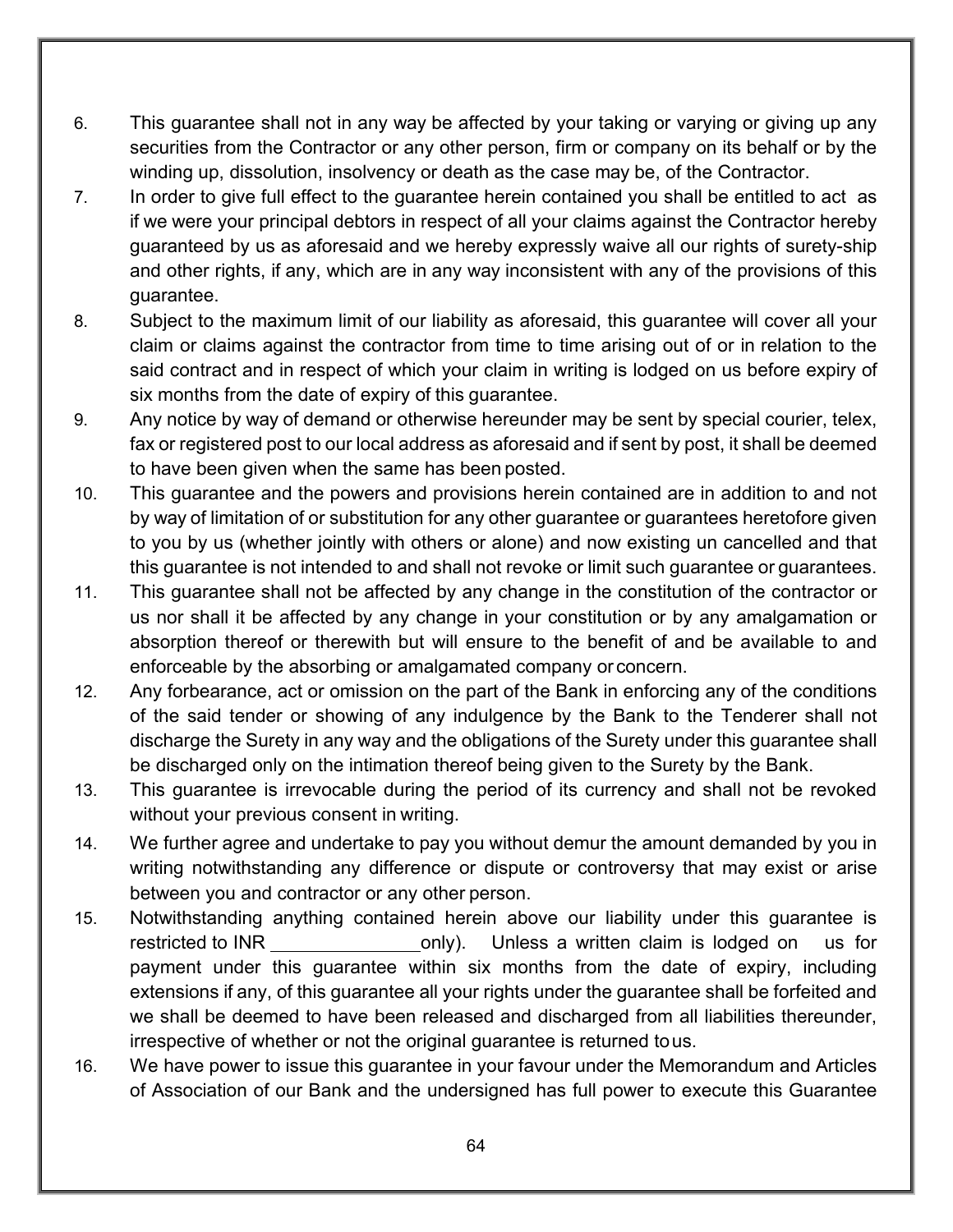under the Power of Attorney granted to him by the Bank.

SIGNED AND DELIVERED (For & on behalf of the above named Bank)

For & on behalf of (Banker's Name & Seal)

 BRANCH MANAGER (Banker's Seal)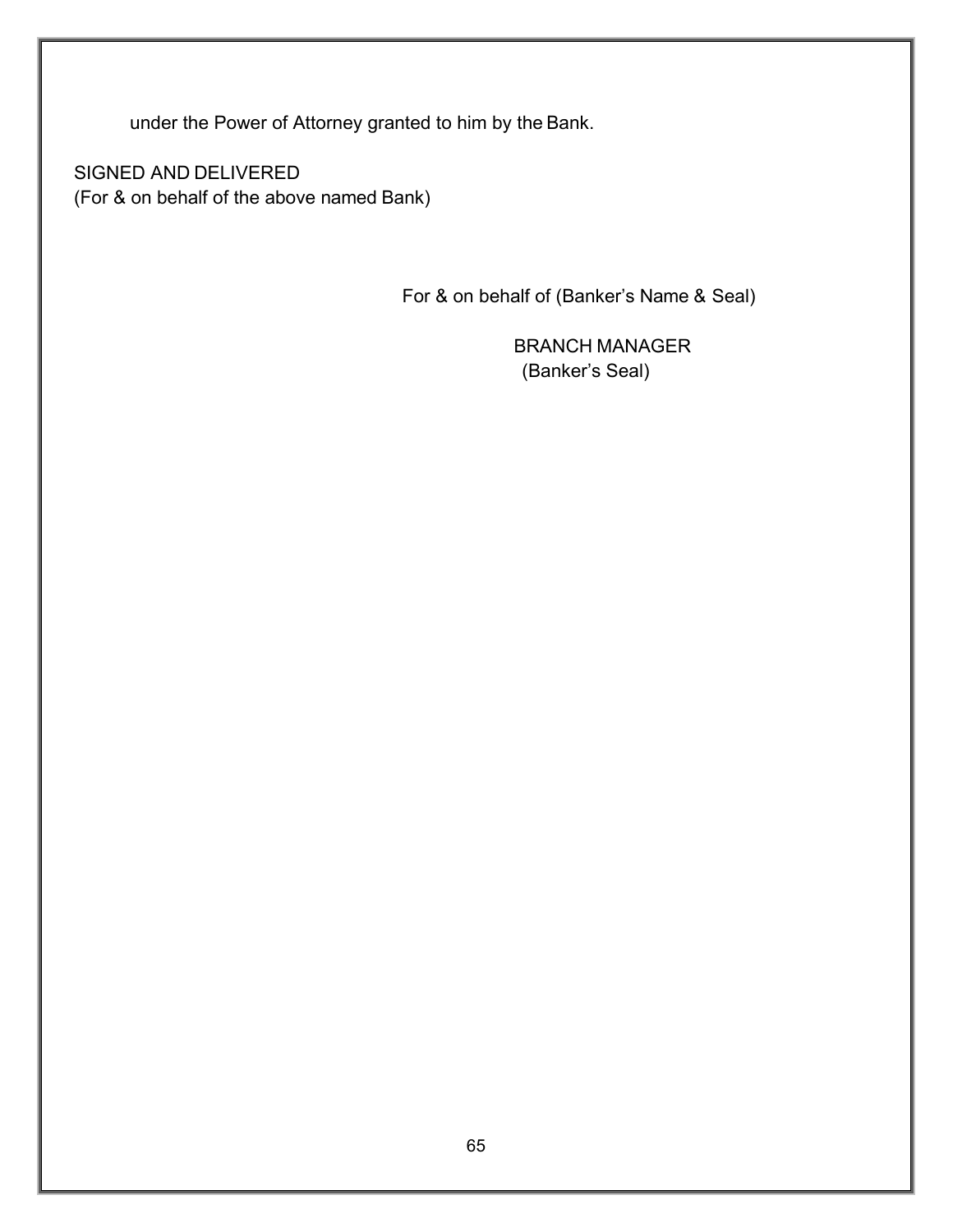#### **Annexure-II**

#### **Proforma of undertaking for maintenance confirmation by the tenderer**

To,

The General Manager (OIC) Reserve Bank of India Estate Department Ranchi.

Dear Sir

Tender for Supply, Installation, Testing & Commissioning of Room Air Conditioner at RBI premises located at Zila Parishad Bhawan, Ranchi. We hereby undertake to maintain the Room Air Conditioner installed by us in your premises satisfactorily, for a period of not less than 7 years after expiry of the defect liability/warranty period and comprehensive maintenance at the rate quoted by us, subject only to the price revision clause specified in the tender after initial one year of Maintenance Contract.

In the unlikely event of M/s (the original equipment Manufacturer) failing to provide support in terms of spares etc due to technological obsolescence or for any reason, we shall continue to provide to your satisfaction, by arranging required spares etc ourselves, within the rate quoted by us for the Comprehensive Annual Maintenance contract for the period accepted as above.

Yours faithfully,

For

**Authorized signatory**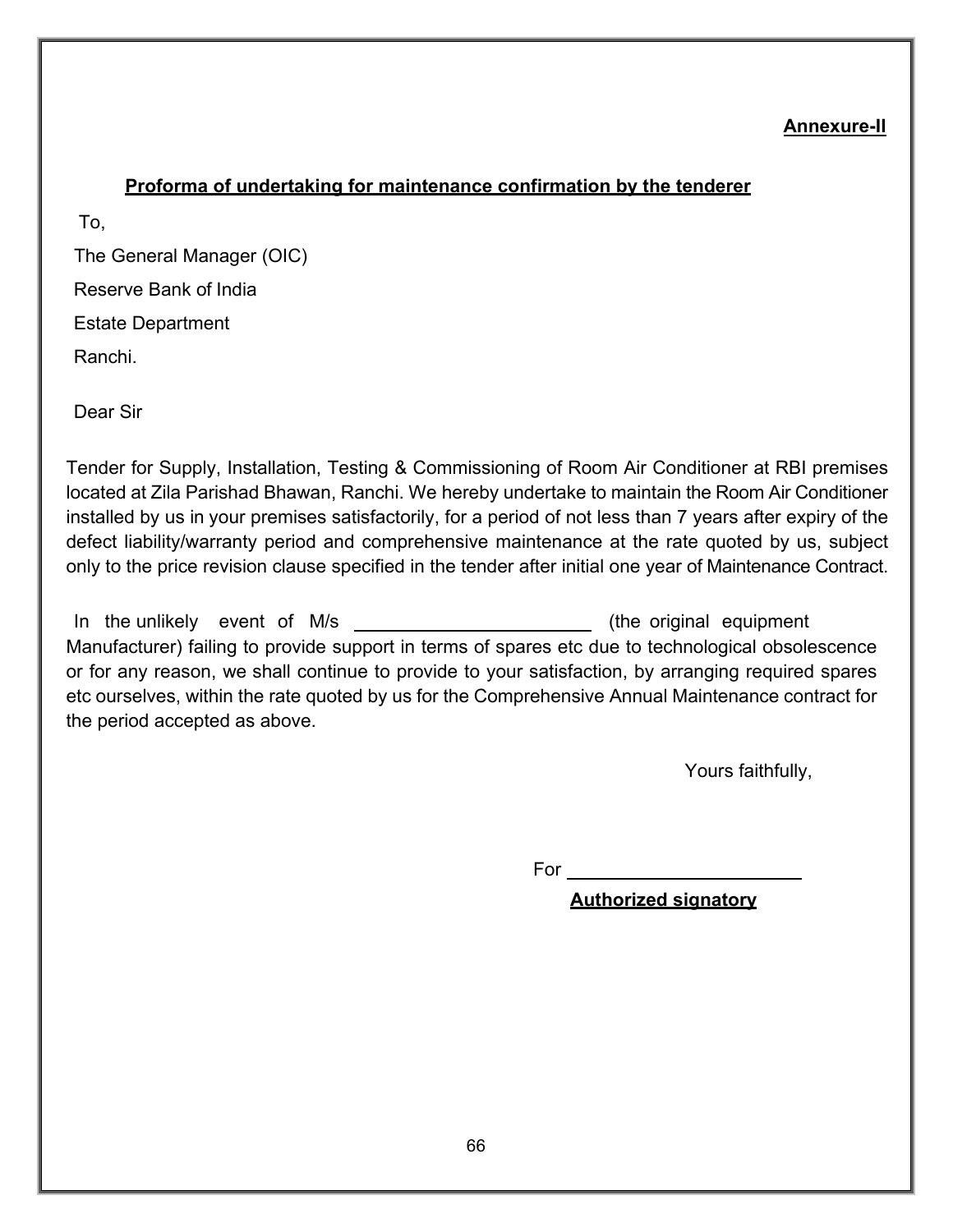## **Annexure-III**

# **FORMAT OF BANKERS' CERTIFICATE**

- 1. Composition of the firm (whether Partnership/ Private Limited/ Proprietorship/ Public Limited.)
- 2. Name of the Proprietor/ Partners/ Directors of the firm.
- 3. Turnover of the firm for the last 3 financial years (year wise). 2021-22 2020-21 2019-20
- 4. Credit facility/ Overdraft facility enjoyed by the firm.
- 5. Dealings
- 6. The period from which the firm has been banking with your bank.
- 7. Any other remarks.

You may also kindly forward your opinion whether the above firm is considered financially sound to be entrusted with the contract for works estimated to cost Rs. 37,45,000/-

(Signature) For the Bank **Stamp** 

**Note:** Bankers' certificates should be on letter head of the Bank, sealed in cover addressed to The General Manager(O-i-C), Reserve Bank of India, Ranchi.

In case of partnership firm, certificate should include names of all partners as recorded with the Bank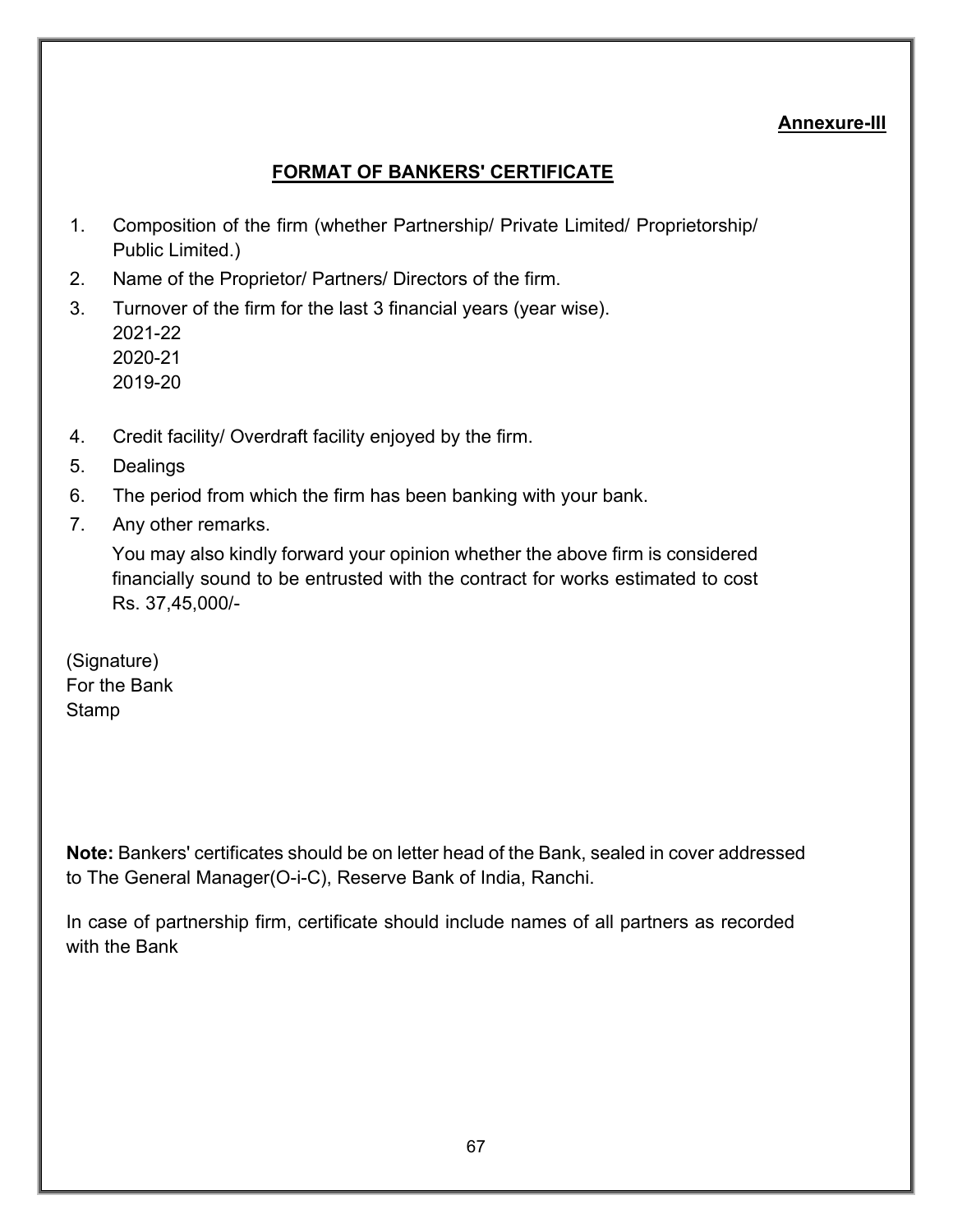# **Annexure-IV**

# Details of Clients

Supply, Installation,Testing & Commissioning of Room Air Conditioner at RBI premises located at Zila Parishad Bhawan, Ranchi.

| SI.<br>No. | Name of the firm<br>with full address<br>and Name of<br>Contact person with<br>numbers / fax / e-<br>mail etc. | Name<br>οf<br>work | Value of<br>the<br>work | Completion<br>date | Date of<br>award<br>of the work | <b>Status</b> |
|------------|----------------------------------------------------------------------------------------------------------------|--------------------|-------------------------|--------------------|---------------------------------|---------------|
|            |                                                                                                                |                    |                         |                    |                                 |               |

Place:

Date: **Seal &Signature of Tenderer**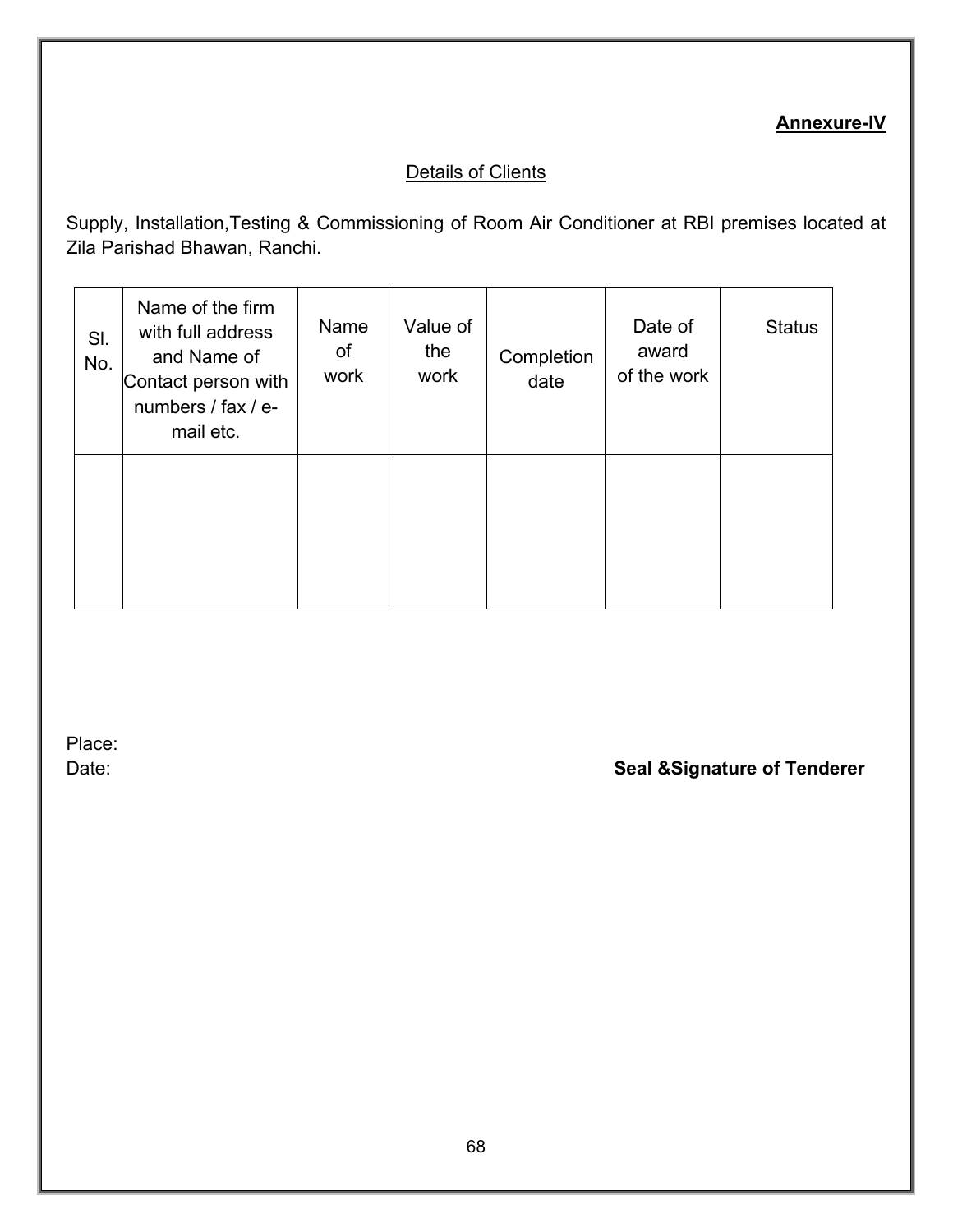# **Annexure-V**

# **Proforma For Bank Guarantee In Lieu Of Earnest Money Deposit**

(To be submitted on non-judicial stamp paper of appropriate value purchased in the name of the issuing Bank)

This deed of guarantee made this \_\_\_\_\_ day of \_\_\_\_ two thousand detween (Name of Banker) having its registered office at (place) and one of its local offices at (hereinafter referred to as the Surety), and Reserve Bank of India, a Corporation constituted by the Reserve Bank of India Act, 1934, having its Central Office at Central Office Building, Shahid Bhagat Singh Road, Mumbai-400 001 INDIA (hereinafter referred to as the Bank).

WHEREAS **The Contact of Contact Contact Contact Contact Contact Contact Contact Contact Contact Contact Contact Contact Contact Contact Contact Contact Contact Contact Contact Contact Contact Contact Contact Contact Contac** under and having its registered office at is bound to deposit with the Bank by way of earnest money INR  $(INR$  (INR  $)$  in connection with its Tender for Supply, Installation,Testing & Commissioning of Room Air Conditioner at RBI premises located at Zila Parishad Bhawan, Ranchi. and the specifications and terms and conditions enclosed therein.

WHEREAS the tenderer as per clause No. Section II of Instructions to tenderers and special conditions has agreed to furnish a Bank Guarantee valid up to \_\_\_\_\_\_\_\_\_\_\_ instead of deposit of earnest money in cash.

# **NOW THIS WITNESSETH**:

1. That the Surety in consideration of the above Tender made by the Tenderer to the Bank hereby undertakes to guarantee payment on demand without demur to the Bank the said amount of INR \_\_\_\_\_\_\_\_\_\_\_ (INR \_\_\_\_\_\_\_\_\_\_\_ \_\_\_\_\_\_\_\_\_\_\_\_\_\_\_ only) within one week from the date of receipt of the demand from the Bank on presentation of this deed of guarantee, which the Tenderer is bound to deposit with the Bank by way of earnest money in connection with his Tender.

2. This guarantee shall not be affected by any infirmity or irregularity on the part of the Tenderer or by the dissolution or any change in the constitution of the Bank, Tenderer or the Surety.

3. The Bank shall be eligible to make any claim under this guarantee if the Tenderer after submitting his Tender, rescinds from his offer or modifies the terms and conditions thereof in a manner not acceptable to the Bank or expresses his unwillingness to accept the order after the Bank has decided to place order with the Tenderer for the above cited work for Bank's RBI premises located at Zila Parishad Bhawan, Ranchi. The Banks' decision in this regard shall be final and binding.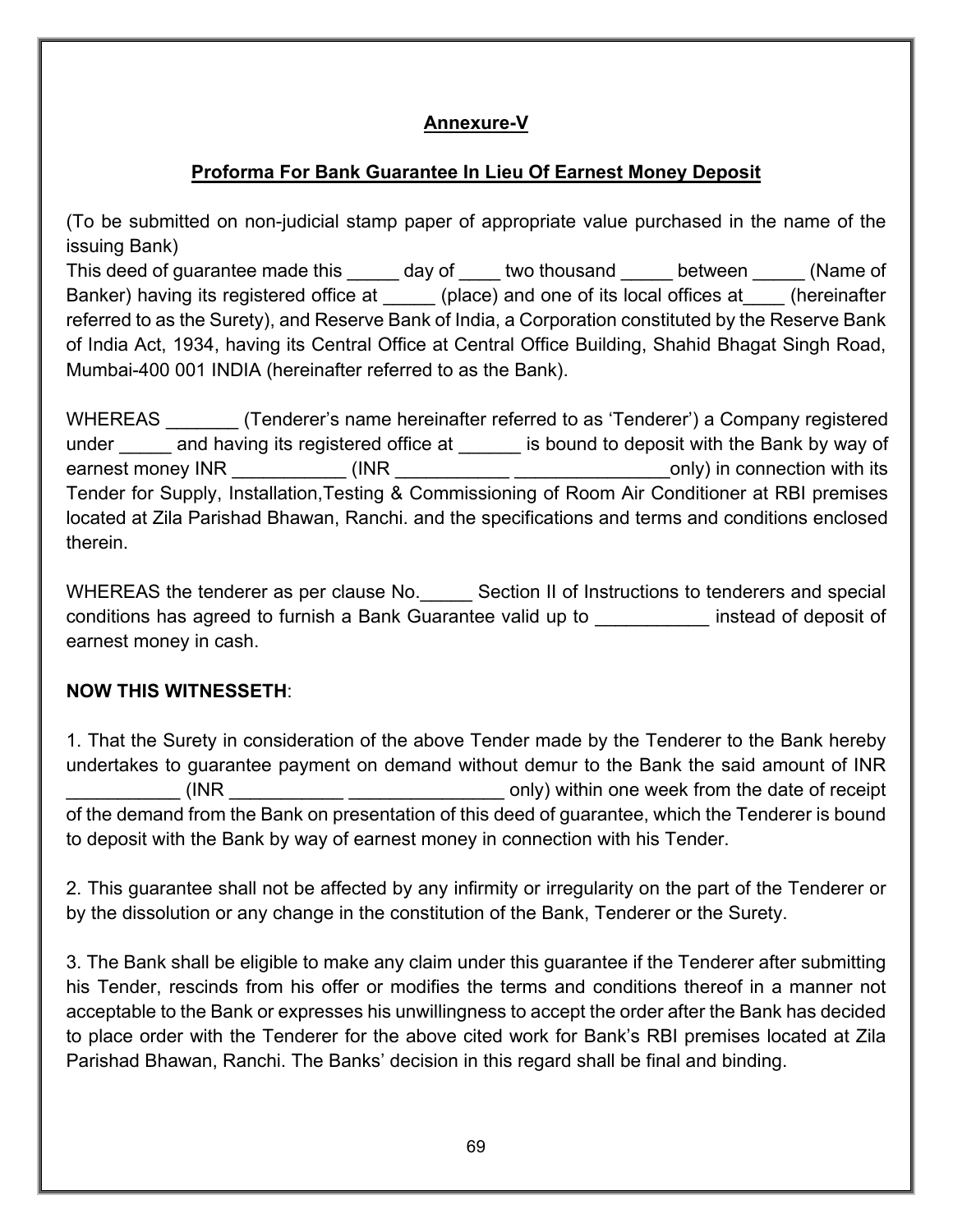4. The Surety shall not and cannot revoke this guarantee during its currency except with previous consent of the Bank in writing.

5. Notwithstanding anything contained in the foregoing, the Surety's liability under the guarantee is restricted to INR \_\_\_\_\_\_\_\_\_\_\_ (INR \_\_\_\_\_\_\_\_\_\_\_ \_\_\_\_\_\_\_\_\_\_\_\_\_\_\_ only).

6. This guarantee shall remain in force and effective up to **Example 20** and shall expire and become ineffective on intimation thereof being given to the Surety by the Bank in which event this guarantee shall stand discharged.

7. The Surety will make the payment pursuant to the demand notice issued by the Bank, notwithstanding any dispute that may exist or arise between the Tenderer and the Bank or any other person.

8. Any forbearance, act or omission on the part of the Bank in enforcing any of the conditions of the said tender or showing of any indulgence by the Bank to the tenderer shall not discharge the Surety in any way and the obligations of the Surety under this guarantee shall be discharged only on the intimation thereof being given to the Surety by the Bank.

9. Notwithstanding anything contained hereinabove, unless a demand or claim under this guarantee is made on the Surety in writing on or before **the surety shall be discharged from** all liabilities under guarantee thereafter.

10. The Surety has the power to issue this guarantee under its Memorandum and Articles of Association and the person who is hereby executing this deed has the necessary powers to do so under the Power of Attorney granted to him by the Surety.

SIGNED AND DELIVERED FOR AN ALL TO BE SIGNED AND DELIVERED For and on behalf of above named Bank. (Banker's Name and Seal)

Branch Manager (Banker's seal)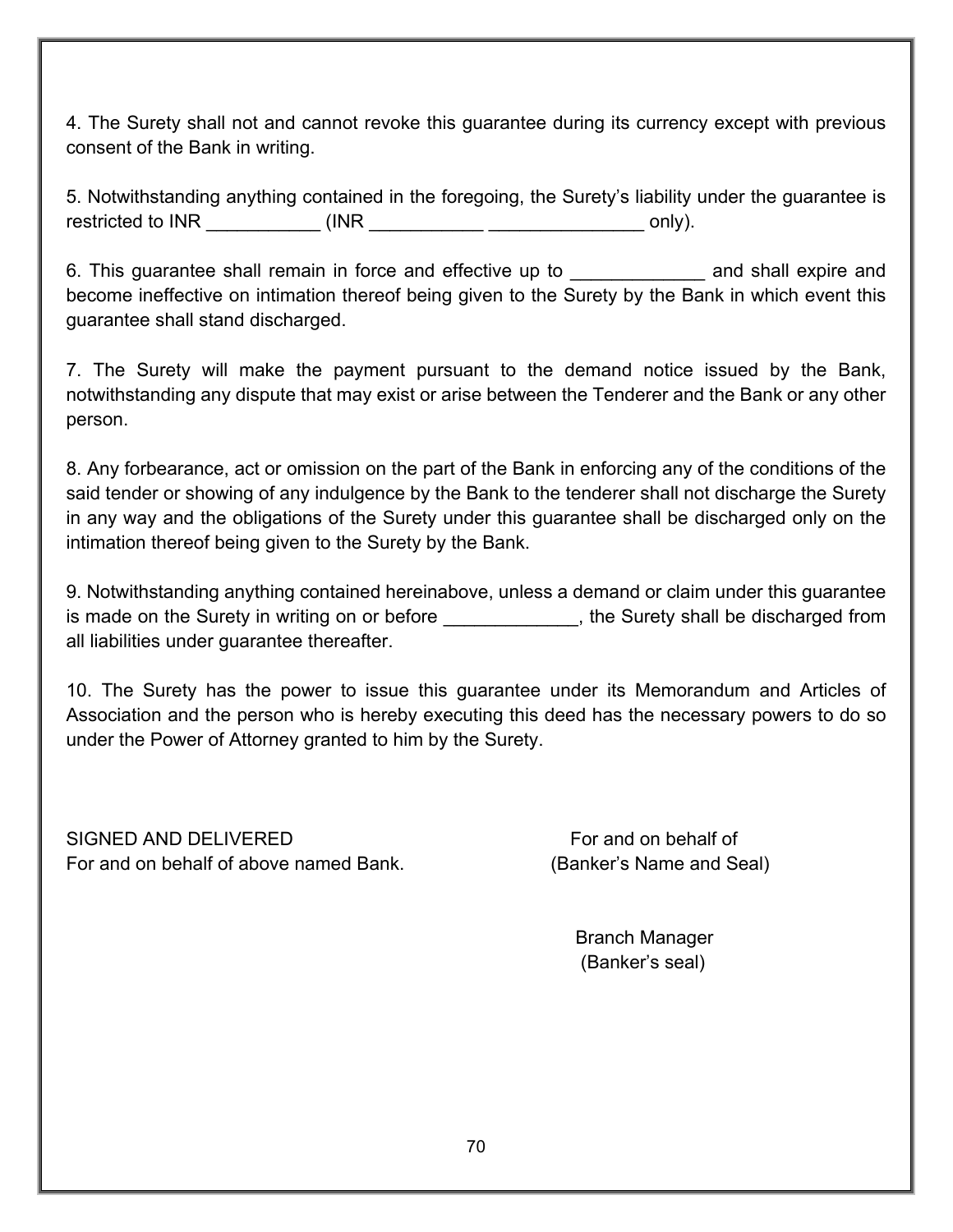# **Annexure-VI**

|                | CLIENT's CERTIFICATE REG. PERFORMANCE OF CONTRACTOR<br>Name & address of the Client |                               |  |  |  |  |
|----------------|-------------------------------------------------------------------------------------|-------------------------------|--|--|--|--|
|                | Details of Works executed by Shri /M/s                                              |                               |  |  |  |  |
| 1              | Name of work with brief particulars                                                 |                               |  |  |  |  |
| $\overline{2}$ | Agreement No. and date                                                              |                               |  |  |  |  |
| 3              | Agreement amount                                                                    |                               |  |  |  |  |
| 4              | Date of commencement of work                                                        |                               |  |  |  |  |
| 5              | Stipulated date of completion                                                       |                               |  |  |  |  |
| 6              | Actual date of completion                                                           |                               |  |  |  |  |
| $\overline{7}$ | Details of compensation levied for delay(indicate                                   |                               |  |  |  |  |
|                | amount) if any                                                                      |                               |  |  |  |  |
| 8              | Gross amount of the work completed and paid                                         |                               |  |  |  |  |
| 9              | Name and address of the authority under whom                                        |                               |  |  |  |  |
|                | works executed                                                                      |                               |  |  |  |  |
| 10             | Whether the contractor employed qualified                                           |                               |  |  |  |  |
|                | Engineer/Overseer during execution of work?                                         |                               |  |  |  |  |
| 11             | i) Quality of work (indicate grading)                                               | <b>Outstanding/Very Good/</b> |  |  |  |  |
|                |                                                                                     | Good/Satisfactory/poor        |  |  |  |  |
|                | ii) Amt. of work paid on reduced rates, if any.                                     |                               |  |  |  |  |
| 12             | Did the contractor go for arbitration?<br>i)                                        |                               |  |  |  |  |
|                | ii) If yes, total amount of claim                                                   |                               |  |  |  |  |
|                | iii) Total amount awarded                                                           |                               |  |  |  |  |
| 13             | Comments on the capabilities of the contractor.                                     |                               |  |  |  |  |
|                | <b>Technical proficiency</b><br>a)                                                  | <b>Outstanding/Very Good/</b> |  |  |  |  |
|                |                                                                                     | Good/Satisfactory/poor        |  |  |  |  |
|                | <b>Financial soundness</b><br>b)                                                    | <b>Outstanding/Very Good/</b> |  |  |  |  |
|                |                                                                                     | Good/Satisfactory/poor        |  |  |  |  |
|                | Mobilization of adequate Tools & Plan<br>c)                                         | <b>Outstanding/Very Good/</b> |  |  |  |  |
|                |                                                                                     | Good/Satisfactory/poor        |  |  |  |  |
|                | Mobilization of manpower<br>d)                                                      | <b>Outstanding/Very Good/</b> |  |  |  |  |
|                |                                                                                     | Good/Satisfactory/poor        |  |  |  |  |
|                | General behaviour<br>e)                                                             | <b>Outstanding/Very Good/</b> |  |  |  |  |
|                |                                                                                     | Good/Satisfactory/poor        |  |  |  |  |
|                | Note: All columns should be filled in properly                                      |                               |  |  |  |  |

**Name and Signature**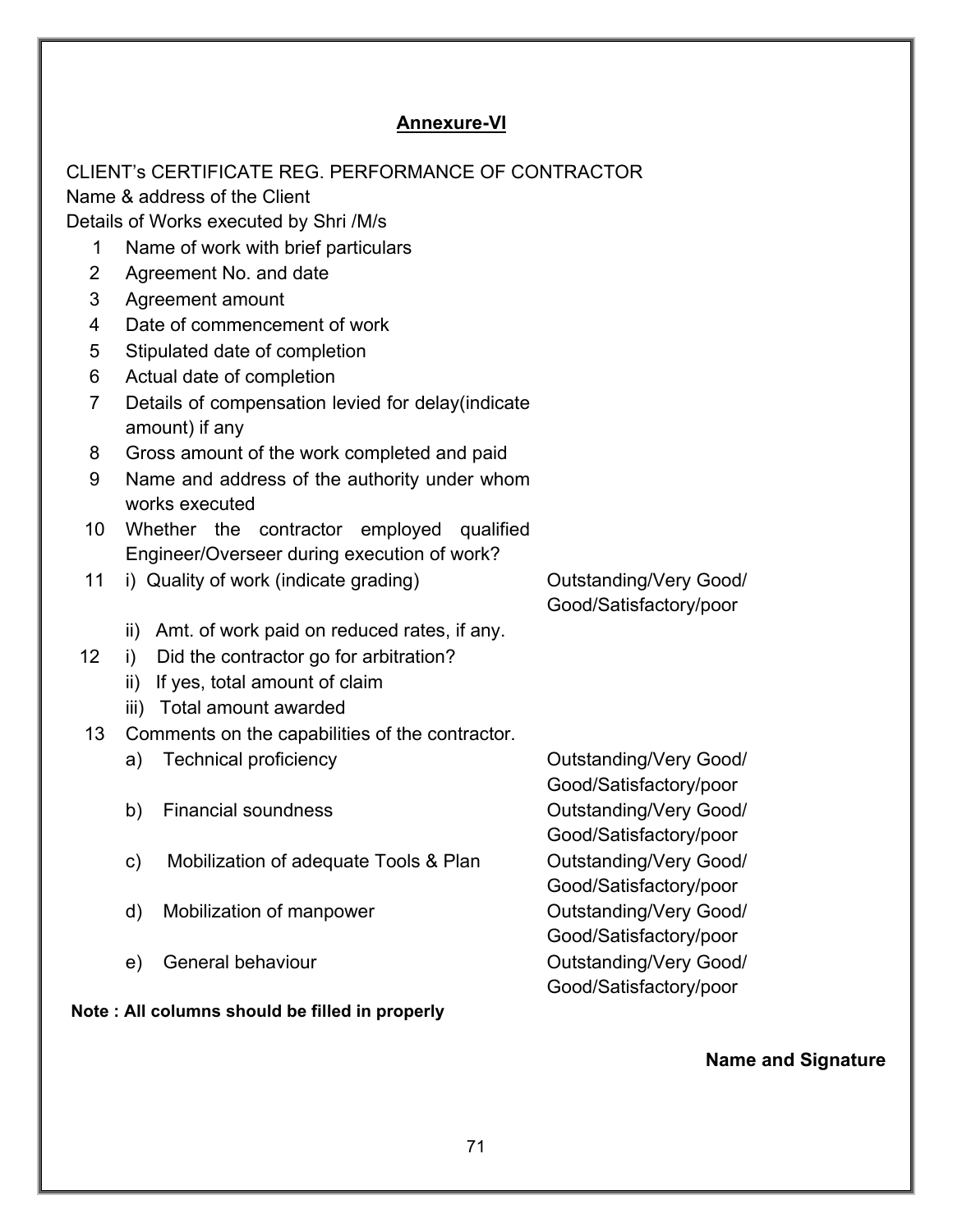## **PART II (unpriced Bid / Bill of Quantity)**

### **e-Tender no: - RBI/Ranchi/Estate/58/22-23/ET/102**

#### **RESERVE BANK OF INDIA RANCHI**

# **Supply, Installation, Testing & Commissioning of Room Air Conditioner in additional RBI premises located at Zila Parishad Bhawan, Ranchi.**

| SI.<br>no    | <b>Description of the Items</b><br>Qty.                                                                                                                                                                                                                                                                                                                                                                                                                                                                                                                                                                                                                                                                                                                                                                                                                                                                                                                                                                                                                                                                                                                       |    | <b>Unit</b> |
|--------------|---------------------------------------------------------------------------------------------------------------------------------------------------------------------------------------------------------------------------------------------------------------------------------------------------------------------------------------------------------------------------------------------------------------------------------------------------------------------------------------------------------------------------------------------------------------------------------------------------------------------------------------------------------------------------------------------------------------------------------------------------------------------------------------------------------------------------------------------------------------------------------------------------------------------------------------------------------------------------------------------------------------------------------------------------------------------------------------------------------------------------------------------------------------|----|-------------|
|              |                                                                                                                                                                                                                                                                                                                                                                                                                                                                                                                                                                                                                                                                                                                                                                                                                                                                                                                                                                                                                                                                                                                                                               |    |             |
| $\mathbf{1}$ | Supply, Installation, Testing & Commissioning of minimum 4<br>(four) Tons cooling capacity, Inverter type, maximum<br>available star rating company febricated, Ceiling-mounted<br>cooling only Cassette air conditioner unit (In-door & Out-door<br>unit) complete set with energy efficient Scrool / Hermetically<br>Sealed Swing Type Compressor, properly field with eco-<br>friendly refrigerents, wireless remote with display, performs<br>functions like cool/fan/dry/auto mode, ON/OFF timer, Anti-<br>rust powder coated Indoor & Out door Units all complete as<br>per tender terms & conditions & as directed by Bank's<br>Engineer. The above rates shall also include interconnection<br>works for In-door & Out-door units by using suitable Amp-<br>rating copper wire, as recommended by the original<br>equipment manufacturer (OEM), to be laid by ISI brand<br>medium class-PVC conduit or providing & laying of suitable<br>Amp-rating Armoured cable, as recommended by OEM, for<br>interconnection of indoor and outdoor units. [rate inclusive of<br>including GST, levies, insurance,<br>all statutory taxes<br>transportation etc.] | 12 | set         |
| 2            | Supply, Installation, Testing & Commissioning of following<br>capacity Inverter type, maximum available star rating,<br>company febricated wall-mounted split air conditioner unit<br>(In-door & Out-door unit) complete set with Energy Efficient<br>Compressor properly field with eco-friendly refrigerents,<br>remote with display, performs functions like cool/fan/dry/auto<br>mode, sleep mode, ON/OFF timer, Anti-rust powder coated<br>Indoor & Out door units all complete & as directed by Bank's<br>Engineer. The above rates shall also include interconnection<br>works for In-door & Out-door units by using suitable Amp-<br>rating copper wires, as recommended by the original<br>equipment manufacturer (OEM), to be laid by ISI brand                                                                                                                                                                                                                                                                                                                                                                                                     |    |             |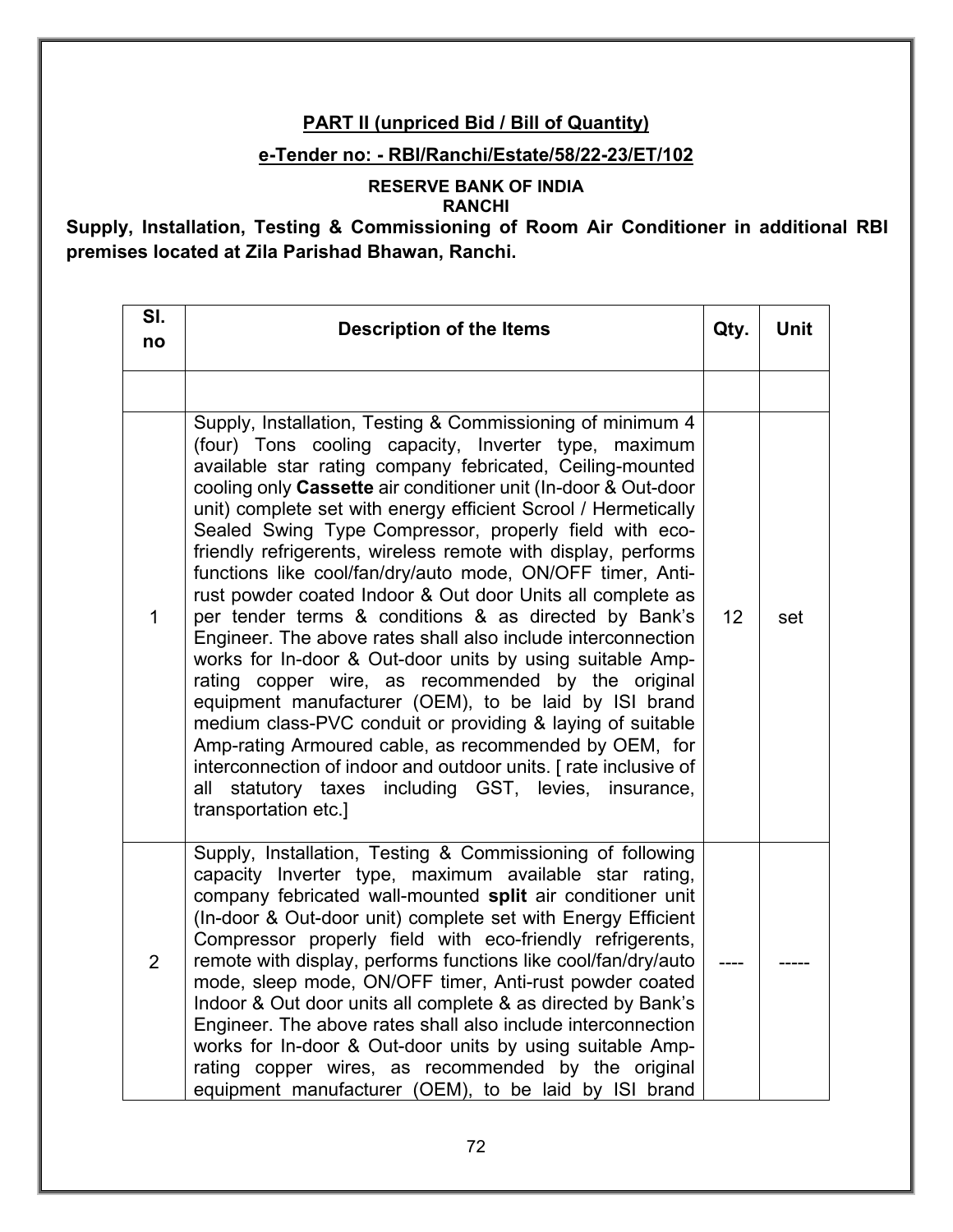|                | medium class- PVC conduit or providing & laying of suitable<br>Amp-rating Armoured cable, as per OEM, for interconnection<br>of indoor and outdoor units. [rate inclusive of all statutory<br>taxes including GST, levies, insurance, transportation etc.]                                                                                                                                                                                       |              |      |
|----------------|--------------------------------------------------------------------------------------------------------------------------------------------------------------------------------------------------------------------------------------------------------------------------------------------------------------------------------------------------------------------------------------------------------------------------------------------------|--------------|------|
| 2. a)          | Split AC: 2.0 - Tons capacity                                                                                                                                                                                                                                                                                                                                                                                                                    | 11           | Set  |
| 2. b)          | Split AC: 1.0 - Ton capacity                                                                                                                                                                                                                                                                                                                                                                                                                     | 3            | Set  |
| 3              | Supply, laying and connection of suitable dia. [ as<br>recommended by the original equipment manufacturer (OEM)<br>] copper refrigerant Piping both for suction & discharge for<br>cassette A.Cs (as mentioned at sl. No. 1) with Suitable Nitrile<br>Rubber Insulation for both copper pipe including rolling<br>insulation tape all complete [ rate inclusive of all statutory<br>taxes including GST, levies, insurance, transportation etc.] | 370          | Mtr. |
| 4              | Supply, laying and connection of suitable<br>dia. I<br>as<br>recommended by the (OEM) ] copper refrigerant Piping both<br>for suction & discharge for wall mounted 2 Ton A.Cs [ as<br>mentioned at sl. No. 2.(a) ] with Suitable Nitrile Rubber<br>Insulation for both copper pipe including rolling insulation tape<br>all complete [ rate inclusive of all statutory taxes including<br>GST, levies, insurance, transportation etc.]           | 150          | Mtr. |
| 5              | Supply, laying and connection of suitable dia. [ as<br>recommended by the (OEM) ] copper refrigerant Piping both<br>for suction & discharge for wall mounted 1 Ton A.Cs [ as<br>mentioned at sl. No. 2.(b) ] with Suitable Nitrile Rubber<br>Insulation for both copper pipe including rolling insulation tape<br>all complete [ rate inclusive of all statutory taxes including<br>GST, levies, insurance, transportation etc.]                 | 100          | Mtr. |
| 6              | Supply, laying and connection of suitable dia. [ as<br>recommended by the (OEM) ] industrial standard condensate<br>drain pipe for above cited 26 nos. ACs. [rate inclusive of all<br>taxes<br>including GST, levies,<br>statutory<br>insurance,<br>transportation etc.]                                                                                                                                                                         |              | mtr. |
| $\overline{7}$ | Supply and fixing of manufacturer standard wall mounted<br>stand for outdoor unit of the above cited 26 nos. A.Cs [rate]<br>inclusive of all statutory taxes including GST, levies,<br>insurance, transportation etc.]                                                                                                                                                                                                                           | $\mathbf{1}$ | Job  |
| 8              | <b>CAMC:</b> Per annum charges for Comprehensive, all inclusive,<br>Annual Maintenance Service Contract of the above cited 26<br>nos. of Air-conditioning units after expiry of 1 year of DLP as                                                                                                                                                                                                                                                 | 1            | job  |